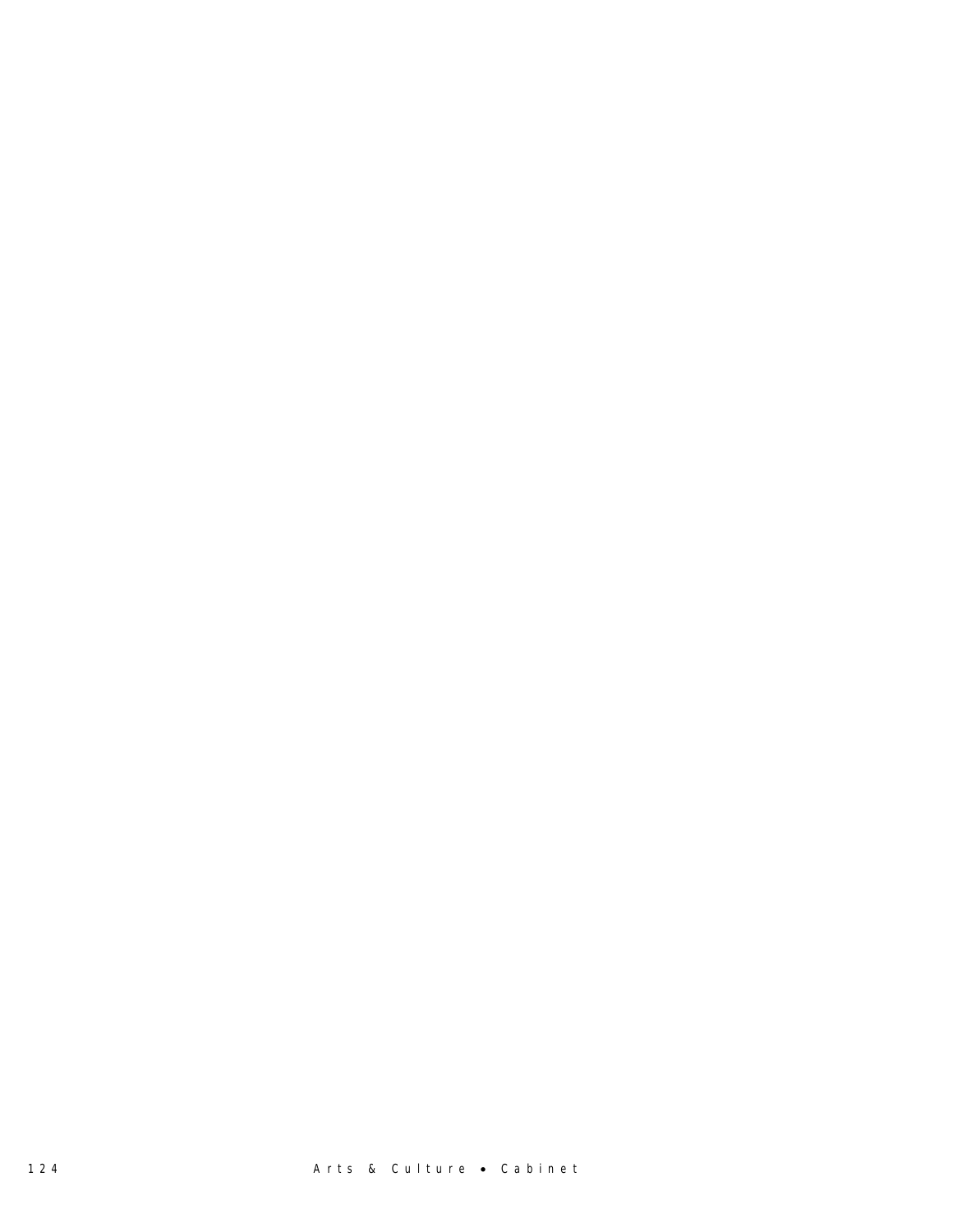### Arts & Culture

### *Julie Burros, Chief of Arts and Culture*

### *Cabinet Mission*

The mission of the Arts & Culture Cabinet is to foster the growth and well-being of the cultural community and promote participation in the arts. Recognizing the importance of creativity across all policy areas, the cabinet seeks to promote access to arts and culture to all the City's residents, and to make Boston a municipal arts leader.

| <b>Operating Budget</b>            | Program Name                                          | Total Actual '14    | <b>Total Actual '15</b> | Total Approp '16        | <b>Total Budget '17</b> |
|------------------------------------|-------------------------------------------------------|---------------------|-------------------------|-------------------------|-------------------------|
|                                    | Office of Arts & Culture<br><b>Library Department</b> | 0<br>33,075,825     | 975,519<br>33.290.974   | 1.401.087<br>34,092,570 | 1,349,436<br>34,501,736 |
|                                    | Total                                                 | 33,075,825          | 34,266,493              | 35,493,657              | 35,851,172              |
| <b>Capital Budget Expenditures</b> |                                                       | Actual '14          | Actual '15              | <b>Estimated '16</b>    | Projected '17           |
|                                    | Library Department                                    | 13,229,876          | 27,733,721              | 36.380.081              | 15,349,442              |
|                                    | <b>Total</b>                                          | 13,229,876          | 27,733,721              | 36,380,081              | 15,349,442              |
| <b>External Funds Expenditures</b> |                                                       | Total Actual '14    | <b>Total Actual '15</b> | Total Approp '16        | <b>Total Budget '17</b> |
|                                    | Library Department<br>Office of Arts & Culture        | 8.083.921<br>26,944 | 7.945.099<br>103.089    | 8.796.454<br>313,080    | 8.912.729<br>1,338,080  |
|                                    | Total                                                 | 8,110,865           | 8,048,188               | 9.109.534               | 10,250,809              |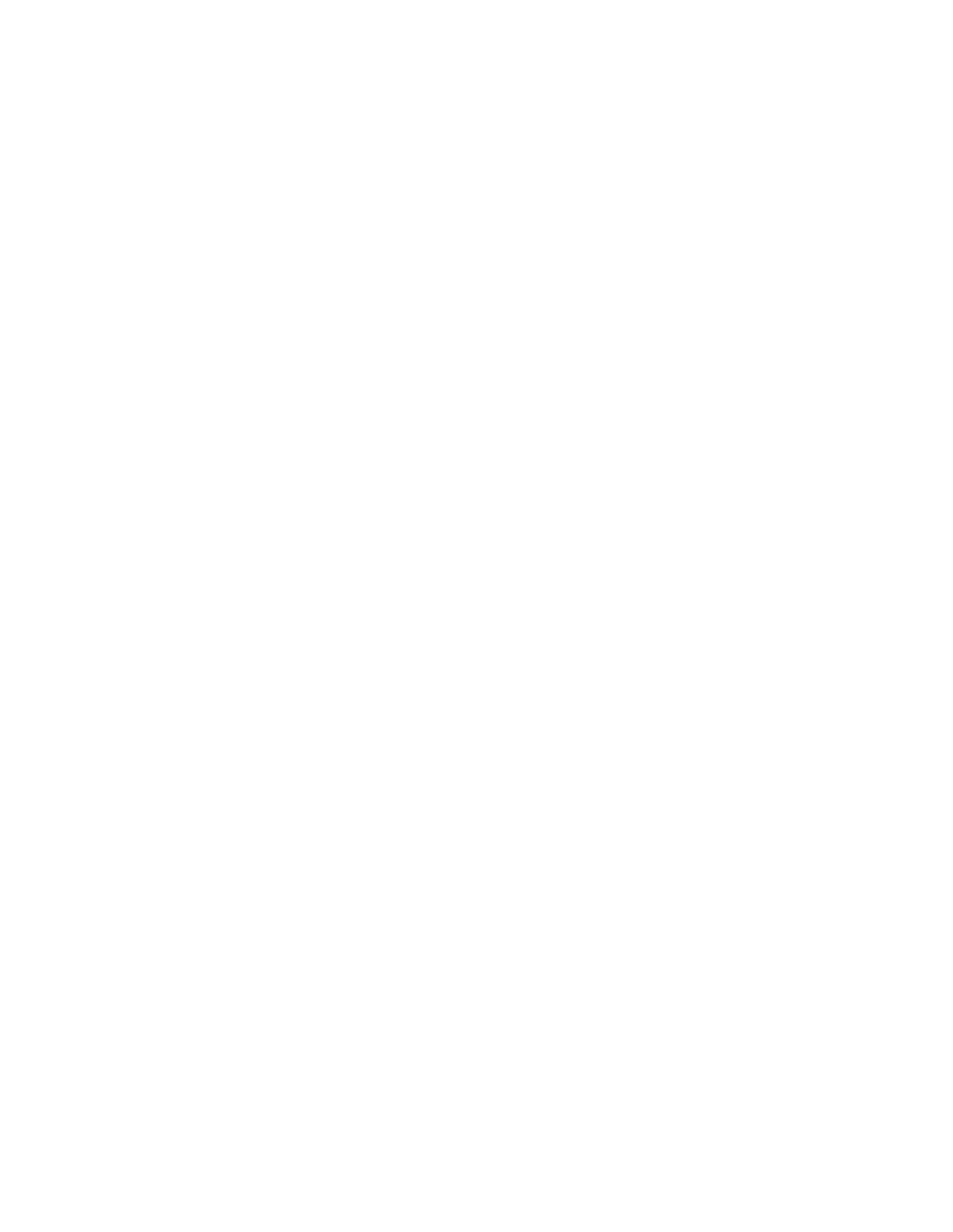## Office of Arts & Culture Operating Budget

### *Julie Burros, Director, Appropriation 414*

### *Department Mission*

The mission of the Office of Arts & Culture is to foster the growth of the cultural community and promote participation in the arts.

### *Selected Performance Strategies*

*Arts & Culture* 

- To elevate the work of Boston's creatives.
- To grow support for cultural community.
- To support access to the Arts in every community.

| <b>Operating Budget</b>      | Program Name                                                                                                                                               | <b>Total Actual '14</b>                | <b>Total Actual '15</b>                           | <b>Total Approp '16</b>                                  | <b>Total Budget '17</b>                                     |
|------------------------------|------------------------------------------------------------------------------------------------------------------------------------------------------------|----------------------------------------|---------------------------------------------------|----------------------------------------------------------|-------------------------------------------------------------|
|                              | Arts & Culture                                                                                                                                             | 0                                      | 975,519                                           | 1,401,087                                                | 1,349,436                                                   |
|                              | Total                                                                                                                                                      | 0                                      | 975,519                                           | 1,401,087                                                | 1,349,436                                                   |
| <b>External Funds Budget</b> | <b>Fund Name</b>                                                                                                                                           | Total Actual '14                       | <b>Total Actual '15</b>                           | Total Approp '16                                         | <b>Total Budget '17</b>                                     |
|                              | <b>Boston Artists in Residence</b><br><b>Boston Cultural Council</b><br><b>Local Artists Resource</b><br>Public Art Fund<br><b>Strand Theatre</b><br>Total | $\Omega$<br>26,944<br>0<br>0<br>26,944 | $\Omega$<br>77,982<br>C<br>25,107<br>C<br>103,089 | 100,000<br>163,080<br>$\Omega$<br>50,000<br>0<br>313,080 | 0<br>163,080<br>1,000,000<br>25,000<br>150,000<br>1,338,080 |
| <b>Operating Budget</b>      |                                                                                                                                                            | Actual '14                             | Actual '15                                        | Approp '16                                               | <b>Budget '17</b>                                           |
|                              | <b>Personnel Services</b><br>Non Personnel                                                                                                                 | 0<br>$\Omega$                          | 659,259<br>316,260                                | 787.812<br>613,275                                       | 813,107<br>536,329                                          |
|                              | Total                                                                                                                                                      | 0                                      | 975,519                                           | 1,401,087                                                | 1,349,436                                                   |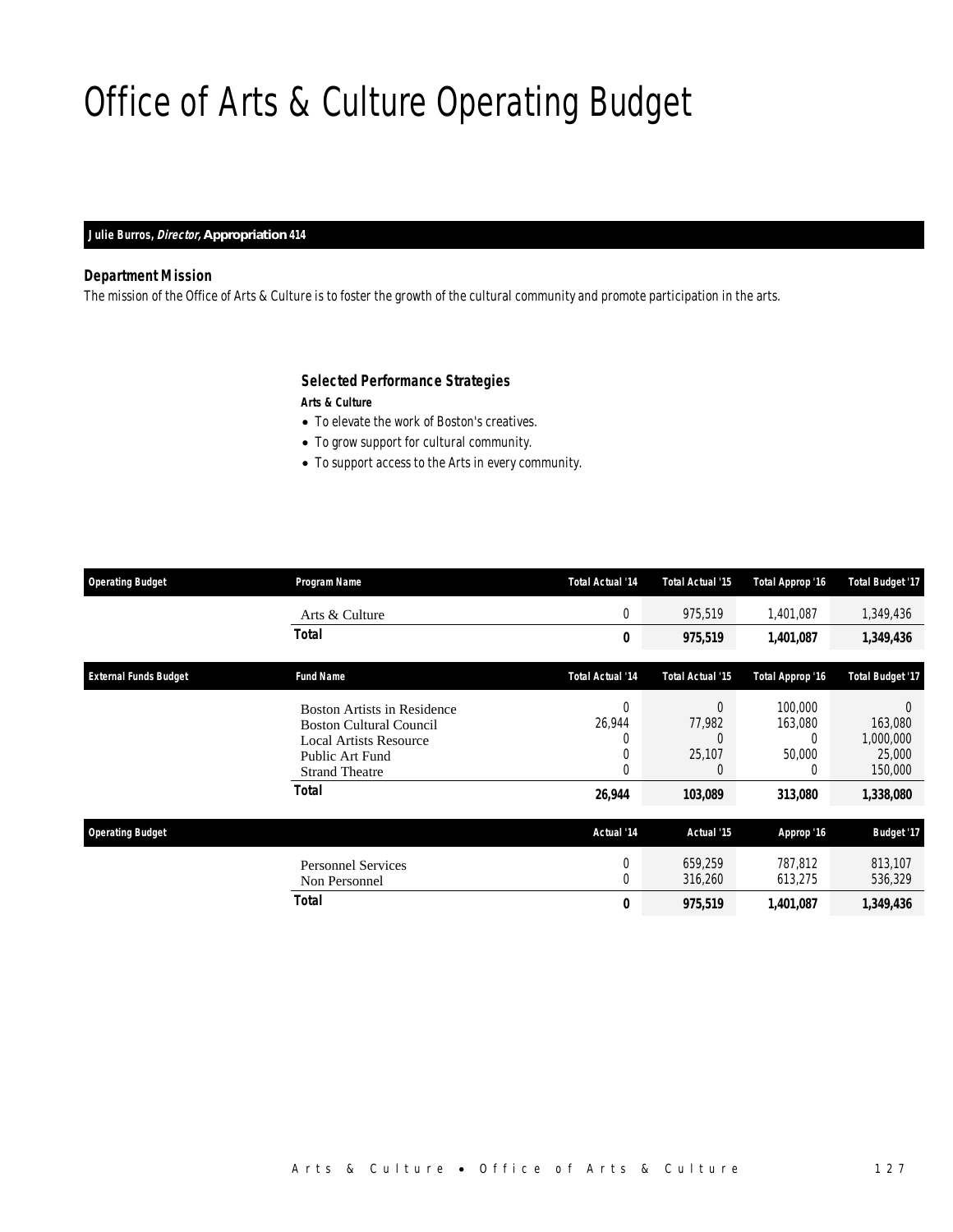## Office of Arts & Culture Operating Budget



### *Authorizing Statutes*

- Enabling Legislation, CBC Ord. §§ 15-3.1-15-3.2.
- Boston Arts Lottery Council, CBC Ord. §§ 5-9.1-5-
- 9.10. • Art Commission Enabling Legislation, 1890 Mass.
- Acts ch. 122, §§ 1-4. • Establishing Arts & Humanities Division, CBC
- Ord. §§ 15-9.1-15-9.5.

### *Description of Services*

The Office of Arts and Culture enhances the quality of life, the economy, and the design of the city through the arts. The role of the arts in all aspects of life in Boston is reinforced via equitable access to arts and culture in every community, its public institutions, and public places. Key areas of work include support to the cultural sector through grants and programs such as the arts festival, open studios, and the poet laureate; as well as the production and permitting of art in public places via exhibitions, temporary installations, the stewardship of the City's collection of permanent sculpture, memorials and monuments, and the management of the Strand Theater. The mission is articulated in a cultural plan for Boston and is carried out via the implementation of this plan which will foster further investment in the arts community deepen intergovernmental collaborations, address cultural facility development and the support of cultural districts.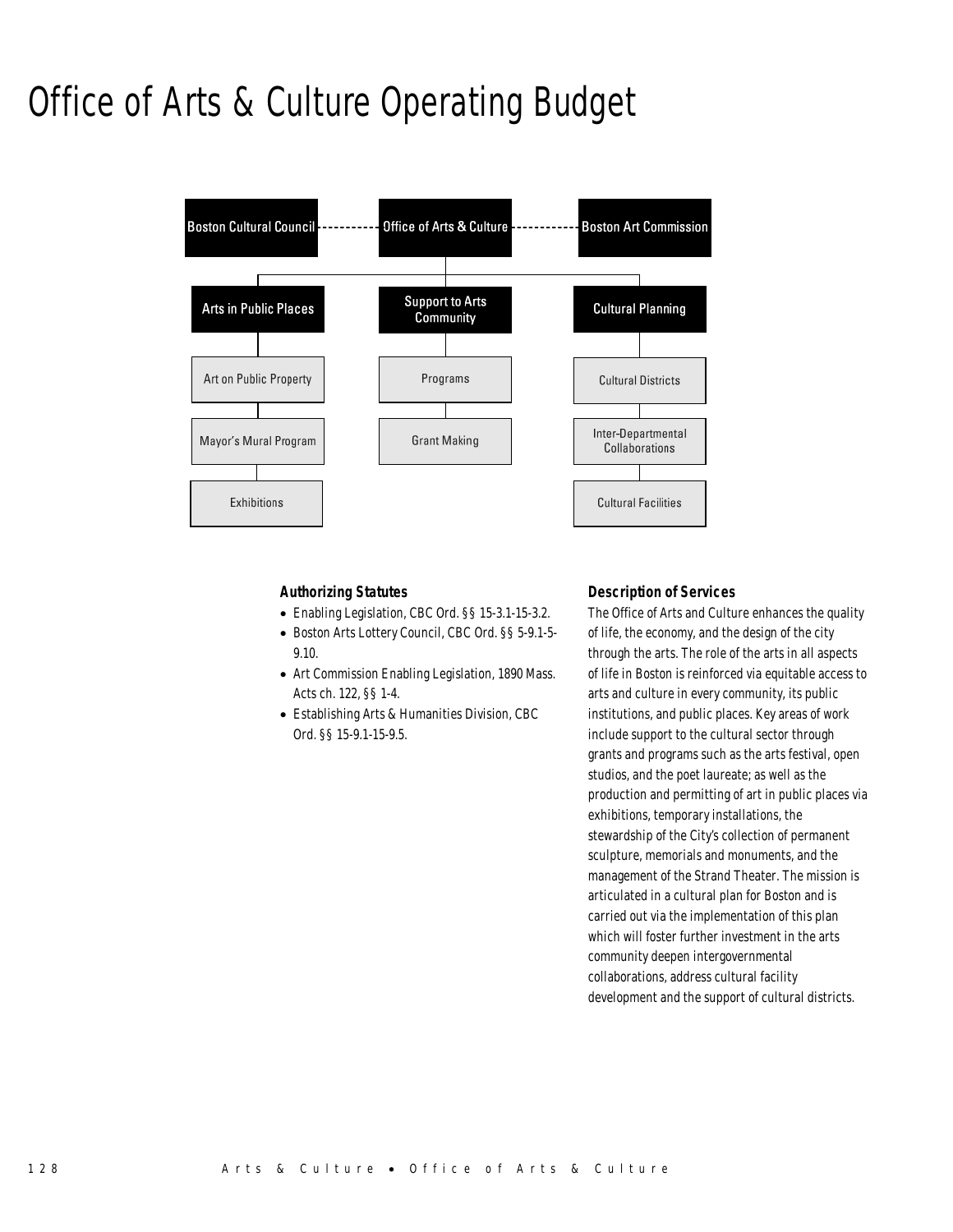## Department History

| <b>Personnel Services</b>       |                                                                                                                                                                                                                                                                                                      | FY14 Expenditure                                                                                   | FY15 Expenditure                                                                                          | <b>FY16 Appropriation</b>                                                                                                 | FY17 Adopted                                                                                                      | Inc/Dec 16 vs 17                                                                                                          |
|---------------------------------|------------------------------------------------------------------------------------------------------------------------------------------------------------------------------------------------------------------------------------------------------------------------------------------------------|----------------------------------------------------------------------------------------------------|-----------------------------------------------------------------------------------------------------------|---------------------------------------------------------------------------------------------------------------------------|-------------------------------------------------------------------------------------------------------------------|---------------------------------------------------------------------------------------------------------------------------|
|                                 | 51000 Permanent Employees<br>51100 Emergency Employees<br>51200 Overtime<br>51600 Unemployment Compensation<br>51700 Workers' Compensation<br><b>Total Personnel Services</b>                                                                                                                        | $\boldsymbol{0}$<br>$\mathbf 0$<br>$\mathbf 0$<br>0<br>0<br>$\mathbf{0}$                           | 600,125<br>36,130<br>$\mathbf 0$<br>23,004<br>0<br>659,259                                                | 749,018<br>38,794<br>$\mathbf 0$<br>$\boldsymbol{0}$<br>0<br>787,812                                                      | 774,313<br>38,794<br>0<br>$\mathbf 0$<br>$\mathbf{0}$<br>813,107                                                  | 25,295<br>$\mathbf{0}$<br>$\overline{0}$<br>$\mathbf{0}$<br>$\overline{0}$<br>25,295                                      |
| <b>Contractual Services</b>     |                                                                                                                                                                                                                                                                                                      | FY14 Expenditure                                                                                   | FY15 Expenditure                                                                                          | FY16 Appropriation                                                                                                        | FY17 Adopted                                                                                                      | Inc/Dec 16 vs 17                                                                                                          |
|                                 | 52100 Communications<br>52200 Utilities<br>52400 Snow Removal<br>52500 Garbage/Waste Removal<br>52600 Repairs Buildings & Structures<br>52700 Repairs & Service of Equipment<br>52800 Transportation of Persons<br>52900 Contracted Services<br><b>Total Contractual Services</b>                    | $\boldsymbol{0}$<br>$\boldsymbol{0}$<br>0<br>0<br>0<br>0<br>$\mathbf 0$<br>0<br>0                  | 1,259<br>116,133<br>$\mathbf 0$<br>0<br>$\mathbf 0$<br>$\mathbf 0$<br>8,561<br>14,570<br>140,523          | 9,150<br>188,271<br>$\mathbf 0$<br>$\mathbf{0}$<br>$\overline{0}$<br>$\overline{0}$<br>$\mathbf{0}$<br>382,429<br>579,850 | 3,400<br>172,104<br>$\mathbf 0$<br>$\mathbf 0$<br>$\mathbf{0}$<br>$\mathbf 0$<br>4,000<br>327,700<br>507,204      | $-5,750$<br>$-16,167$<br>$\mathbf{0}$<br>$\mathbf{0}$<br>$\mathbf 0$<br>$\overline{0}$<br>4,000<br>$-54,729$<br>$-72,646$ |
| <b>Supplies &amp; Materials</b> |                                                                                                                                                                                                                                                                                                      | FY14 Expenditure                                                                                   | FY15 Expenditure                                                                                          | FY16 Appropriation                                                                                                        | FY17 Adopted                                                                                                      | Inc/Dec 16 vs 17                                                                                                          |
|                                 | 53000 Auto Energy Supplies<br>53200 Food Supplies<br>53400 Custodial Supplies<br>53500 Med, Dental, & Hosp Supply<br>53600 Office Supplies and Materials<br>53700 Clothing Allowance<br>53800 Educational Supplies & Mat<br>53900 Misc Supplies & Materials<br><b>Total Supplies &amp; Materials</b> | $\boldsymbol{0}$<br>$\boldsymbol{0}$<br>0<br>0<br>0<br>0<br>$\mathbf 0$<br>0<br>$\mathbf{0}$       | 0<br>$\mathbf 0$<br>$\mathbf 0$<br>$\mathbf 0$<br>5,939<br>$\mathbf 0$<br>$\mathbf{0}$<br>8,456<br>14,395 | $\boldsymbol{0}$<br>$\boldsymbol{0}$<br>$\mathbf 0$<br>$\mathbf{0}$<br>12,498<br>0<br>$\mathbf{0}$<br>14,088<br>26,586    | $\boldsymbol{0}$<br>$\mathbf 0$<br>$\mathbf 0$<br>$\mathbf{0}$<br>10,934<br>0<br>$\mathbf{0}$<br>14,088<br>25,022 | 0<br>$\mathbf 0$<br>$\overline{0}$<br>$\Omega$<br>$-1,564$<br>$\overline{0}$<br>$\mathbf{0}$<br>$\Omega$<br>$-1,564$      |
| <b>Current Chgs &amp; Oblig</b> |                                                                                                                                                                                                                                                                                                      | FY14 Expenditure                                                                                   | FY15 Expenditure                                                                                          | FY16 Appropriation                                                                                                        | FY17 Adopted                                                                                                      | Inc/Dec 16 vs 17                                                                                                          |
|                                 | 54300 Workers' Comp Medical<br>54400 Legal Liabilities<br>54500 Aid To Veterans<br>54600 Current Charges H&I<br>54700 Indemnification<br>54900 Other Current Charges<br>Total Current Chgs & Oblig                                                                                                   | $\boldsymbol{0}$<br>$\boldsymbol{0}$<br>$\overline{0}$<br>0<br>$\overline{0}$<br>0<br>$\mathbf{0}$ | 0<br>$\mathbf 0$<br>$\mathbf{0}$<br>$\mathbf{0}$<br>$\mathbf{0}$<br>1,412<br>1,412                        | $\boldsymbol{0}$<br>$\mathbf{0}$<br>$\overline{0}$<br>$\mathbf{0}$<br>0<br>1,015<br>1,015                                 | $\boldsymbol{0}$<br>$\mathbf 0$<br>$\mathbf{0}$<br>$\mathbf{0}$<br>$\mathbf{0}$<br>1,015<br>1,015                 | 0<br>$\mathbf 0$<br>$\overline{0}$<br>$\overline{0}$<br>$\overline{0}$<br>$\mathbf{0}$<br>$\mathbf{0}$                    |
| Equipment                       |                                                                                                                                                                                                                                                                                                      | FY14 Expenditure                                                                                   | FY15 Expenditure                                                                                          | FY16 Appropriation                                                                                                        | FY17 Adopted                                                                                                      | Inc/Dec 16 vs 17                                                                                                          |
|                                 | 55000 Automotive Equipment<br>55400 Lease/Purchase<br>55600 Office Furniture & Equipment<br>55900 Misc Equipment<br><b>Total Equipment</b>                                                                                                                                                           | $\boldsymbol{0}$<br>$\Omega$<br>$\boldsymbol{0}$<br>$\boldsymbol{0}$<br>$\pmb{0}$                  | $\mathbf 0$<br>$\theta$<br>$\boldsymbol{0}$<br>9,930<br>9,930                                             | $\boldsymbol{0}$<br>0<br>$\boldsymbol{0}$<br>5,824<br>5,824                                                               | $\boldsymbol{0}$<br>$\boldsymbol{0}$<br>$\boldsymbol{0}$<br>3,088<br>3,088                                        | $\mathbf 0$<br>$\mathbf 0$<br>$\boldsymbol{0}$<br>$-2,736$<br>$-2,736$                                                    |
| <b>Other</b>                    |                                                                                                                                                                                                                                                                                                      | FY14 Expenditure                                                                                   | FY15 Expenditure                                                                                          | FY16 Appropriation                                                                                                        | FY17 Adopted                                                                                                      | Inc/Dec 16 vs 17                                                                                                          |
|                                 | 56200 Special Appropriation<br>57200 Structures & Improvements<br>58000 Land & Non-Structure<br><b>Total Other</b>                                                                                                                                                                                   | 0<br>$\boldsymbol{0}$<br>$\boldsymbol{0}$<br>$\bf{0}$                                              | 150,000<br>$\boldsymbol{0}$<br>$\mathbf 0$<br>150,000                                                     | $\boldsymbol{0}$<br>$\mathbf 0$<br>$\mathbf 0$<br>0                                                                       | 0<br>$\boldsymbol{0}$<br>0<br>0                                                                                   | 0<br>$\mathbf 0$<br>$\boldsymbol{0}$<br>0                                                                                 |
|                                 | <b>Grand Total</b>                                                                                                                                                                                                                                                                                   | $\mathbf 0$                                                                                        | 975,519                                                                                                   | 1,401,087                                                                                                                 | 1,349,436                                                                                                         | $-51,651$                                                                                                                 |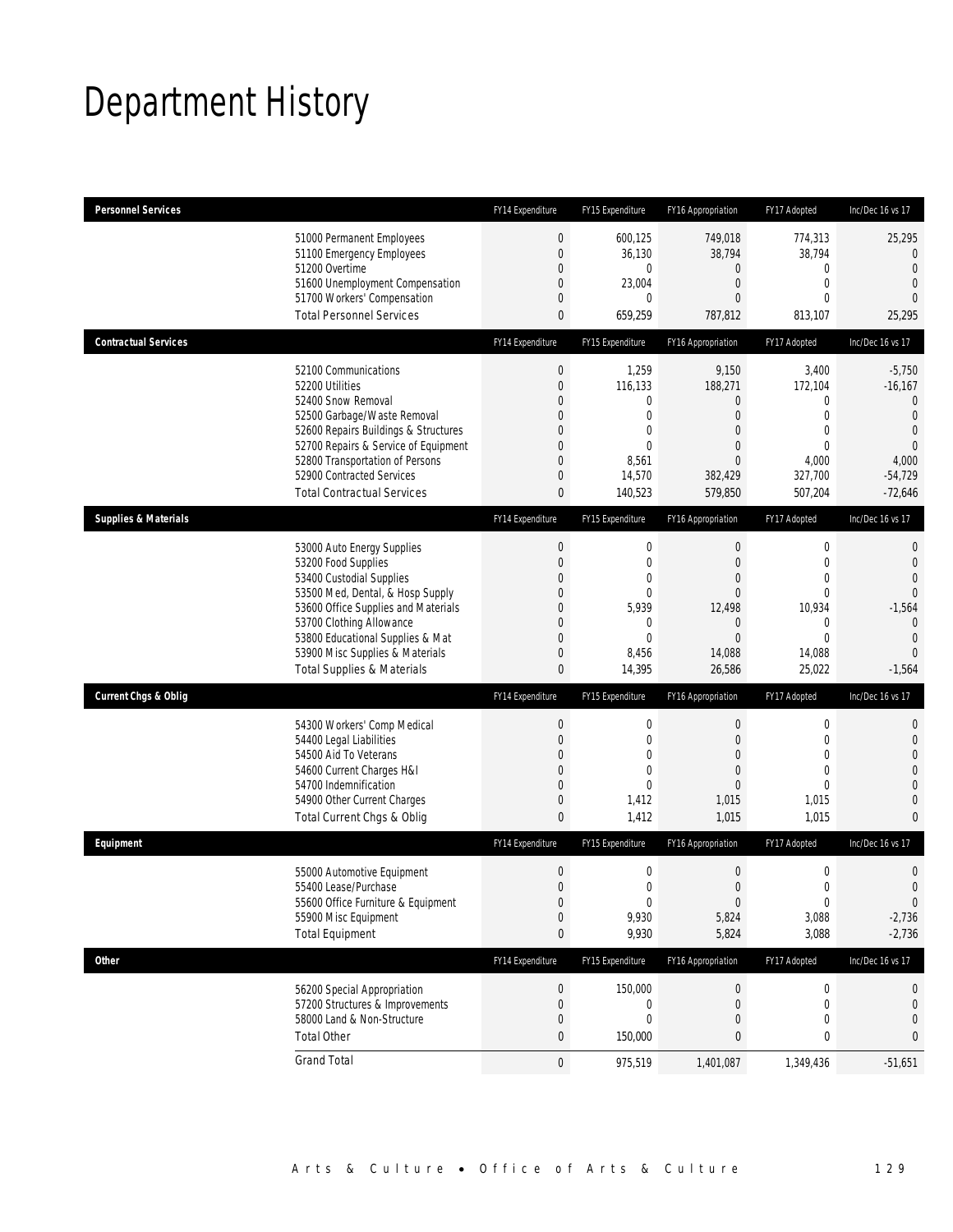## Department Personnel

| Title                      | Union<br>Code   | Grade     | Position | FY17 Salary | Title                        | Union<br>Code   | Grade     | Position | FY17 Salary    |
|----------------------------|-----------------|-----------|----------|-------------|------------------------------|-----------------|-----------|----------|----------------|
|                            |                 |           |          |             |                              |                 |           |          |                |
| <b>Arts Commissioner</b>   | CDH             | <b>NG</b> | 1.00     | 127,349     | <b>Staff Assistant</b>       | <b>MYN</b>      | <b>NG</b> | 1.00     | 57,533         |
| <b>Budget Director</b>     | MY <sub>0</sub> | <b>NG</b> | 1.00     | 78,726      | <b>Staff Assistant</b>       | MY <sub>0</sub> | 04        | 2.00     | 92,309         |
| Dir of Planning and Policy | MY <sub>0</sub> | 09        | 1.00     | 70,634      | Staff Assistant I            | MYO             | 05        | 1.00     | 59,641         |
| <b>Exec Assistant</b>      | MY <sub>0</sub> | 08        | 1.00     | 70,112      | Staff Assistant II           | MYO             | 06        | 1.00     | 65,123         |
| Spec Asst I                | MY <sub>0</sub> | 10        | 1.00     | 90,724      | Staff Asst I                 | MY0             | 04        | 1.00     | 54,159         |
|                            |                 |           |          |             | <b>Total</b>                 |                 |           | 11       | 766,313        |
|                            |                 |           |          |             | <b>Adjustments</b>           |                 |           |          |                |
|                            |                 |           |          |             | <b>Differential Payments</b> |                 |           |          | $\overline{0}$ |
|                            |                 |           |          |             | Other                        |                 |           |          | 8,000          |
|                            |                 |           |          |             | Chargebacks                  |                 |           |          | $\mathbf 0$    |
|                            |                 |           |          |             | Salary Savings               |                 |           |          | $\mathbf{0}$   |
|                            |                 |           |          |             | <b>FY17 Total Request</b>    |                 |           |          | 774,313        |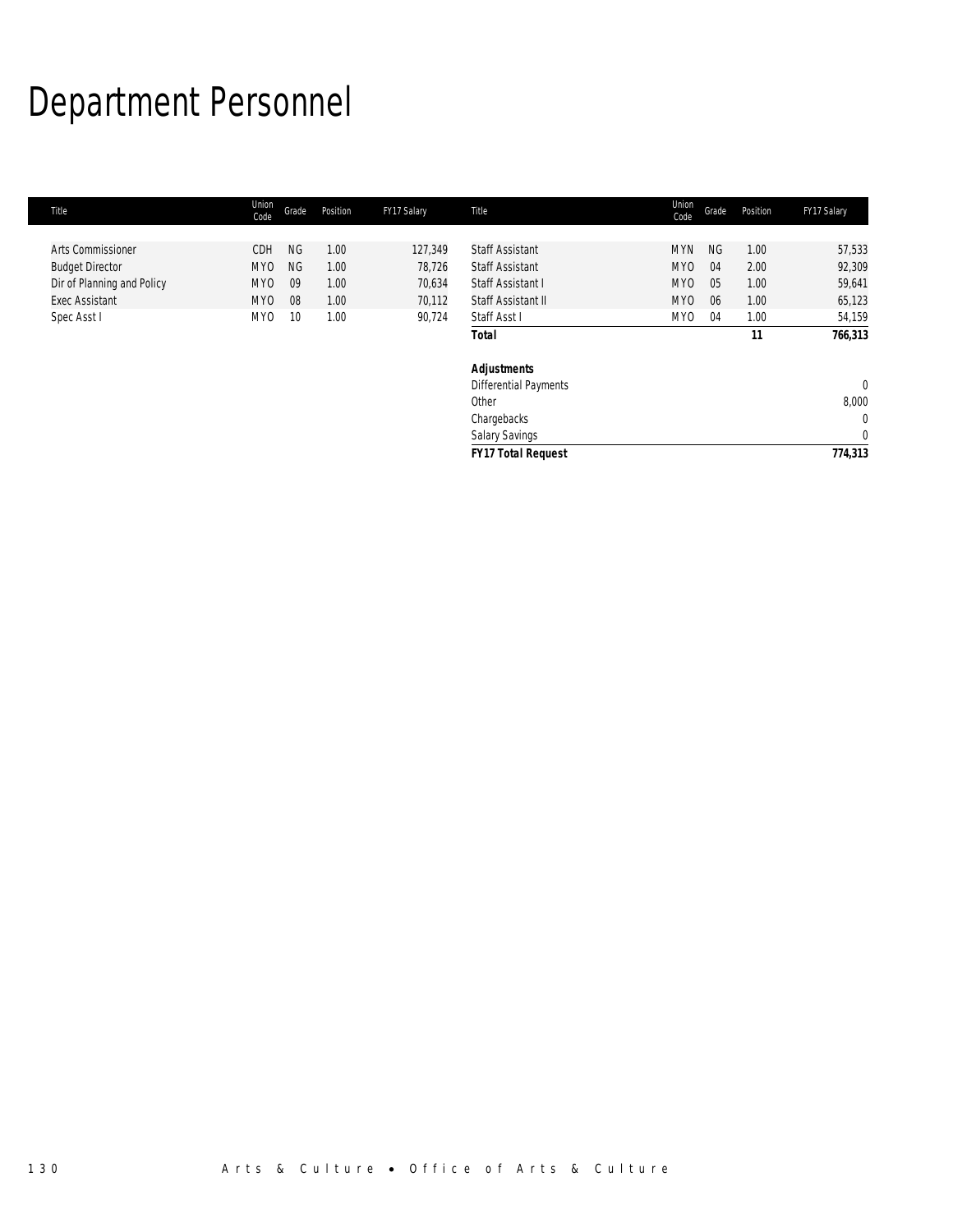## External Funds History

| <b>Personnel Services</b>       |                                                                                                                                                                                                                                                                                                            | FY14 Expenditure                                                                                          | FY15 Expenditure                                                                                                                                            | FY16 Appropriation                                                                             | FY17 Adopted                                                                                                                                                       | Inc/Dec 16 vs 17                                                                                                                                                                       |
|---------------------------------|------------------------------------------------------------------------------------------------------------------------------------------------------------------------------------------------------------------------------------------------------------------------------------------------------------|-----------------------------------------------------------------------------------------------------------|-------------------------------------------------------------------------------------------------------------------------------------------------------------|------------------------------------------------------------------------------------------------|--------------------------------------------------------------------------------------------------------------------------------------------------------------------|----------------------------------------------------------------------------------------------------------------------------------------------------------------------------------------|
|                                 | 51000 Permanent Employees<br>51100 Emergency Employees<br>51200 Overtime<br>51300 Part Time Employees<br>51400 Health Insurance<br>51500 Pension & Annunity<br>51600 Unemployment Compensation<br>51700 Workers' Compensation<br>51800 Indirect Costs<br>51900 Medicare<br><b>Total Personnel Services</b> | $\boldsymbol{0}$<br>$\boldsymbol{0}$<br>0<br>0<br>0<br>0<br>0<br>0<br>$\overline{0}$<br>0<br>$\mathbf{0}$ | $\boldsymbol{0}$<br>$\mathbf 0$<br>$\mathbf 0$<br>$\mathbf{0}$<br>$\mathbf 0$<br>$\mathbf 0$<br>$\mathbf 0$<br>$\mathbf 0$<br>9,252<br>$\mathbf 0$<br>9,252 | $\mathbf 0$<br>$\overline{0}$<br>0<br>$\overline{0}$<br>0<br>0<br>0<br>0<br>0<br>0<br>0        | $\boldsymbol{0}$<br>$\mathbf 0$<br>$\mathbf 0$<br>$\mathbf{0}$<br>$\mathbf{0}$<br>$\mathbf 0$<br>$\mathbf{0}$<br>$\mathbf{0}$<br>$\mathbf{0}$<br>$\mathbf{0}$<br>0 | $\overline{0}$<br>$\mathbf{0}$<br>$\overline{0}$<br>$\overline{0}$<br>$\overline{0}$<br>$\overline{0}$<br>$\mathbf{0}$<br>$\overline{0}$<br>$\overline{0}$<br>$\Omega$<br>$\mathbf{0}$ |
| <b>Contractual Services</b>     |                                                                                                                                                                                                                                                                                                            | FY14 Expenditure                                                                                          | FY15 Expenditure                                                                                                                                            | FY16 Appropriation                                                                             | FY17 Adopted                                                                                                                                                       | Inc/Dec 16 vs 17                                                                                                                                                                       |
|                                 | 52100 Communications<br>52200 Utilities<br>52400 Snow Removal<br>52500 Garbage/Waste Removal<br>52600 Repairs Buildings & Structures<br>52700 Repairs & Service of Equipment<br>52800 Transportation of Persons<br>52900 Contracted Services<br><b>Total Contractual Services</b>                          | $\boldsymbol{0}$<br>$\boldsymbol{0}$<br>0<br>0<br>0<br>0<br>$\overline{0}$<br>26,944<br>26,944            | 12,305<br>0<br>$\overline{0}$<br>$\mathbf 0$<br>$\mathbf 0$<br>0<br>$\overline{0}$<br>81,532<br>93,837                                                      | 0<br>$\boldsymbol{0}$<br>0<br>$\overline{0}$<br>0<br>0<br>$\overline{0}$<br>313,080<br>313,080 | $\boldsymbol{0}$<br>$\mathbf 0$<br>$\mathbf{0}$<br>$\mathbf 0$<br>$\mathbf{0}$<br>$\mathbf{0}$<br>$\mathbf 0$<br>1,338,080<br>1,338,080                            | 0<br>$\mathbf{0}$<br>$\overline{0}$<br>$\Omega$<br>$\overline{0}$<br>$\Omega$<br>$\overline{0}$<br>1,025,000<br>1,025,000                                                              |
| <b>Supplies &amp; Materials</b> |                                                                                                                                                                                                                                                                                                            | FY14 Expenditure                                                                                          | FY15 Expenditure                                                                                                                                            | FY16 Appropriation                                                                             | FY17 Adopted                                                                                                                                                       | Inc/Dec 16 vs 17                                                                                                                                                                       |
|                                 | 53000 Auto Energy Supplies<br>53200 Food Supplies<br>53400 Custodial Supplies<br>53500 Med, Dental, & Hosp Supply<br>53600 Office Supplies and Materials<br>53700 Clothing Allowance<br>53800 Educational Supplies & Mat<br>53900 Misc Supplies & Materials<br><b>Total Supplies &amp; Materials</b>       | $\boldsymbol{0}$<br>$\boldsymbol{0}$<br>0<br>0<br>$\overline{0}$<br>0<br>0<br>0<br>$\mathbf{0}$           | $\mathbf 0$<br>$\mathbf 0$<br>$\mathbf 0$<br>$\mathbf 0$<br>$\overline{0}$<br>$\mathbf 0$<br>$\mathbf 0$<br>$\mathbf 0$<br>0                                | 0<br>$\boldsymbol{0}$<br>0<br>0<br>0<br>0<br>$\overline{0}$<br>0<br>0                          | 0<br>$\mathbf 0$<br>$\mathbf{0}$<br>$\mathbf 0$<br>$\mathbf{0}$<br>$\mathbf{0}$<br>$\mathbf 0$<br>$\mathbf 0$<br>0                                                 | 0<br>$\mathbf{0}$<br>$\overline{0}$<br>$\overline{0}$<br>$\mathbf{0}$<br>$\overline{0}$<br>$\overline{0}$<br>$\mathbf{0}$<br>$\mathbf{0}$                                              |
| <b>Current Chgs &amp; Oblig</b> |                                                                                                                                                                                                                                                                                                            | FY14 Expenditure                                                                                          | FY15 Expenditure                                                                                                                                            | FY16 Appropriation                                                                             | FY17 Adopted                                                                                                                                                       | Inc/Dec 16 vs 17                                                                                                                                                                       |
|                                 | 54300 Workers' Comp Medical<br>54400 Legal Liabilities<br>54600 Current Charges H&I<br>54700 Indemnification<br>54900 Other Current Charges<br>Total Current Chgs & Oblig                                                                                                                                  | $\boldsymbol{0}$<br>$\boldsymbol{0}$<br>0<br>0<br>$\mathbf 0$<br>0                                        | $\mathbf 0$<br>$\mathbf 0$<br>$\mathbf 0$<br>$\mathbf 0$<br>0<br>0                                                                                          | $\boldsymbol{0}$<br>$\boldsymbol{0}$<br>0<br>0<br>0<br>0                                       | $\boldsymbol{0}$<br>$\mathbf 0$<br>$\mathbf{0}$<br>$\mathbf 0$<br>$\mathbf 0$<br>$\mathbf 0$                                                                       | $\mathbf{0}$<br>$\mathbf{0}$<br>$\overline{0}$<br>$\Omega$<br>$\mathbf{0}$<br>$\bf{0}$                                                                                                 |
| Equipment                       |                                                                                                                                                                                                                                                                                                            | FY14 Expenditure                                                                                          | FY15 Expenditure                                                                                                                                            | FY16 Appropriation                                                                             | FY17 Adopted                                                                                                                                                       | Inc/Dec 16 vs 17                                                                                                                                                                       |
|                                 | 55000 Automotive Equipment<br>55400 Lease/Purchase<br>55600 Office Furniture & Equipment<br>55900 Misc Equipment<br><b>Total Equipment</b>                                                                                                                                                                 | $\boldsymbol{0}$<br>$\boldsymbol{0}$<br>$\mathbf 0$<br>$\boldsymbol{0}$<br>0                              | 0<br>0<br>$\mathbf 0$<br>0<br>0                                                                                                                             | $\boldsymbol{0}$<br>$\boldsymbol{0}$<br>0<br>0<br>0                                            | 0<br>$\mathbf 0$<br>$\mathbf 0$<br>$\boldsymbol{0}$<br>$\pmb{0}$                                                                                                   | 0<br>$\mathbf{0}$<br>$\mathbf{0}$<br>$\mathbf{0}$<br>$\bf{0}$                                                                                                                          |
| <b>Other</b>                    |                                                                                                                                                                                                                                                                                                            | FY14 Expenditure                                                                                          | FY15 Expenditure                                                                                                                                            | FY16 Appropriation                                                                             | FY17 Adopted                                                                                                                                                       | Inc/Dec 16 vs 17                                                                                                                                                                       |
|                                 | 56200 Special Appropriation<br>57200 Structures & Improvements<br>58000 Land & Non-Structure<br><b>Total Other</b>                                                                                                                                                                                         | $\boldsymbol{0}$<br>$\boldsymbol{0}$<br>$\boldsymbol{0}$<br>$\mathbf{0}$                                  | $\boldsymbol{0}$<br>$\mathbf 0$<br>0<br>$\bf{0}$                                                                                                            | $\boldsymbol{0}$<br>$\boldsymbol{0}$<br>0<br>0                                                 | $\boldsymbol{0}$<br>$\boldsymbol{0}$<br>0<br>$\pmb{0}$                                                                                                             | 0<br>$\mathbf{0}$<br>$\mathbf{0}$<br>0                                                                                                                                                 |
|                                 | <b>Grand Total</b>                                                                                                                                                                                                                                                                                         | 26,944                                                                                                    | 103,089                                                                                                                                                     | 313,080                                                                                        | 1,338,080                                                                                                                                                          | 1,025,000                                                                                                                                                                              |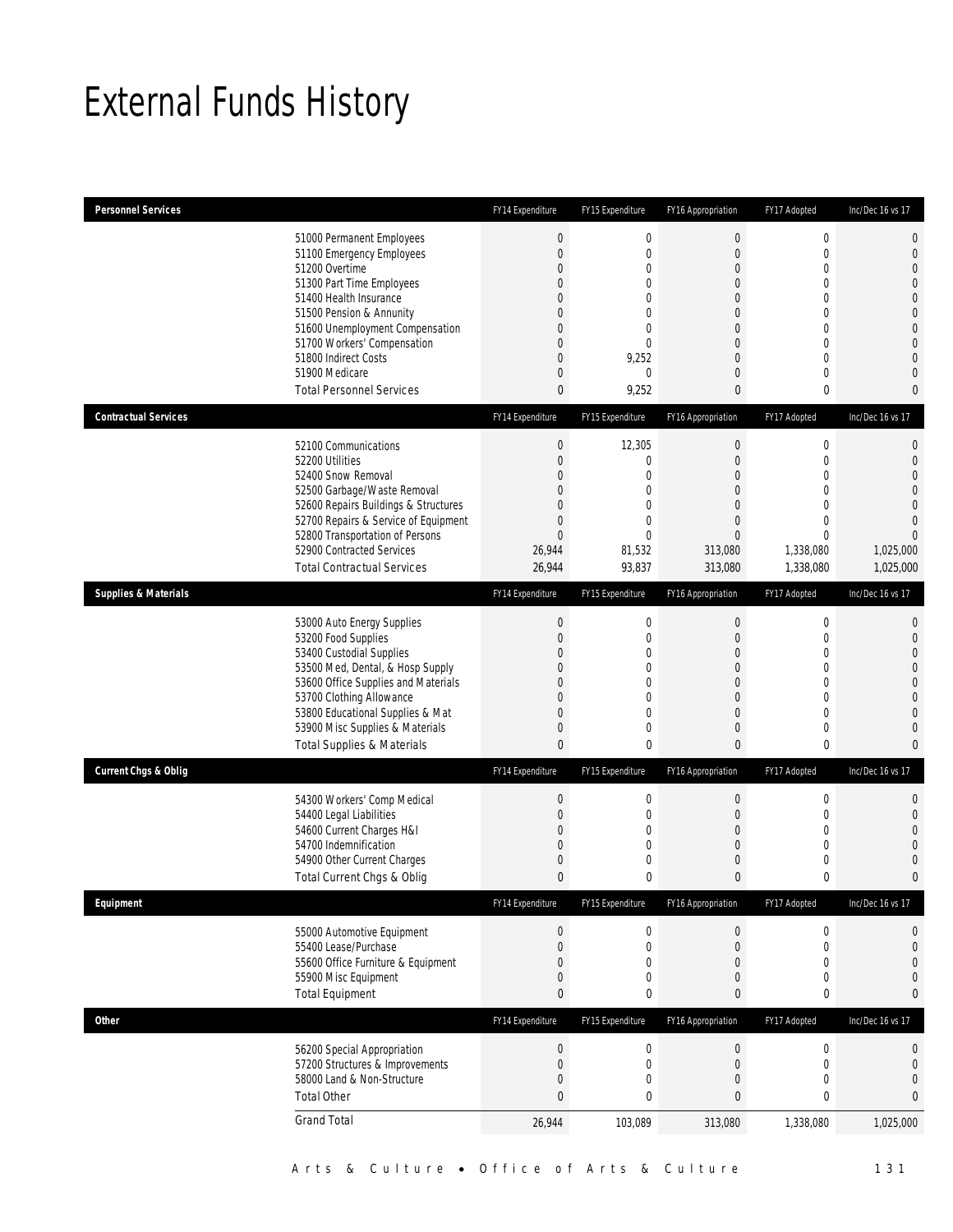## Program 1. Arts & Culture

### *Julie Burros, Manager, Organization 414100*

### *Program Description*

The Arts & Culture program oversees the City's efforts to support artists, the arts and outreach to new audiences in Boston and beyond.

| <b>Operating Budget</b>                    | Actual '14 | Actual '15         | Approp '16         | <b>Budget '17</b>  |
|--------------------------------------------|------------|--------------------|--------------------|--------------------|
| <b>Personnel Services</b><br>Non Personnel |            | 659,259<br>316,260 | 787,812<br>613,275 | 813,107<br>536,329 |
| <b>Total</b>                               | 0          | 975,519            | 1,401,087          | 1,349,436          |
|                                            |            |                    |                    |                    |

#### *Performance*

#### **Strategy:** To elevate the work of Boston's creatives.

|                                                                    | <b>Performance Measures</b>                                                                                                                                                                                                                      | Actual '14 | Actual '15 | Projected '16               | Target '17                 |
|--------------------------------------------------------------------|--------------------------------------------------------------------------------------------------------------------------------------------------------------------------------------------------------------------------------------------------|------------|------------|-----------------------------|----------------------------|
|                                                                    | Number of Boston artists exhibited at City<br>Hall<br>Number of Boston artists participating in<br>Open Studios                                                                                                                                  |            |            | 485<br>738                  | 100<br>500                 |
| <b>Strategy:</b> To grow support for cultural community.           |                                                                                                                                                                                                                                                  |            |            |                             |                            |
|                                                                    | <b>Performance Measures</b>                                                                                                                                                                                                                      | Actual '14 | Actual '15 | Projected '16               | Target '17                 |
|                                                                    | Amount granted to the Office of Arts and<br>Culture from external sources<br>Number of organizations awarded grants via<br>BCC<br>Percent growth in grant dollars<br>Percent of grants to organizations with<br>annual budgets under \$1,000,000 |            |            | 324,000<br>179<br>116<br>66 | 250,000<br>165<br>25<br>80 |
| <b>Strategy:</b> To support access to the Arts in every community. |                                                                                                                                                                                                                                                  |            |            |                             |                            |

 *Performance Measures Actual '14 Actual '15 Projected '16 Target '17* Percent of all Boston zip codes receiving grant funding 78 80 Percent of all Boston zip codes with a permitted (completed) work of public art, temporary installation/mural 22 25 Percent of all Boston zip codes with artists participating in Office of Arts and Culture exhibits and festivals 50 50 Percent of grants to first time awardees 40 25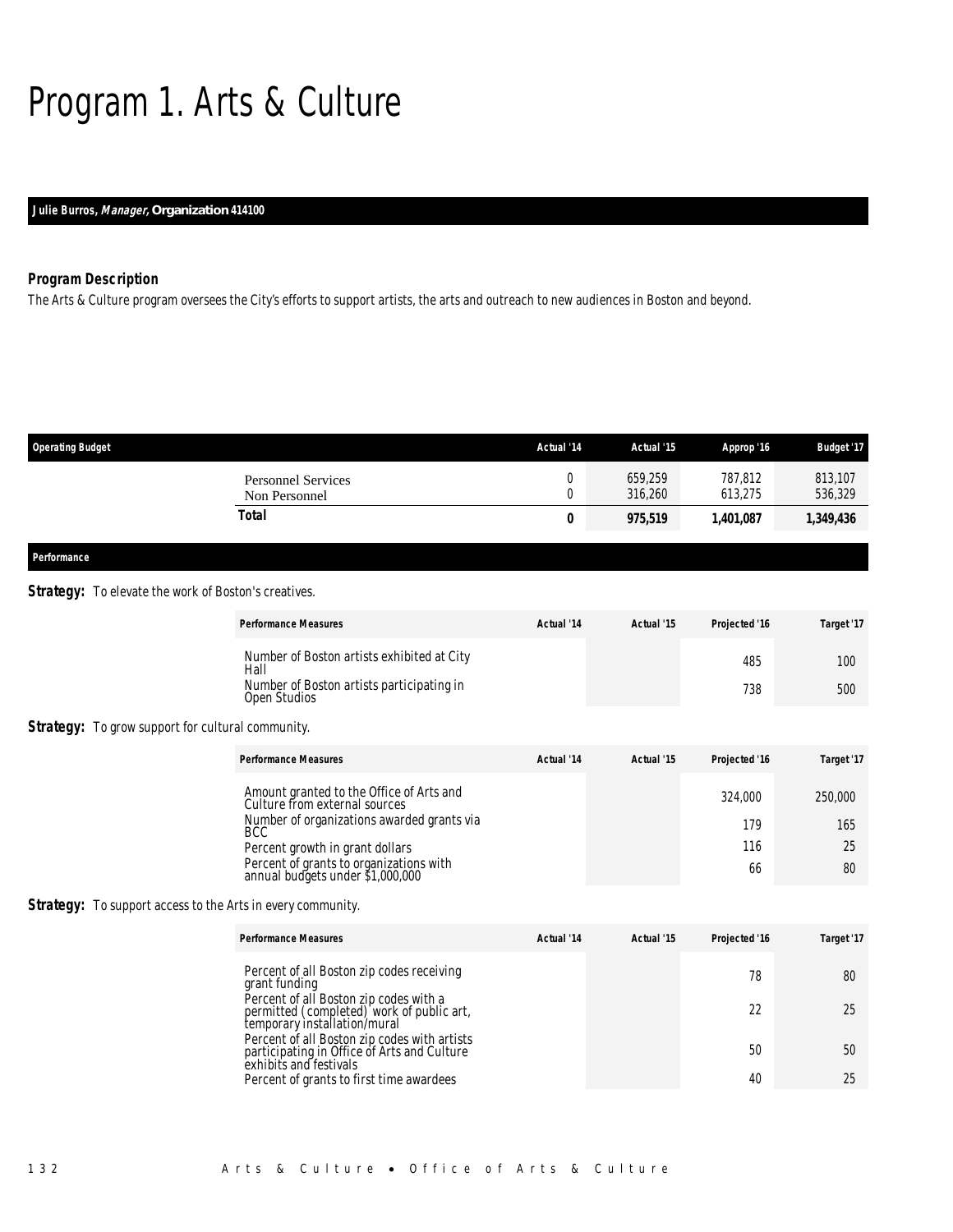### External Funds Projects

#### *Boston Artists in Residence*

#### *Project Mission*

Funded by Our Town award from the National Endowment for the Arts, the Artists in Residency program will work to directly connect local artists with city departments and the municipal planning process, informing policy around civic practice and the role of artists in government and community work. Î

#### *Boston Cultural Council*

#### *Project Mission*

The Boston Cultural Council allocates funds from the Massachusetts Cultural Council annually to Boston to be regranted to non-profit arts organizations in the City. This year, the Office of Arts & Culture will receive funds to distribute to the non-profit cultural industry.

*Boston Public Art Fund* 

#### *Project Mission*

The purpose of this fund is to purchase goods and services to support public art throughout the City of Boston. Funding is received by receipts from easements granted by the Public Improvement Commission per G.L.c44, §53E ½.

*Local Artists Resource* 

#### *Project Mission*

The award will fund an expanded Boston AIR (Artists in Residence) program; grant funding to individual artists, and the new Artist Resource Desk website. The award was funded as part of the public benefit obligation of the Russia Wharf Redevelopment Project.

*Strand Theatre Revolving Fund* 

#### *Project Mission*

The purpose of the fund authorized by (Chapter 44, Section 53E  $\frac{1}{2}$ ) is to pay for expenses related to the operations of the Strand Theatre. This revolving fund is funded from rental fees that are paid when the theater is rented.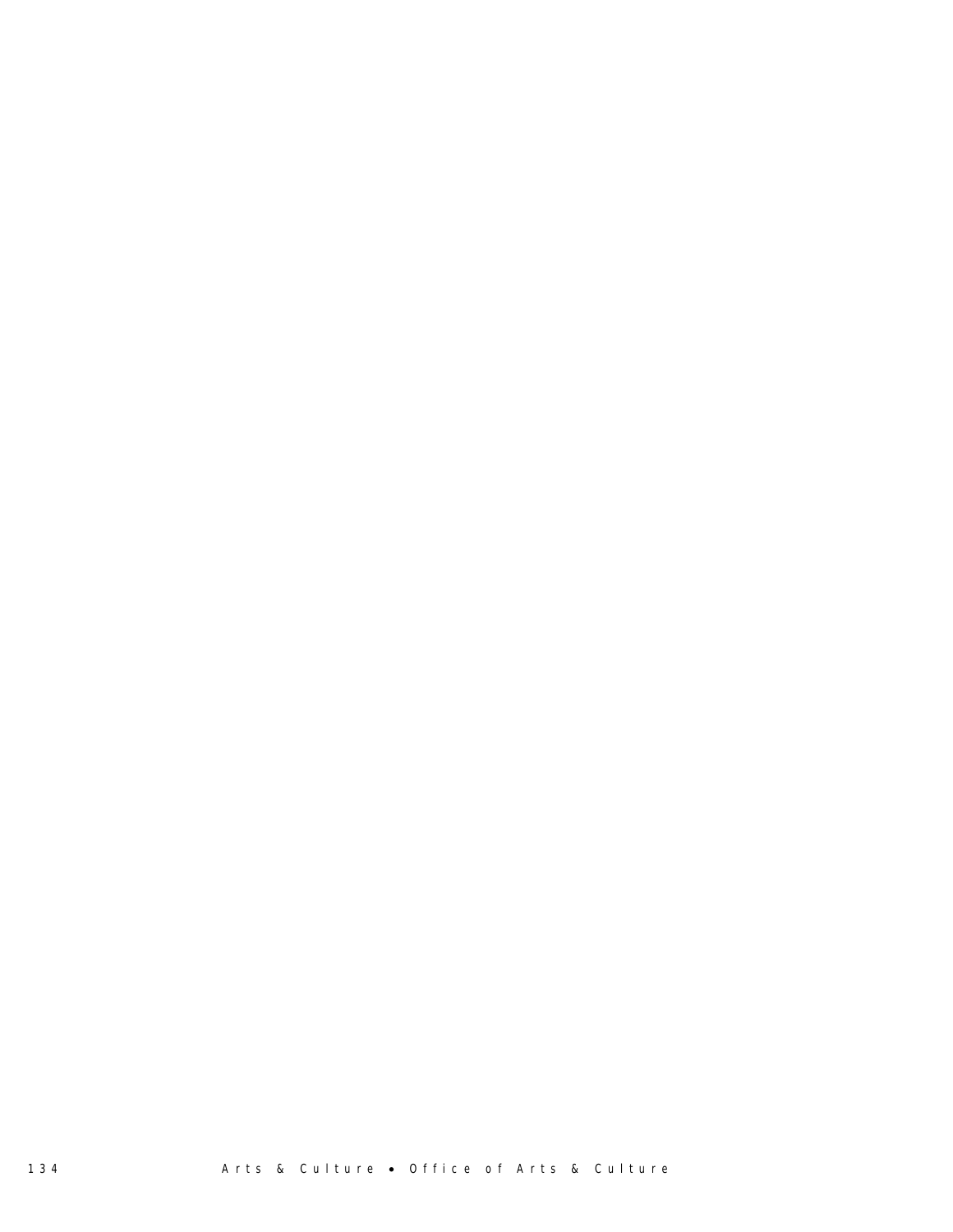## Library Department Operating Budget

#### *David Leonard, President, Appropriation 110*

### *Department Mission*

The Boston Public Library's mission is to preserve and provide access to the historical record of our society, and to serve the cultural, educational, and informational needs of the City and the Commonwealth.

### *Selected Performance Strategies*

#### *Community Library Services*

- To assist people of all ages, backgrounds, and stages of learning by offering a variety of programs to meet identified needs and interests.
- To compile and deliver, via www.bpl.org, online resources.
- To provide access to and encourage the use of print and non-print resources that respond to the needs and interests of all segments of the population.

### *Research Services*

- To implement recommendations of a system-wide preservation team created to ensure ongoing preservation of irreplaceable materials from the library collection.
- To provide and preserve access to information and collections by supporting the acquisition, maintenance, preservation, and access to materials and information in all fields of knowledge.

| <b>Operating Budget</b>      | Program Name                                                                                                                                                                      | <b>Total Actual '14</b>                                              | <b>Total Actual '15</b>                                              | Total Approp '16                                                     | <b>Total Budget '17</b>                                                |
|------------------------------|-----------------------------------------------------------------------------------------------------------------------------------------------------------------------------------|----------------------------------------------------------------------|----------------------------------------------------------------------|----------------------------------------------------------------------|------------------------------------------------------------------------|
|                              | Administration<br><b>Community Library Services</b><br><b>Research Services</b>                                                                                                   | 18,003,603<br>12,765,751<br>2,306,471                                | 17,644,624<br>13,683,174<br>1,963,176                                | 17,638,595<br>14,794,924<br>1,659,051                                | 17,260,122<br>15,069,249<br>2,172,365                                  |
|                              | Total                                                                                                                                                                             | 33,075,825                                                           | 33,290,974                                                           | 34,092,570                                                           | 34,501,736                                                             |
| <b>External Funds Budget</b> | <b>Fund Name</b>                                                                                                                                                                  | <b>Total Actual '14</b>                                              | <b>Total Actual '15</b>                                              | Total Approp '16                                                     | <b>Total Budget '17</b>                                                |
|                              | <b>Boston Public Library Affiliates</b><br>Inter-Library Loan Grant<br>Library for the Commonwealth<br><b>Other Sources</b><br><b>State Aid to Libraries</b><br>Trust Fund Income | 489,988<br>100,000<br>2,354,353<br>1,992,813<br>469.884<br>2,676,883 | 541,207<br>100,000<br>2,501,881<br>2,217,317<br>553.733<br>2,030,961 | 735,260<br>100,000<br>2,601,883<br>2,674,500<br>679.275<br>2,005,536 | 1,012,748<br>100,000<br>2,601,882<br>2,307,835<br>679.275<br>2,210,989 |
|                              | <b>Total</b>                                                                                                                                                                      | 8,083,921                                                            | 7,945,099                                                            | 8,796,454                                                            | 8,912,729                                                              |
| <b>Operating Budget</b>      |                                                                                                                                                                                   | Actual '14                                                           | Actual '15                                                           | Approp '16                                                           | <b>Budget '17</b>                                                      |
|                              | <b>Personnel Services</b><br>Non Personnel                                                                                                                                        | 22,372,225<br>10,703,600                                             | 22,962,590<br>10,328,384                                             | 23,491,092<br>10,601,478                                             | 24,155,430<br>10,346,306                                               |
|                              | Total                                                                                                                                                                             | 33,075,825                                                           | 33,290,974                                                           | 34,092,570                                                           | 34,501,736                                                             |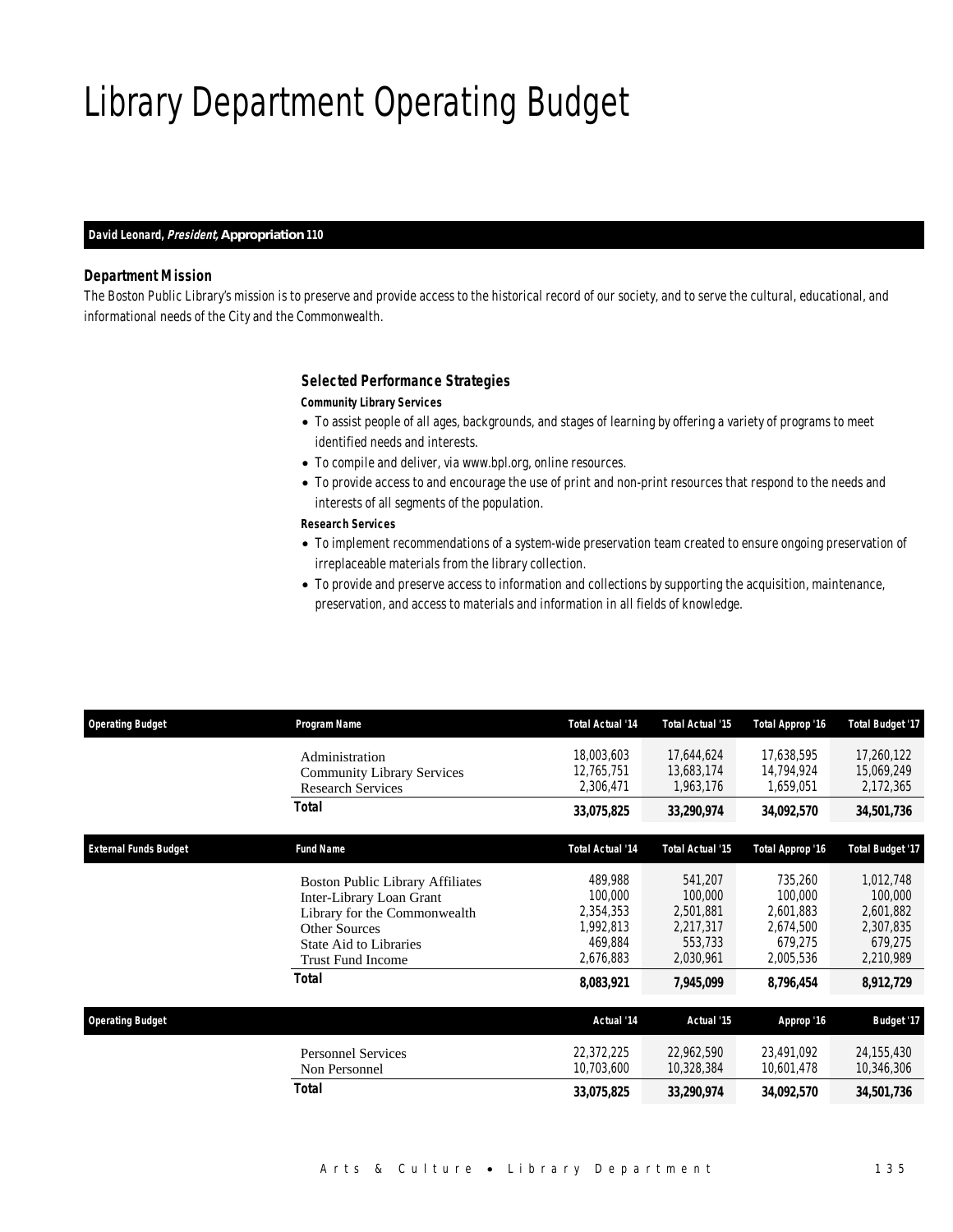## Library Department Operating Budget



### *Authorizing Statutes*

- Power of City to Establish and Maintain a Library, 1848 Mass. Acts ch. 52, §1.
- Library Department: Trustees of the Public Library, Appointment, Compensation, etc., 1878 Mass. Acts ch. 114, §3; 1994 Mass. Acts ch. 157, §3.
- Organization of Board; Powers and Duties, 1878 Mass. Acts ch. 114, §4-5.
- Librarian and Other Officers, 1878 Mass. Acts ch. 114, §1-2, 6; 1943 Mass. Acts ch. 218; 1953 Mass. Acts ch. 167.
- Reports to Mayor and City Council, 1887 Mass. Acts ch. 60.
- Incorporation of the Trustees, Duties, 1878 Mass. Acts ch. 114 §1.
- Authority of Corporation to Take and Hold Property; Limitation, 1878 Mass. Acts ch. 114 §2.

#### *Description of Services*

The Boston Public Library system consists of the Central Library at Copley Square, including the Kirstein Business Library, branch libraries located throughout Boston's neighborhoods and one remote storage facility. Library staff assists users in locating and using resources, and provides public programming, exhibits, and outreach. Internet, wireless, and online technology resources connect people to informational resources aimed at enriching individuals, organizations, and the entire community.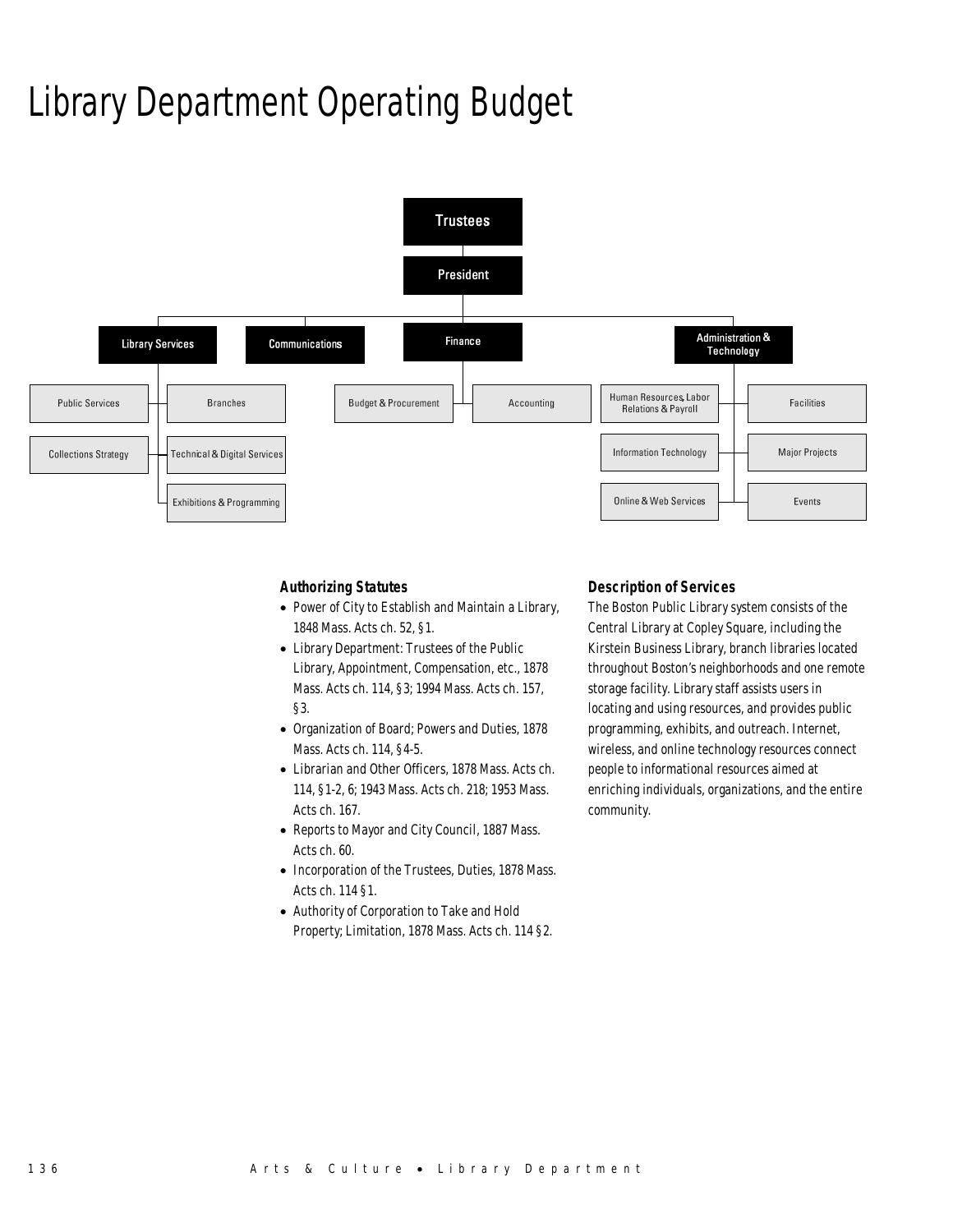## Department History

| <b>Personnel Services</b>       |                                                                                                                                                                                                                                                                                                      | FY14 Expenditure                                                                                        | FY15 Expenditure                                                                                                             | FY16 Appropriation                                                                                                | FY17 Adopted                                                                                                    | Inc/Dec 16 vs 17                                                                                              |
|---------------------------------|------------------------------------------------------------------------------------------------------------------------------------------------------------------------------------------------------------------------------------------------------------------------------------------------------|---------------------------------------------------------------------------------------------------------|------------------------------------------------------------------------------------------------------------------------------|-------------------------------------------------------------------------------------------------------------------|-----------------------------------------------------------------------------------------------------------------|---------------------------------------------------------------------------------------------------------------|
|                                 | 51000 Permanent Employees<br>51100 Emergency Employees<br>51200 Overtime<br>51600 Unemployment Compensation<br>51700 Workers' Compensation<br><b>Total Personnel Services</b>                                                                                                                        | 21,687,950<br>0<br>562,287<br>24,360<br>97,628<br>22,372,225                                            | 22,421,689<br>$\mathbf 0$<br>422,555<br>17,754<br>100,592<br>22,962,590                                                      | 23,137,712<br>$\overline{0}$<br>253,380<br>15,000<br>85,000<br>23,491,092                                         | 23,758,230<br>0<br>297,200<br>15,000<br>85,000<br>24,155,430                                                    | 620,518<br>0<br>43,820<br>$\theta$<br>$\overline{0}$<br>664,338                                               |
| <b>Contractual Services</b>     |                                                                                                                                                                                                                                                                                                      | FY14 Expenditure                                                                                        | FY15 Expenditure                                                                                                             | FY16 Appropriation                                                                                                | FY17 Adopted                                                                                                    | Inc/Dec 16 vs 17                                                                                              |
|                                 | 52100 Communications<br>52200 Utilities<br>52400 Snow Removal<br>52500 Garbage/Waste Removal<br>52600 Repairs Buildings & Structures<br>52700 Repairs & Service of Equipment<br>52800 Transportation of Persons<br>52900 Contracted Services<br><b>Total Contractual Services</b>                    | 45,000<br>3,708,919<br>0<br>$\overline{0}$<br>2,117,241<br>99,780<br>63,251<br>1,398,998<br>7,433,189   | 47,896<br>2,949,898<br>0<br>$\overline{0}$<br>2,137,702<br>219,910<br>68,761<br>1,534,830<br>6,958,997                       | 41,000<br>3,764,113<br>$\theta$<br>$\overline{0}$<br>2,124,673<br>264,298<br>64,900<br>1,321,737<br>7,580,721     | 57,500<br>3,356,332<br>$\mathbf{0}$<br>$\mathbf{0}$<br>2,131,313<br>290,374<br>63,900<br>1,358,946<br>7,258,365 | 16,500<br>$-407,781$<br>$\mathbf{0}$<br>$\Omega$<br>6,640<br>26,076<br>$-1,000$<br>37,209<br>$-322,356$       |
| <b>Supplies &amp; Materials</b> |                                                                                                                                                                                                                                                                                                      | FY14 Expenditure                                                                                        | FY15 Expenditure                                                                                                             | FY16 Appropriation                                                                                                | FY17 Adopted                                                                                                    | Inc/Dec 16 vs 17                                                                                              |
|                                 | 53000 Auto Energy Supplies<br>53200 Food Supplies<br>53400 Custodial Supplies<br>53500 Med, Dental, & Hosp Supply<br>53600 Office Supplies and Materials<br>53700 Clothing Allowance<br>53800 Educational Supplies & Mat<br>53900 Misc Supplies & Materials<br><b>Total Supplies &amp; Materials</b> | $\boldsymbol{0}$<br>0<br>6,169<br>$\mathbf 0$<br>9,666<br>0<br>$\overline{0}$<br>2,770,936<br>2,786,771 | $\mathbf 0$<br>$\mathbf{0}$<br>6,736<br>$\overline{0}$<br>14,245<br>$\mathbf{0}$<br>$\overline{0}$<br>2,700,936<br>2,721,917 | $\theta$<br>$\theta$<br>6,739<br>$\overline{0}$<br>12,000<br>$\theta$<br>$\overline{0}$<br>2,610,936<br>2,629,675 | $\boldsymbol{0}$<br>$\mathbf{0}$<br>6,500<br>$\mathbf 0$<br>14,500<br>0<br>$\Omega$<br>2,610,168<br>2,631,168   | $\mathbf{0}$<br>$\mathbf 0$<br>$-239$<br>$\theta$<br>2,500<br>$\mathbf{0}$<br>$\mathbf{0}$<br>$-768$<br>1,493 |
| <b>Current Chgs &amp; Oblig</b> |                                                                                                                                                                                                                                                                                                      | FY14 Expenditure                                                                                        | FY15 Expenditure                                                                                                             | FY16 Appropriation                                                                                                | FY17 Adopted                                                                                                    | Inc/Dec 16 vs 17                                                                                              |
|                                 | 54300 Workers' Comp Medical<br>54400 Legal Liabilities<br>54500 Aid To Veterans<br>54600 Current Charges H&I<br>54700 Indemnification<br>54900 Other Current Charges<br>Total Current Chgs & Oblig                                                                                                   | 4,389<br>0<br>0<br>0<br>$\Omega$<br>153,156<br>157,545                                                  | 12,338<br>0<br>$\overline{0}$<br>0<br>$\theta$<br>203,632<br>215,970                                                         | 5,000<br>$\theta$<br>$\overline{0}$<br>$\overline{0}$<br>$\Omega$<br>138,387<br>143,387                           | 10,000<br>$\mathbf 0$<br>$\mathbf{0}$<br>$\mathbf{0}$<br>$\Omega$<br>186,666<br>196,666                         | 5,000<br>$\mathbf{0}$<br>$\mathbf{0}$<br>$\overline{0}$<br>$\overline{0}$<br>48,279<br>53,279                 |
| Equipment                       |                                                                                                                                                                                                                                                                                                      | FY14 Expenditure                                                                                        | FY15 Expenditure                                                                                                             | FY16 Appropriation                                                                                                | FY17 Adopted                                                                                                    | Inc/Dec 16 vs 17                                                                                              |
|                                 | 55000 Automotive Equipment<br>55400 Lease/Purchase<br>55600 Office Furniture & Equipment<br>55900 Misc Equipment<br><b>Total Equipment</b>                                                                                                                                                           | $\boldsymbol{0}$<br>156,493<br>$\mathbf 0$<br>142,188<br>298,681                                        | $\boldsymbol{0}$<br>187,351<br>3,421<br>79,051<br>269,823                                                                    | $\boldsymbol{0}$<br>222,695<br>$\theta$<br>$\theta$<br>222,695                                                    | $\mathbf 0$<br>225,107<br>$\boldsymbol{0}$<br>10,000<br>235,107                                                 | $\mathbf 0$<br>2,412<br>$\mathbf{0}$<br>10,000<br>12,412                                                      |
| <b>Other</b>                    |                                                                                                                                                                                                                                                                                                      | FY14 Expenditure                                                                                        | FY15 Expenditure                                                                                                             | FY16 Appropriation                                                                                                | FY17 Adopted                                                                                                    | Inc/Dec 16 vs 17                                                                                              |
|                                 | 56200 Special Appropriation<br>57200 Structures & Improvements<br>58000 Land & Non-Structure<br><b>Total Other</b>                                                                                                                                                                                   | $\boldsymbol{0}$<br>$\mathbf 0$<br>27,414<br>27,414                                                     | 132,250<br>$\mathbf 0$<br>29,427<br>161,677                                                                                  | $\boldsymbol{0}$<br>$\mathbf 0$<br>25,000<br>25,000                                                               | 0<br>$\mathbf 0$<br>25,000<br>25,000                                                                            | 0<br>0<br>0<br>0                                                                                              |
|                                 | <b>Grand Total</b>                                                                                                                                                                                                                                                                                   | 33,075,825                                                                                              | 33,290,974                                                                                                                   | 34,092,570                                                                                                        | 34,501,736                                                                                                      | 409,166                                                                                                       |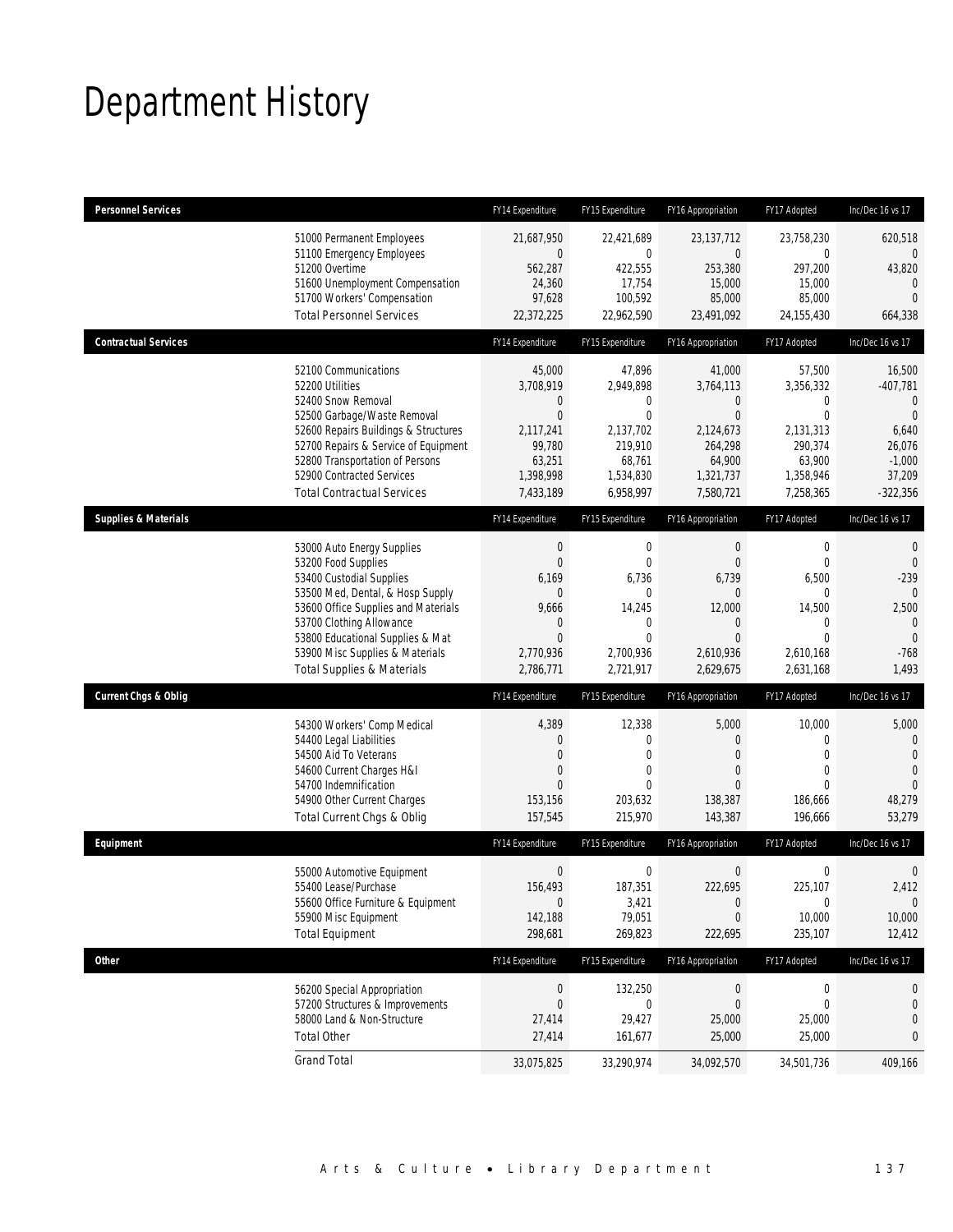# Department Personnel

| Title                                    | Union<br>Code   | Grade  | Position | FY17 Salary | <b>Title</b>                            | Union<br>Code   | Grade     | Position | FY17 Salary |
|------------------------------------------|-----------------|--------|----------|-------------|-----------------------------------------|-----------------|-----------|----------|-------------|
|                                          |                 |        |          |             |                                         |                 |           |          |             |
| Acquisitions Librarian I                 | PSA             | 01     | 0.75     | 43,648      | Manager of Budget & Finance             | PL <sub>2</sub> | 08        | 1.00     | 126,660     |
| Acquisitions Librarian III               | PSA             | 03     | 0.80     | 63,476      | Manager of Content Discovery            | PL <sub>2</sub> | 06        | 0.75     | 75,934      |
| Adult Programs Supervisor                | PSA             | 04     | 1.00     | 83,121      | Manager of Digital Services             | PSA             | 05        | 0.75     | 70,920      |
| Adults Librarian II                      | PSA             | 02     | 4.00     | 288,131     | Manager of Online Web Serv              | PSA             | 06        | 1.00     | 104,250     |
| Applications Technical Support           | AFP             | 08     | 1.00     | 49,394      | Manager of Youth Services               | PSA             | 06        | 1.00     | 104,250     |
| Asst Dir of Facilities                   | PL <sub>2</sub> | 06     | 1.00     | 102,020     | Mgr of Libr Blds, Maint Serv            | PL <sub>2</sub> | 06        | 1.00     | 104,259     |
| Asst Neighborhood Services Mgr           | PSA             | 05     | 3.00     | 286,576     | Mgr of System Wide Security             | PL <sub>2</sub> | 05        | 1.00     | 94,561      |
| Asst Prin Acct                           | PSA             | 03     | 2.00     | 156,992     | Motor Equip Operator & Laborer          | AFP             | 05        | 2.00     | 98,999      |
| Book Conservatior Proj Direc             | PSA             | 04     | 0.65     | 49,628      | Neigh Library Service Manager           | PL <sub>2</sub> | 08        | 1.00     | 93,821      |
| Branch Librarian                         | PSA             | 04     | 1.00     | 87,280      | Network Manager                         | PSA             | 06        | 0.90     | 69,496      |
| Branch Librarian I                       | PSA             | 03     | 14.00    | 1,106,067   | Painter                                 | AFP             | 07        | 1.00     | 49,625      |
| Branch Librarian II                      | PSA             | 04     | 10.00    | 866,417     | President                               | CDH             | <b>NG</b> | 1.00     | 180,780     |
| Budget & Procurement Mgr                 | PL <sub>2</sub> | 06     | 1.00     | 97,116      | Prin Clerk & Stenographer               | AFP             | 07        | 1.00     | 63,376      |
| <b>Business Analyst</b>                  | PSA             | 03     | 1.00     | 57,570      | Prin Library Asst                       | AFP             | 03        | 3.76     | 166,057     |
| Carpenter                                | AFP             | 07     | 2.00     | 107,812     | Professional Librarian III              | PSA             | 03        | 1.00     | 79,345      |
| Cataloger & Classifier II                | PSA             | 02     | 2.40     | 165,460     | Programs & Community Outreach Librarian | PSA             | 02        | 5.00     | 329,268     |
| CatalogerAndClassifierI                  | PSA             | 01     | 0.80     | 52,505      | <b>Public Relations Associate</b>       | PSA             | 03        | 1.00     | 77,647      |
| CentralLibraryServicesManager            | PL <sub>2</sub> | $08\,$ | 1.00     | 114,796     | Rare Books & Manuscripts Librn          | PSA             | 02        | 0.65     | 46,902      |
| Chief of Adult Library Servcs            | PSA             | 07     | 0.80     | 89,274      | Reader & Info Librarian I               | <b>PSA</b>      | 01        | 2.00     | 114,561     |
| Chief of Colletion Strategy              | PL <sub>2</sub> | 08     | 0.75     | 88,151      | Reader & Info Librarian II              | PSA             | 02        | 1.00     | 72,157      |
| Chief-Cataloging                         | PSA             | 04     | 0.80     | 50,744      | Reader & InfoLibrarian III              | <b>PSA</b>      | 03        | 1.00     | 79,345      |
| Children's Librarian I                   | PSA             | 01     | 10.00    | 603,913     | Reference Librarian I                   | PSA             | 01        | 6.10     | 368,890     |
| Childrens Librarian II                   | PSA             | 02     | 17.00    | 1,144,714   | Reference Librarian II                  | PSA             | 02        | 4.50     | 305,250     |
| Children's Serv Libr Asst II             | AFP             | 05     | 1.00     | 53,159      | Reference&ReaderAdvisoryLibrII          | PSA             | 02        | 0.90     | 64,942      |
| Clerk                                    | AFP             | 03     | 2.00     | 86,933      | Research Specialist                     | <b>PSA</b>      | 02        | 0.90     | 63,414      |
| <b>Collection Development Mgr</b>        | PSA             | 05     | 0.80     | 75,648      | Sen Lib Asst                            | AFP             | 03        | 1.00     | 2,868       |
| <b>Collection Development Supervisor</b> | PSA             | 04     | 0.80     | 50,744      | Senior Library Asst                     | AFP             | 03        | 46.00    | 1,911,847   |
| Collection Librarian II                  | PSA             | 02     | 0.75     | 54,118      | Sp Library Asst II (Branch)             | AFP             | 06        | 8.00     | 466,499     |
| <b>Collections Librarian</b>             | PSA             | 01     | 0.75     | 49,224      | Spc Libr Asst V-Shipping Supv           | AFP             | 08        | 1.00     | 69,404      |
| <b>Communications Manager</b>            | PL <sub>2</sub> | 06     | 1.00     | 95,990      | Spc Proj/Record Mangmnt Asst            | PSA             | 04        | 1.00     | 87,280      |
| Coord of Youth Services                  | PSA             | 05     | 1.00     | 89,973      | Spec Collection Lib I                   | PSA             | 01        | 0.65     | 42,661      |
| <b>Curator Manuscripts</b>               | PSA             | 03     | 0.65     | 50,471      | Spec Library Asst I                     | AFP             | 04        | 12.15    | 566,600     |
| Curator Microtext & Newspapers           | PSA             | 04     | 0.90     | 78,552      | Spec Library Asst II                    | AFP             | 05        | 19.15    | 978,485     |
| <b>Curator of Rare Books</b>             | PSA             | 04     | 1.00     | 72,044      | Spec Library Asst III                   | AFP             | 06        | 2.63     | 153,361     |
| <b>Curator Professional Lib IV</b>       | PSA             | 04     | 1.80     | 157,105     | Spec Library Asst V (BPL)               | AFP             | 08F       | 2.70     | 182,985     |
| Curator Professional Librarian           | PSA             | 03     | 1.80     | 130,733     | Special Lib Asst I (Branch)             | AFP             | 05        | 19.00    | 1,004,993   |
| Curriculum Development Coord             | PSA             | 03     | 0.75     | 44,433      | Special Library Assistant V             | PL <sub>1</sub> | 08        | 1.00     | 69,871      |
| Digital Imaging Production Ast           | PSA             | 02     | 0.80     | 49,282      | Special Library Asst IV                 | PL <sub>1</sub> | 07        | 1.00     | 63,804      |
| Digital ImagingProductionCoord           | PSA             | 04     | 0.50     | 42,022      | Special Library Asst V                  | AFP             | 08        | 7.23     | 469,979     |
| Digital Projects Librarian II            | PSA             | 02     | 0.80     | 49,484      | Sr Bldg Cust                            | AFP             | 06        | 22.00    | 1,139,453   |
| Digital Systems Librarian IV             | PSA             | 04     | 0.75     | 60,263      | Sr Cataloger & Classifier               | PSA             | 03        | 0.80     | 62,118      |
| Dir of Information Technology            | PL <sub>2</sub> | 07     | 0.90     | 76,606      | Sr Clerk                                | AFP             | 05        | 3.00     | 154,550     |
| Dir of Library Services                  | PL <sub>2</sub> | 09     | 0.80     | 111,701     | Sr Library Asst                         | AFP             | 03        | 32.34    | 1,289,118   |
| Directror of Operations                  | PL <sub>2</sub> | 09     | 1.00     | 139,627     | Sr Marketing Associate                  | PSA             | 03        | 1.00     | 69,840      |
| Exhibitions & Outreach Assoc             | PSA             | 02     | 0.50     | 31,942      | Sr Reader & Info Librarian I            | PSA             | 04        | 1.00     | 63,430      |
| <b>Facilities Custodial Foreman</b>      | AFP             | 08     | 2.00     | 103,706     | Staff Officer-Special Projects          | PL <sub>2</sub> | 05        | 2.00     | 183,676     |
| Floater Librarian I                      | PSA             | 01     | 11.00    | 572,010     | Supervisor of Accounting                | PL <sub>2</sub> | 06        | 1.00     | 77,217      |
| Generalist I                             | PSA             | 01     | 4.00     | 235,632     | Supn Library Buildings                  | PL <sub>2</sub> | 08        | 1.00     | 126,660     |
| Generalist II                            | PSA             | 02     | 5.00     | 320,941     | Supv of Circulation & Shelving          | AFP             | 09        | 0.98     | 99,381      |
| Hd of Bibliographic Serv Metr BLNet      | PSA             | 03     | 0.50     | 39,423      | Systems Officer                         | PL <sub>2</sub> | 08        | 1.00     | 126,660     |
| Head Central ChildServ                   | PSA             | 04     | 1.00     | 85,583      | Systemwide Yth Prog Librarian           | PSA             | 03        | 1.00     | 74,864      |
| Help Desk Manager                        | PSA             | 06     | 0.90     | 85,377      | <b>Technical Specialist</b>             | AFP             | 09T       | 2.30     | 184,032     |
| Human Resources Asst                     | PL <sub>1</sub> | 05     | 1.00     | 48,021      | <b>Technical Support Associate</b>      | AFP             | 05        | 5.00     | 230,999     |
| Human Resources Manager                  | PL <sub>2</sub> | 07     | 1.00     | 101,665     | Technology Access Manager               | PSA             | 05        | 1.00     | 75,972      |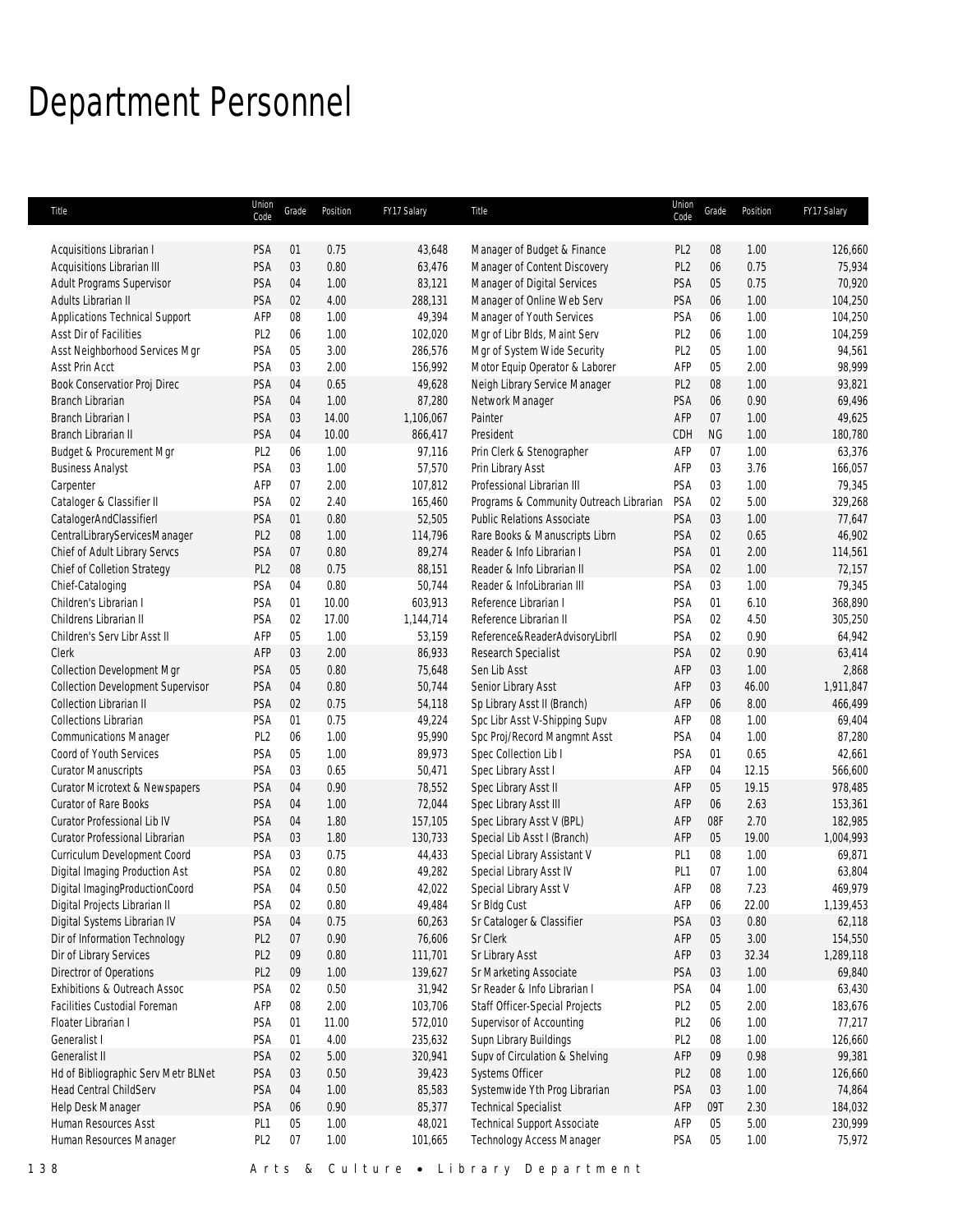| Title                         | Union<br>Code   | Grade | Position | FY17 Salary | Title                                                               | Union<br>Code | Grade          | Position | FY17 Salary  |
|-------------------------------|-----------------|-------|----------|-------------|---------------------------------------------------------------------|---------------|----------------|----------|--------------|
| Inter Library Loan Librarian  | <b>PSA</b>      | 02    | 0.45     | 32.471      | <b>Training Coordinator</b>                                         | AFP           | 09             | 1.00     | 101,409      |
| Interlibrary Loan Officer     | PSA             | 04    | 0.62     | 54.114      | Web Services Librarian                                              | PSA           | 03             | 0.70     | 50,060       |
| Jr Bld Cust-Traveling         | AFP             | 06    | 2.00     | 99,894      | Web Services Specialist                                             | AFP           | 08F            | 1.00     | 56,594       |
| Jr Building Custodian         | AFP             | 04    | 16.00    | 690,575     | Wkg Foreprs, Oper/Labor BPL                                         | AFP           | 08             | 1.00     | 59,464       |
| Keeper of Special Collections | PL <sub>2</sub> | 07    | 0.65     | 55.327      | Wkg Frperson Painter                                                | AFP           | 08             | 1.00     | 59.464       |
| Laborer                       | AFP             | 04    | 3.00     | 119.517     | Wkg Frprs Carpenter                                                 | AFP           | 08             | 1.00     | 59.464       |
| Library Aide                  | EX <sub>0</sub> | NG    | 87.00    | 612.731     | Young Adults Librarian I                                            | <b>PSA</b>    | 01             | 4.00     | 248,764      |
| Literacy Coordinator          | PSA             | 03    | 1.00     | 75.420      | Young Adults Librarian II                                           | PSA           | 02             | 3.00     | 196,955      |
| Major Projects Coord          | PSA             | 03    | 1.00     | 77.647      | Youth & Community Outreach Lib                                      | PSA           | 0 <sup>2</sup> | 1.00     | 65,905       |
|                               |                 |       |          |             | $\mathcal{L}$ and $\mathcal{L}$ and $\mathcal{L}$ and $\mathcal{L}$ | 0.55          | $\sim$         | $\sim$   | <b>COMPO</b> |

| Youth Prog Support Adminstrtor | AFP | 05 | 1.00 | 53,159       |
|--------------------------------|-----|----|------|--------------|
| <b>Total</b>                   |     |    | 490  | 24,799,469   |
| <b>Adjustments</b>             |     |    |      |              |
| <b>Differential Payments</b>   |     |    |      | $\mathbf{0}$ |
| Other                          |     |    |      | 346,342      |
| Chargebacks                    |     |    |      | $\mathbf{0}$ |
| <b>Salary Savings</b>          |     |    |      | $-1,387,578$ |
| <b>FY17 Total Request</b>      |     |    |      | 23,758,233   |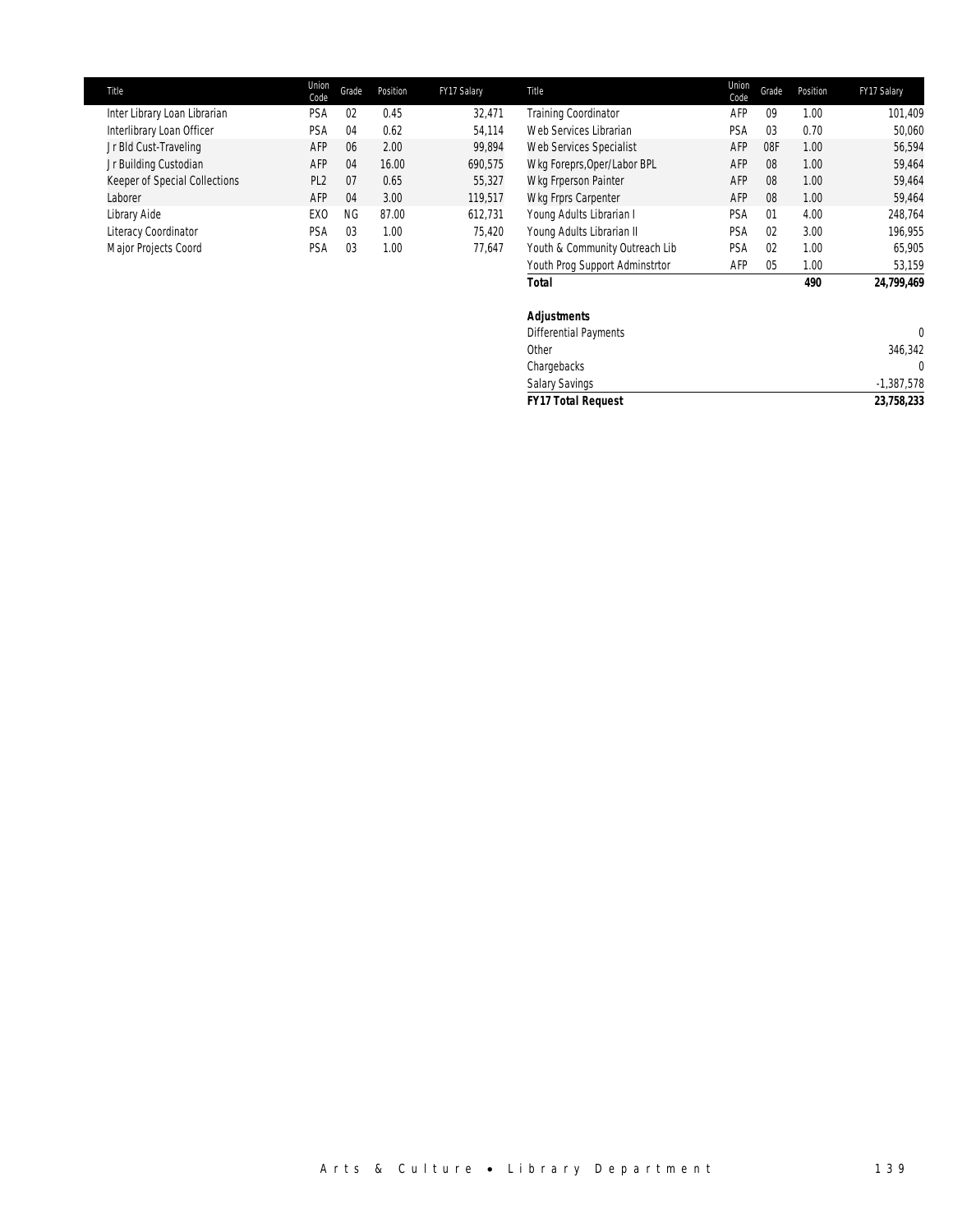## External Funds History

| <b>Personnel Services</b>       |                                                                                                                                                                                                                                                                                                            | FY14 Expenditure                                                                                            | FY15 Expenditure                                                                                                                                    | FY16 Appropriation                                                                                                                                                        | FY17 Adopted                                                                                                                                                   | Inc/Dec 16 vs 17                                                                                                                                              |
|---------------------------------|------------------------------------------------------------------------------------------------------------------------------------------------------------------------------------------------------------------------------------------------------------------------------------------------------------|-------------------------------------------------------------------------------------------------------------|-----------------------------------------------------------------------------------------------------------------------------------------------------|---------------------------------------------------------------------------------------------------------------------------------------------------------------------------|----------------------------------------------------------------------------------------------------------------------------------------------------------------|---------------------------------------------------------------------------------------------------------------------------------------------------------------|
|                                 | 51000 Permanent Employees<br>51100 Emergency Employees<br>51200 Overtime<br>51300 Part Time Employees<br>51400 Health Insurance<br>51500 Pension & Annunity<br>51600 Unemployment Compensation<br>51700 Workers' Compensation<br>51800 Indirect Costs<br>51900 Medicare<br><b>Total Personnel Services</b> | 1,991,537<br>0<br>0<br>$\overline{0}$<br>70,248<br>41,524<br>0<br>0<br>$\overline{0}$<br>6,971<br>2,110,280 | 2,400,132<br>$\mathbf{0}$<br>$\mathbf{0}$<br>$\mathbf{0}$<br>84,572<br>53,778<br>$\mathbf{0}$<br>$\mathbf{0}$<br>$\mathbf{0}$<br>9,474<br>2,547,956 | 2,937,715<br>$\mathbf 0$<br>$\overline{0}$<br>$\mathbf{0}$<br>$\mathbf{0}$<br>$\theta$<br>$\overline{0}$<br>$\overline{0}$<br>$\mathbf{0}$<br>$\overline{0}$<br>2,937,715 | 3,150,325<br>$\mathbf{0}$<br>161,000<br>$\mathbf 0$<br>$\mathbf{0}$<br>$\mathbf{0}$<br>$\overline{0}$<br>$\mathbf{0}$<br>$\mathbf{0}$<br>$\Omega$<br>3,311,325 | 212,610<br>$\overline{0}$<br>161,000<br>$\mathbf 0$<br>$\mathbf 0$<br>$\mathbf{0}$<br>$\boldsymbol{0}$<br>$\mathbf{0}$<br>$\mathbf{0}$<br>$\theta$<br>373,610 |
| <b>Contractual Services</b>     |                                                                                                                                                                                                                                                                                                            | FY14 Expenditure                                                                                            | FY15 Expenditure                                                                                                                                    | FY16 Appropriation                                                                                                                                                        | FY17 Adopted                                                                                                                                                   | Inc/Dec 16 vs 17                                                                                                                                              |
|                                 | 52100 Communications<br>52200 Utilities<br>52400 Snow Removal<br>52500 Garbage/Waste Removal<br>52600 Repairs Buildings & Structures<br>52700 Repairs & Service of Equipment<br>52800 Transportation of Persons<br>52900 Contracted Services<br><b>Total Contractual Services</b>                          | 90,770<br>96,076<br>$\mathbf 0$<br>$\overline{0}$<br>314,797<br>84,146<br>111,698<br>1,716,027<br>2,413,514 | 20,908<br>65,358<br>$\mathbf 0$<br>$\mathbf{0}$<br>240,671<br>39,001<br>74,886<br>1,682,091<br>2,122,915                                            | 23,150<br>79,000<br>$\boldsymbol{0}$<br>$\mathbf{0}$<br>174,200<br>32,980<br>46,100<br>1,999,791<br>2,355,221                                                             | 6,400<br>91,500<br>$\mathbf 0$<br>$\Omega$<br>240,000<br>169,987<br>97,600<br>1,407,941<br>2,013,428                                                           | $-16,750$<br>12,500<br>$\mathbf 0$<br>$\overline{0}$<br>65,800<br>137,007<br>51,500<br>$-591,850$<br>$-341,793$                                               |
| <b>Supplies &amp; Materials</b> |                                                                                                                                                                                                                                                                                                            | FY14 Expenditure                                                                                            | FY15 Expenditure                                                                                                                                    | FY16 Appropriation                                                                                                                                                        | FY17 Adopted                                                                                                                                                   | Inc/Dec 16 vs 17                                                                                                                                              |
|                                 | 53000 Auto Energy Supplies<br>53200 Food Supplies<br>53400 Custodial Supplies<br>53500 Med, Dental, & Hosp Supply<br>53600 Office Supplies and Materials<br>53700 Clothing Allowance<br>53800 Educational Supplies & Mat<br>53900 Misc Supplies & Materials<br><b>Total Supplies &amp; Materials</b>       | 20,972<br>17,327<br>134,683<br>$\mathbf 0$<br>102,787<br>$\overline{0}$<br>60,511<br>2,020,523<br>2,356,803 | 18,305<br>23,096<br>89,322<br>0<br>104,618<br>$\mathbf 0$<br>50,709<br>1,759,375<br>2,045,425                                                       | 20,000<br>4,713<br>100,100<br>$\mathbf 0$<br>84,000<br>$\theta$<br>$\overline{0}$<br>2,051,352<br>2,260,165                                                               | 18,500<br>13,150<br>110,000<br>0<br>116,750<br>$\mathbf 0$<br>$\Omega$<br>1,948,561<br>2,206,961                                                               | $-1,500$<br>8,437<br>9,900<br>$\overline{0}$<br>32,750<br>$\Omega$<br>$\Omega$<br>$-102,791$<br>$-53,204$                                                     |
| <b>Current Chgs &amp; Oblig</b> |                                                                                                                                                                                                                                                                                                            | FY14 Expenditure                                                                                            | FY15 Expenditure                                                                                                                                    | FY16 Appropriation                                                                                                                                                        | FY17 Adopted                                                                                                                                                   | Inc/Dec 16 vs 17                                                                                                                                              |
|                                 | 54300 Workers' Comp Medical<br>54400 Legal Liabilities<br>54600 Current Charges H&I<br>54700 Indemnification<br>54900 Other Current Charges<br>Total Current Chgs & Oblig                                                                                                                                  | $\boldsymbol{0}$<br>0<br>$\overline{0}$<br>0<br>973,026<br>973,026                                          | $\mathbf 0$<br>$\mathbf{0}$<br>$\mathbf{0}$<br>$\Omega$<br>913,824<br>913,824                                                                       | $\boldsymbol{0}$<br>$\mathbf{0}$<br>$\overline{0}$<br>$\Omega$<br>914,922<br>914,922                                                                                      | $\mathbf 0$<br>$\mathbf{0}$<br>$\overline{0}$<br>$\mathbf{0}$<br>1.008.085<br>1,008,085                                                                        | $\mathbf 0$<br>$\mathbf 0$<br>$\mathbf{0}$<br>$\mathbf{0}$<br>93,163<br>93,163                                                                                |
| Equipment                       |                                                                                                                                                                                                                                                                                                            | FY14 Expenditure                                                                                            | FY15 Expenditure                                                                                                                                    | FY16 Appropriation                                                                                                                                                        | FY17 Adopted                                                                                                                                                   | Inc/Dec 16 vs 17                                                                                                                                              |
|                                 | 55000 Automotive Equipment<br>55400 Lease/Purchase<br>55600 Office Furniture & Equipment<br>55900 Misc Equipment<br><b>Total Equipment</b>                                                                                                                                                                 | $\boldsymbol{0}$<br>$\boldsymbol{0}$<br>30,089<br>190,724<br>220,813                                        | $\boldsymbol{0}$<br>$\mathbf 0$<br>50,990<br>247,124<br>298,114                                                                                     | $\boldsymbol{0}$<br>$\boldsymbol{0}$<br>38,000<br>269,431<br>307,431                                                                                                      | $\boldsymbol{0}$<br>$\mathbf 0$<br>58,130<br>292,800<br>350,930                                                                                                | $\mathbf 0$<br>$\mathbf 0$<br>20,130<br>23,369<br>43,499                                                                                                      |
| Other                           |                                                                                                                                                                                                                                                                                                            | FY14 Expenditure                                                                                            | FY15 Expenditure                                                                                                                                    | FY16 Appropriation                                                                                                                                                        | FY17 Adopted                                                                                                                                                   | Inc/Dec 16 vs 17                                                                                                                                              |
|                                 | 56200 Special Appropriation<br>57200 Structures & Improvements<br>58000 Land & Non-Structure<br><b>Total Other</b><br><b>Grand Total</b>                                                                                                                                                                   | $\boldsymbol{0}$<br>$\overline{0}$<br>9,485<br>9,485                                                        | $\boldsymbol{0}$<br>$\boldsymbol{0}$<br>16,763<br>16,763                                                                                            | $\boldsymbol{0}$<br>$\boldsymbol{0}$<br>21,000<br>21,000                                                                                                                  | $\mathbf 0$<br>$\mathbf 0$<br>22,000<br>22,000                                                                                                                 | $\mathbf 0$<br>$\mathbf 0$<br>1,000<br>1,000                                                                                                                  |
|                                 |                                                                                                                                                                                                                                                                                                            | 8,083,921                                                                                                   | 7,944,997                                                                                                                                           | 8,796,454                                                                                                                                                                 | 8,912,729                                                                                                                                                      | 116,275                                                                                                                                                       |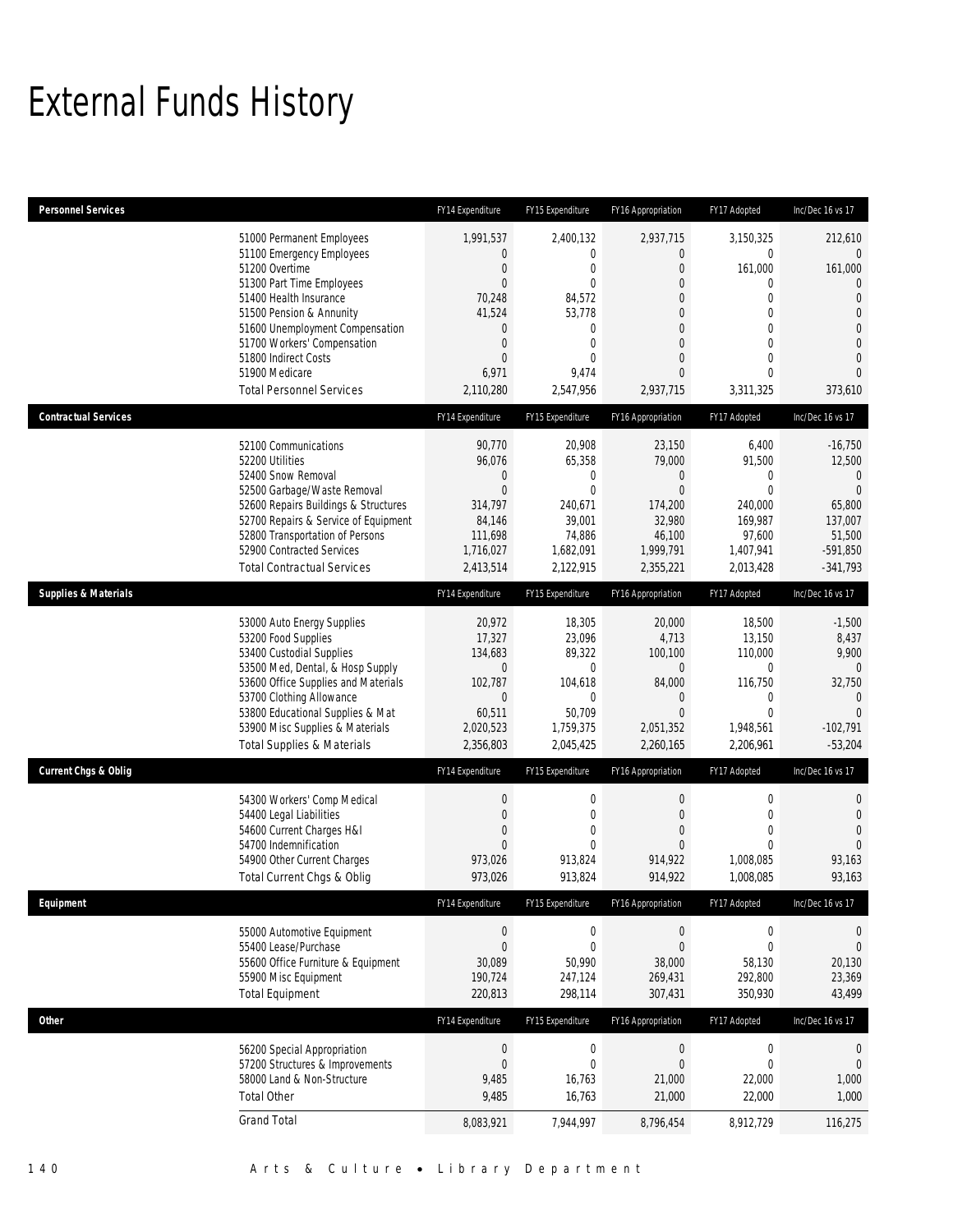### External Funds Personnel

| Title                                    | Union<br>Code   | Grade | Position | FY17 Salary | Title                               | Union<br>Code   | Grade | Position | FY17 Salary |
|------------------------------------------|-----------------|-------|----------|-------------|-------------------------------------|-----------------|-------|----------|-------------|
|                                          |                 |       |          |             |                                     |                 |       |          |             |
| <b>Access Services Manager</b>           | PSA             | 06    | 1.00     | 92,232      | <b>Events Planner</b>               | PL <sub>1</sub> | 08    | 1.00     | 63,017      |
| Acquisitions Librarian I                 | PSA             | 01    | 0.25     | 14,549      | Exhibitions & Outreach Assoc        | PSA             | 02    | 0.50     | 31,942      |
| <b>Acquisitions Librarian III</b>        | PSA             | 03    | 0.20     | 15,869      | Hd of Bibliographic Serv Metr BLNet | PSA             | 03    | 0.50     | 39,423      |
| Application & Training Manager           | PL <sub>2</sub> | 06    | 1.00     | 93,179      | Help Desk Manager                   | PSA             | 06    | 0.10     | 9,486       |
| <b>Applications Manager</b>              | PL <sub>2</sub> | 05    | 1.00     | $\mathbf 0$ | Inter Library Loan Librarian        | PSA             | 02    | 0.55     | 39,687      |
| Asst Events Coord                        | PL <sub>1</sub> | 07    | 1.00     | 51,339      | Interlibrary Loan Officer           | PSA             | 04    | 0.38     | 33,167      |
| Asst Keeper of Prints                    | PSA             | 03    | 1.00     | 79,345      | Keeper of Special Collections       | PL <sub>2</sub> | 07    | 0.35     | 29,791      |
| Book Conservatior Proj Direc             | PSA             | 04    | 0.35     | 26,723      | Manager of Content Discovery        | PL <sub>2</sub> | 06    | 0.25     | 25,311      |
| Cash Management Auditor                  | PSA             | 02    | 1.00     | 57,801      | Manager of Digital Services         | PSA             | 05    | 0.25     | 23,640      |
| Cataloger & Classifier II                | PSA             | 02    | 0.60     | 41,365      | Network Manager                     | PSA             | 06    | 0.10     | 7,722       |
| Cataloger & Classifierl                  | PSA             | 01    | 2.20     | 116,666     | PrinLibraryAsst                     | AFP             | 03    | 0.24     | 10,525      |
| Chief of Adult Library Servcs            | PSA             | 07    | 0.20     | 22,318      | Professional Librarian III          | PSA             | 03    | 2.00     | 156,992     |
| Chief of Colletion Strategy              | PL <sub>2</sub> | 08    | 0.25     | 29,384      | Programming Coordinator             | PL <sub>2</sub> | 05    | 1.00     | 94,561      |
| Chief-Cataloging                         | PSA             | 04    | 0.20     | 12,686      | Rare Books & Manuscripts Librn      | PSA             | 02    | 0.35     | 25,255      |
| Collaborative Serv Librarian             | PSA             | 02    | 1.00     | 52,235      | Reference Librarian I               | PSA             | 01    | 0.90     | 53,870      |
| <b>Collection Development Mgr</b>        | PSA             | 05    | 0.20     | 18,912      | Reference Librarian II              | PSA             | 02    | 0.50     | 33,917      |
| <b>Collection Development Supervisor</b> | PSA             | 04    | 0.20     | 12,686      | Reference&ReaderAdvisoryLibrII      | PSA             | 02    | 0.10     | 7,216       |
| Collection Librarian II                  | PSA             | 02    | 0.25     | 18,039      | Research Specialist                 | PSA             | 02    | 0.10     | 7,046       |
| <b>Collections Librarian</b>             | PSA             | 01    | 0.25     | 16,408      | Spec Collection Lib I               | PSA             | 01    | 0.35     | 22,971      |
| <b>Communications Assistant</b>          | AFP             | 05    | 1.00     | 48,937      | Spec Library Asst I                 | AFP             | 04    | 2.85     | 133,412     |
| <b>Conservation Officer</b>              | PSA             | 03    | 1.00     | 63,710      | Spec Library Asst II                | AFP             | 05    | 2.85     | 146,290     |
| <b>Curator Manuscripts</b>               | PSA             | 03    | 0.35     | 27,177      | Spec Library Asst III               | AFP             | 06    | 0.37     | 21,576      |
| Curator Microtext & Newspapers           | PSA             | 04    | 0.10     | 8,728       | Spec Library Asst V (BPL)           | AFP             | 08F   | 0.30     | 20,332      |
| Curator Professional Librarian           | PSA             | 03    | 1.20     | 93,871      | Special Library Asst V              | AFP             | 08    | 1.77     | 121,477     |
| Curator-Professional Lib IV              | PSA             | 04    | 1.20     | 104,736     | Sr Cataloger & Classifier           | PSA             | 03    | 1.20     | 84,254      |
| Curriculum Development Coord             | PSA             | 03    | 0.25     | 14,811      | Sr Library Asst                     | AFP             | 03    | 0.66     | 26,309      |
| Digital Imaging Production Ast           | PSA             | 02    | 0.20     | 12,320      | Statewide Metadata Coordinator      | PSA             | 03    | 1.00     | 57,570      |
| Digital ImagingProductionCoord           | PSA             | 04    | 0.50     | 42,022      | Supv of Circulation & Shelving      | AFP             | 09    | 0.02     | 2,028       |
| Digital Projects Librarian II            | PSA             | 02    | 0.20     | 12,371      | <b>Technical Specialist</b>         | AFP             | 09T   | 0.70     | 61,899      |
| Digital Repository Developer             | PSA             | 05    | 1.00     | 94,561      | Web Services Librarian              | PSA             | 03    | 0.30     | 21,454      |
| Digital Systems Librarian IV             | PSA             | 04    | 0.25     | 20,088      | Web Services Manager                | PSA             | 05    | 1.00     | 94,561      |
| Digitization Asst Proj Archivist         | PSA             | 02    | 1.00     | 59,574      | Youth Programs Librarian            | PSA             | 01    | 1.00     | 47,410      |
| Dir of Information Technology            | PL <sub>2</sub> | 07    | 0.10     | 8,512       | Youth Technology Coord              | PSA             | 03    | 1.00     | 60,081      |
| Dir of Library Services                  | PL <sub>2</sub> | 09    | 0.20     | 27,925      | Youth Technology Librn I            | PSA             | 01    | 1.00     | 47,410      |
|                                          |                 |       |          |             | Yth Programs Librarian III          | PSA             | 03    | 1.00     | 77,647      |
|                                          |                 |       |          |             | <b>Total</b>                        |                 |       | 47       | 3,150,325   |

### *Adjustments*

| <b>FY17 Total Request</b> | 3,150,325 |
|---------------------------|-----------|
| <b>Salary Savings</b>     | 0         |
| Chargebacks               | $\Omega$  |
| Other                     | $\Omega$  |
| Differential Payments     | 0         |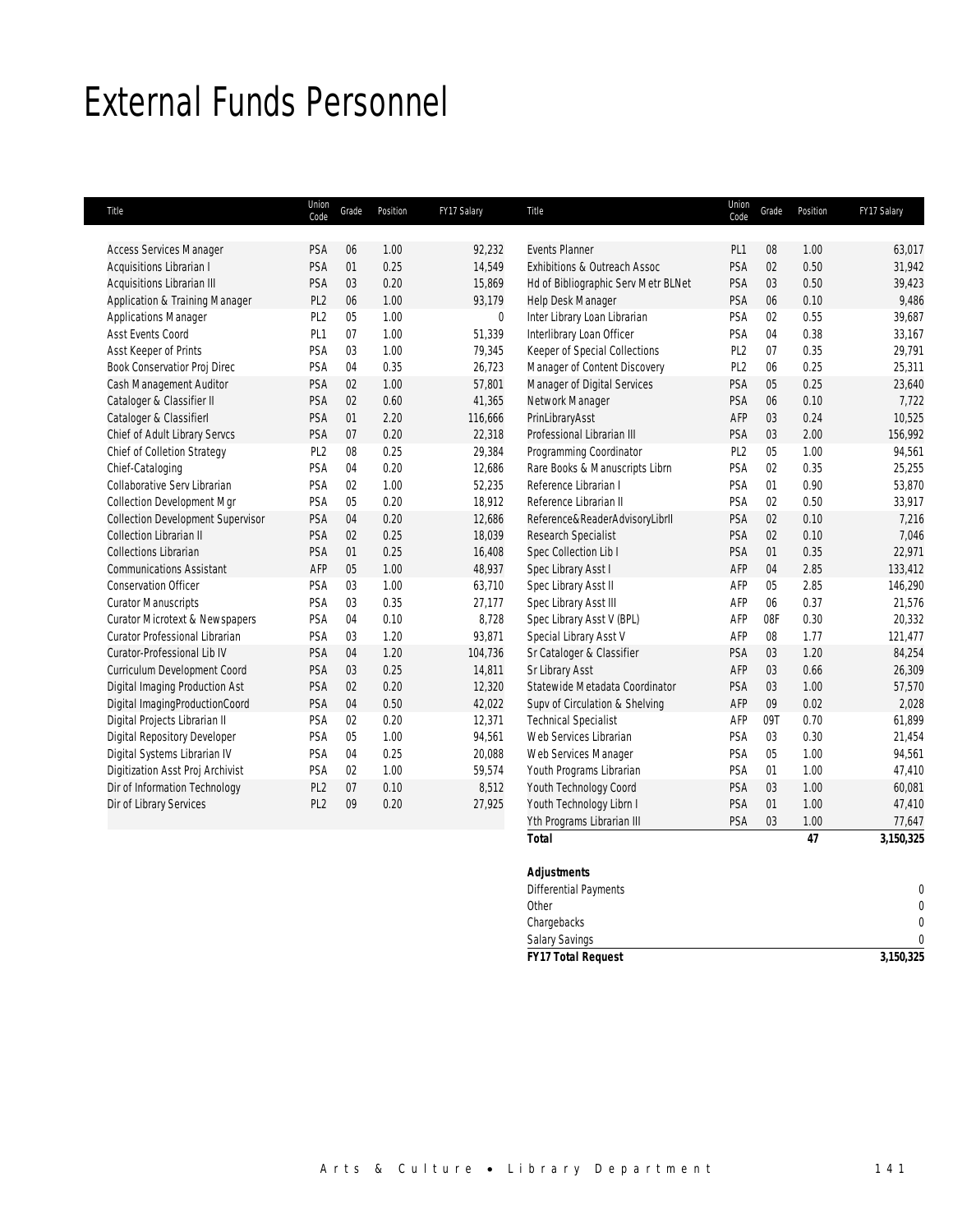## Program 1. Administration

### *David Leonard, President, Organization 110100*

### *Program Description*

The Administration Program proposes goals and objectives to the Board of Trustees, manages the library to continuously improve service to the public, and provides centralized functional support for the library. The program functions through the centralized offices of the President, Human Resources, Finance, Facilities, Systems, Technical Services, and Communications and Community Affairs.

| <b>Operating Budget</b>             | Actual '14              | Actual '15              | Approp '16              | <b>Budget '17</b>       |
|-------------------------------------|-------------------------|-------------------------|-------------------------|-------------------------|
| Personnel Services<br>Non Personnel | 7.335.628<br>10.667.975 | 7.355.346<br>10,289,278 | 7.535.824<br>10.102.771 | 7,228,816<br>10,031,306 |
| Total                               | 18.003.603              | 17.644.624              | 17,638,595              | 17,260,122              |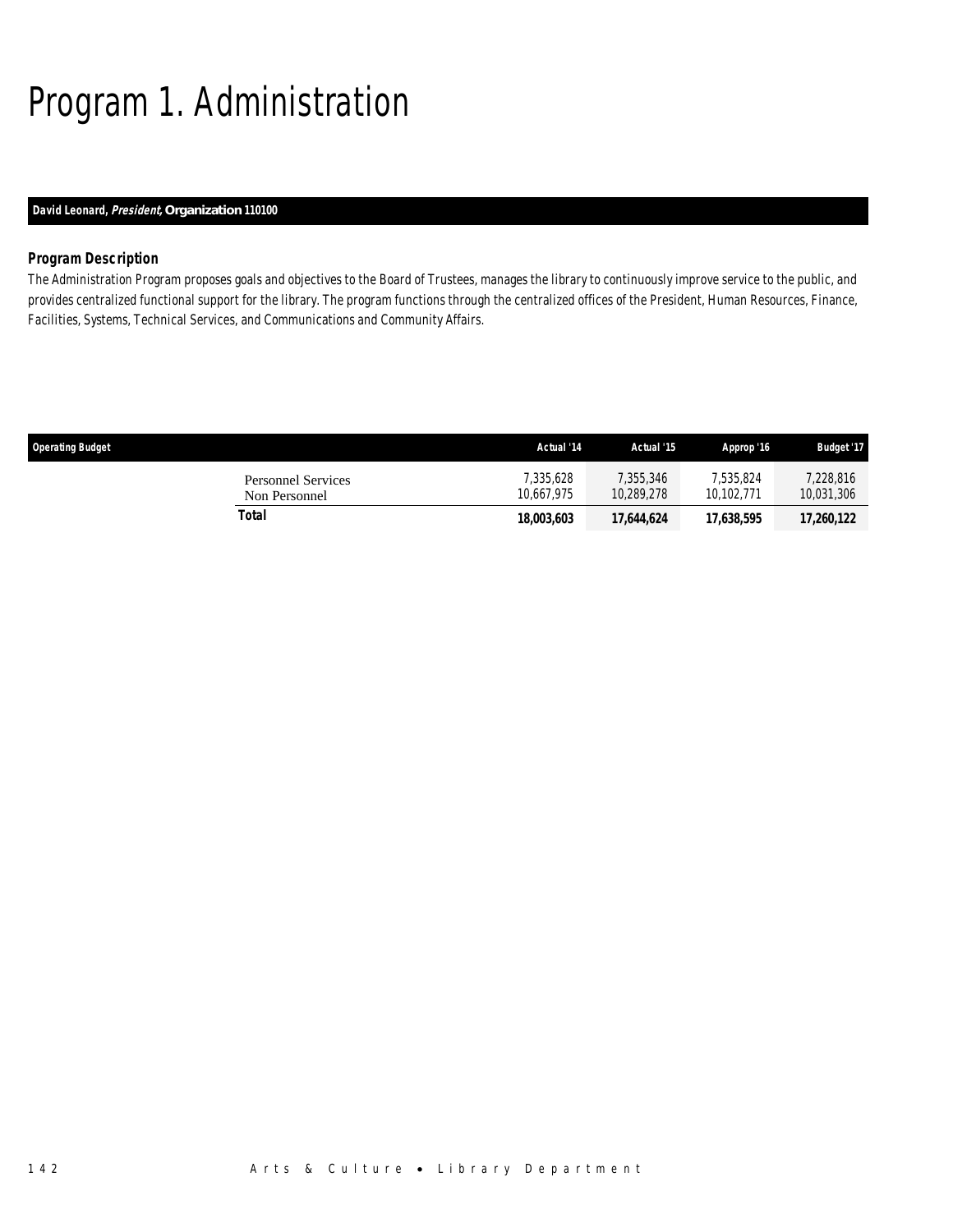## Program 2. Community Library Services

### *David Leonard, President, Organization 110200*

#### *Program Description*

The Community Library Services Program supports the strategic goal of the library being a center for, and facilitator of, lifelong learning. Its objective is to assist people of various ages, backgrounds, and stages of learning through the development of a variety of materials and programs, including those designed to teach information literacy. Support for the ReadBoston and WriteBoston initiatives is also included.

| <b>Operating Budget</b>                    | Actual '14           | Actual '15           | Approp '16            | <b>Budget '17</b>     |
|--------------------------------------------|----------------------|----------------------|-----------------------|-----------------------|
| <b>Personnel Services</b><br>Non Personnel | 12.736.949<br>28,802 | 13,649,655<br>33,519 | 14.296.217<br>498.707 | 14.754.249<br>315,000 |
| Total                                      | 12,765,751           | 13,683,174           | 14,794,924            | 15,069,249            |
|                                            |                      |                      |                       |                       |

### *Performance*

Strategy: To assist people of all ages, backgrounds, and stages of learning by offering a variety of programs to meet identified needs and interests.

| <b>Performance Measures</b>                    | Actual '14 | Actual '15 | Projected '16 | Target '17 |
|------------------------------------------------|------------|------------|---------------|------------|
| English as a Second Language (ESL)<br>Programs | 1.819      | 2.259      | 4.087         | 2,500      |
| Library Card Daily Usage-Adults                | 1.271.557  | 2,327,984  | 2.840.781     | 2,900,000  |
| Library Card Daily Usage-Boston Residents      | 1,014,916  | 1.697.363  | 2,040,154     | 2,900,000  |
| Library Card Daily Usage-Children              | 124,225    | 151,270    | 203,090       | 220,000    |
| Library Card Daily Usage-Teens                 | 66.969     | 80.315     | 99.030        | 110,000    |
| Program attendance total                       | 207.032    | 205.426    | 228,547       | 234,000    |
| Visits to library locations                    | 3.684.049  | 3,484,928  | 3,540,693     | 3,750,000  |

**Strategy:** To compile and deliver, via www.bpl.org, online resources.

| <b>Performance Measures</b>       | Actual '14 | Actual '15 | Projected '16 | Target '17 |
|-----------------------------------|------------|------------|---------------|------------|
| BPL website visits                | 11.063.902 | 8.837.083  | 9.423.893     | 9,200,000  |
| Public use of BPL computers       | 680,988    | 553,851    | 482,606       | 500,000    |
| Public wireless internet sessions | 323.409    | 374.996    | 454.163       | 500,000    |

Strategy: To provide access to and encourage the use of print and non-print resources that respond to the needs and interests of all segments of the population.

| <b>Performance Measures</b>                                                                     | Actual '14       | Actual '15       | Projected '16    | Target '17       |
|-------------------------------------------------------------------------------------------------|------------------|------------------|------------------|------------------|
| Adults signing up for new library cards<br>Boston residents signing up for new library<br>cards | 65.527<br>37.105 | 67.628<br>34.137 | 63.657<br>33,811 | 70,000<br>37,000 |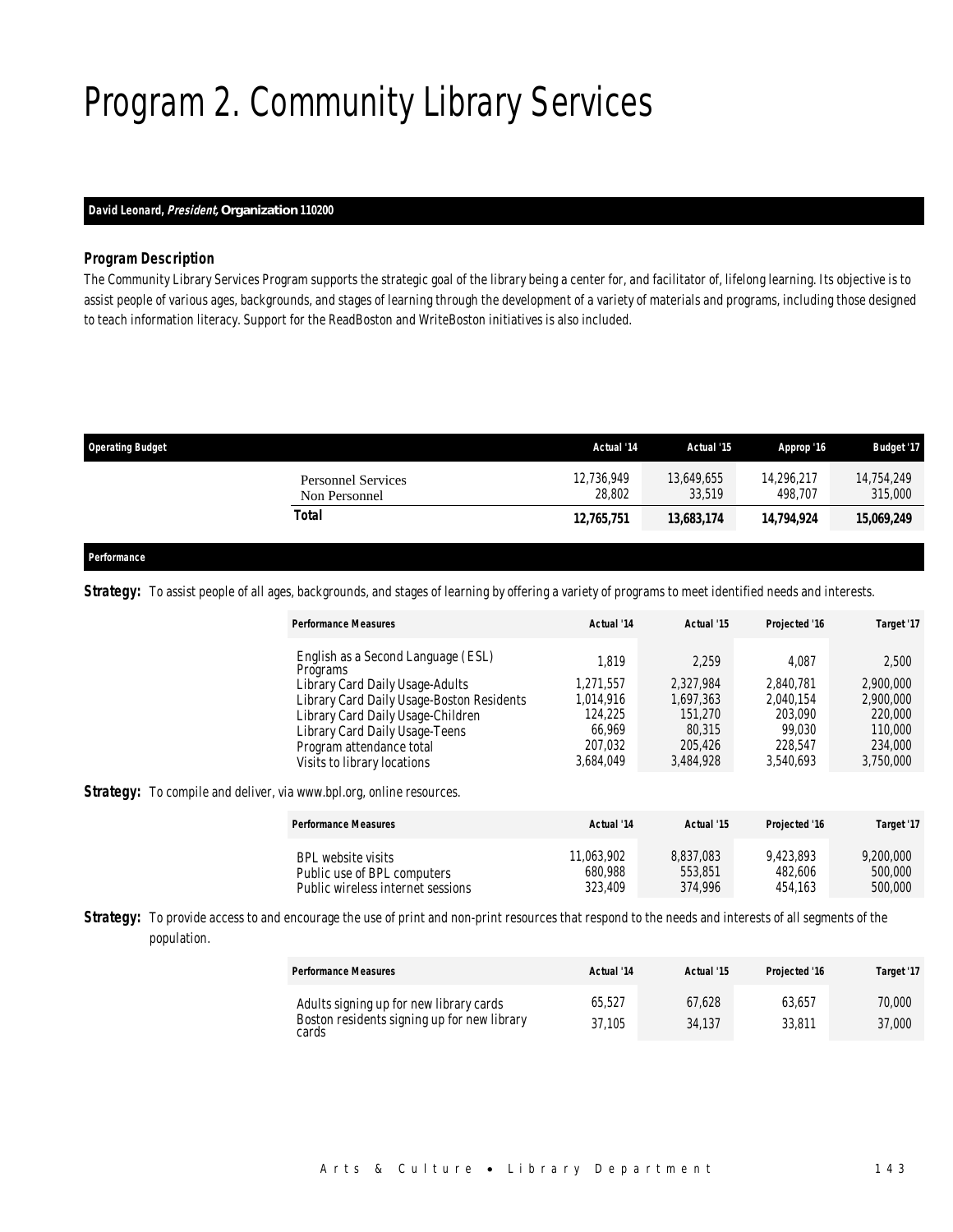## Program 3. Research Services

### *David Leonard, President, Organization 110300*

### *Program Description*

The Research Services Program provides and preserves access to information and collections in all fields of knowledge for users at the local, state, and national levels through the assistance of professionally skilled staff. The program also provides Internet use and wireless access to the Internet.

| <b>Operating Budget</b>                    | Actual '14         | Actual '15         | Approp '16 | <b>Budget '17</b> |
|--------------------------------------------|--------------------|--------------------|------------|-------------------|
| <b>Personnel Services</b><br>Non Personnel | 2,299,648<br>6,823 | 1,957,589<br>5,587 | ,659,051   | 2,172,365         |
| Total                                      | 2,306,471          | 1,963,176          | 1.659.051  | 2,172,365         |
|                                            |                    |                    |            |                   |
| Performance                                |                    |                    |            |                   |

**Strategy:** To implement recommendations of a system-wide preservation team created to ensure ongoing preservation of irreplaceable materials from the library collection.

| <b>Performance Measures</b>                                    | Actual '14 | Actual '15 | Projected '16 | Target '17 |
|----------------------------------------------------------------|------------|------------|---------------|------------|
| Digital items available in all of BPL's digital<br>collections | 142.415    | 149.614    | 152.800       | 159.614    |

**Strategy:** To provide and preserve access to information and collections by supporting the acquisition, maintenance, preservation, and access to materials and information in all fields of knowledge.

| <b>Performance Measures</b>                                                                     | Actual '14 | Actual '15 | Projected '16 | Target '17 |
|-------------------------------------------------------------------------------------------------|------------|------------|---------------|------------|
| Books and other materials provided to other<br>libraries via the InterLibrary Loan Program      | 10.292     | 9.114      | 13.379        | 11,000     |
| Books and other materials received from<br>other libraries via the InterLibrary Loan<br>Program | 6,282      | 6.326      | 474.          | 6.500      |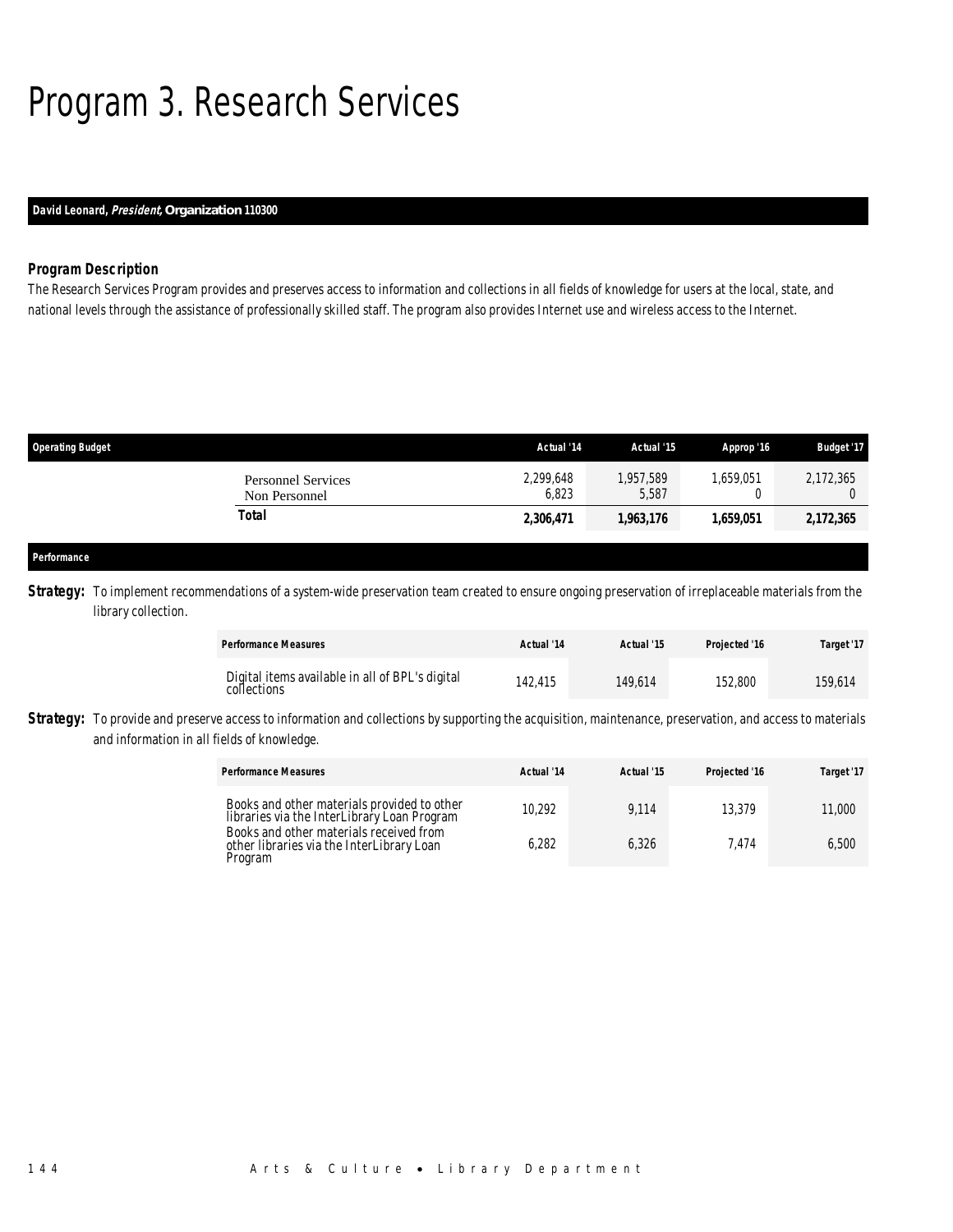### External Funds Projects

#### *Boston Public Library Affiliates*

#### *Project Mission*

Represents funding received through the Library's fundraising partners, including the Boston Public Library Foundation, the Associates of the Boston Public Library, the Boston Public Library's City-wide Friends group, and Boston Public Library branch Friends' groups.

#### *InterLibrary Loan Grant*

#### *Project Mission*

Interlibrary loan (ILL) is a service through which a user of one library can borrow materials or receive electronic copies of documents (usually journal or magazine articles) that are owned by another library. Massachusetts Library System contracts with the Boston Public Library to supply copies of documents electronically to all Massachusetts Library System members. These documents come either from the Boston Public Library's own collection or BPL's ILL staff will locate and request documents fromlibraries around the world. BPL is uniquely suited to provide documents to the state because of BPL's large and diverse collection that is second in size only to the Library of Congress.

*Library for the Commonwealth* 

#### *Project Mission*

The Library for the Commonwealth (LFC) provides reference and research services for all residents of theCommonwealth of Massachusetts at the Boston Public Library through developing, maintaining, and preserving comprehensive collections to supplement library resources available throughout Massachusetts. The Massachusetts Board of Library Commissioners provides this appropriation for the BPL to support personnel, purchase materials, digitize content, and develop a digitial repository. The appropriation is calculated on a statewide per capita basis and distributed annually.

#### *Other sources*

#### *Project Mission*

Represents revenue from private events, royalties, commissions, pay for print, etc.

*State Aid To Libraries* 

#### *Project Mission*

The Library Incentive Grant/Municipal Equalization Grant is annual granted by the Commonwealth of Massachusetts Board of Library Commissioners to the Trustees of the Boston Public Library.The Library is required to meet certain minimum standards of free public service established by the Board to receive the grant. Four important measures are used to determine eligibility: the Municipal Appropriation Requirement (MAR), the percent of the total budget spent on library materials, the hours of operation, and the ability to lend books to other libraries in the Commonwealth.

*Trust funds and other donations* 

#### *Project Mission*

Represents gifts received from individuals, corporations, and other private donors. Donations made via trusts are held in accordance with the intention of the donor, and the principle is invested in securities that generate an annual income. This income is used to purchase library materials, support specific library positions, and enhance library programming.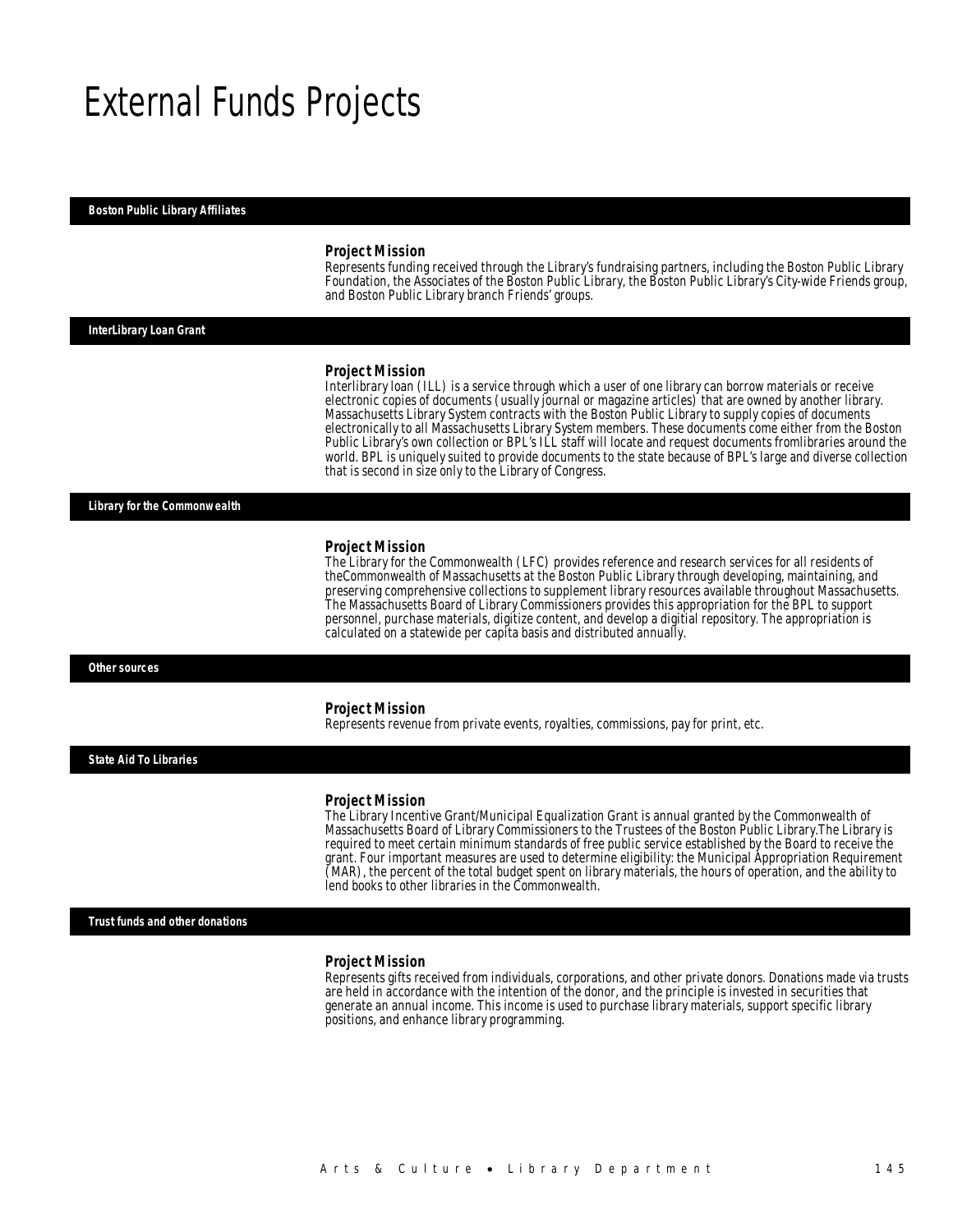## Library Department Capital Budget

### *Overview*

The City is committed to investing in reinvigorating its branch libraries, an important cultural attraction in neighborhoods across the city. Fiscal year 2017 capital investments will further enhance the Boston Public Library by continuing to preserve existing buildings and build new library spaces to provide better services for all.

### *FY17 Major Initiatives*

- A study for a new Adams Branch Library will begin that will assess the program and building needs of the branch.
- The City will launch a new Uphams Corner Branch Library project.
- Design for a comprehensive building renovation will continue at the Dudley Branch Library. Comprehensive renovations will be complete at the Jamaica Plain Branch.
- Design work will begin on a renovation of the Roslindale Branch library.
- The Central Library renovation of the Johnson Building will be completed. The project is designed to enrich library services and visitor experience: expanded Children's and Teen areas; browsing, reading, study, technology and community learning areas; renovated lecture hall and conference room; updated building systems; accessible connection to McKim.

| <b>Capital Budget Expenditures</b> | Total Actual '14 | Total Actual '15 |            | Estimated '16  Total Projected '17 |
|------------------------------------|------------------|------------------|------------|------------------------------------|
| <b>Total Department</b>            | 13,229,876       | 27,733,721       | 36.380.081 | 15,349,442                         |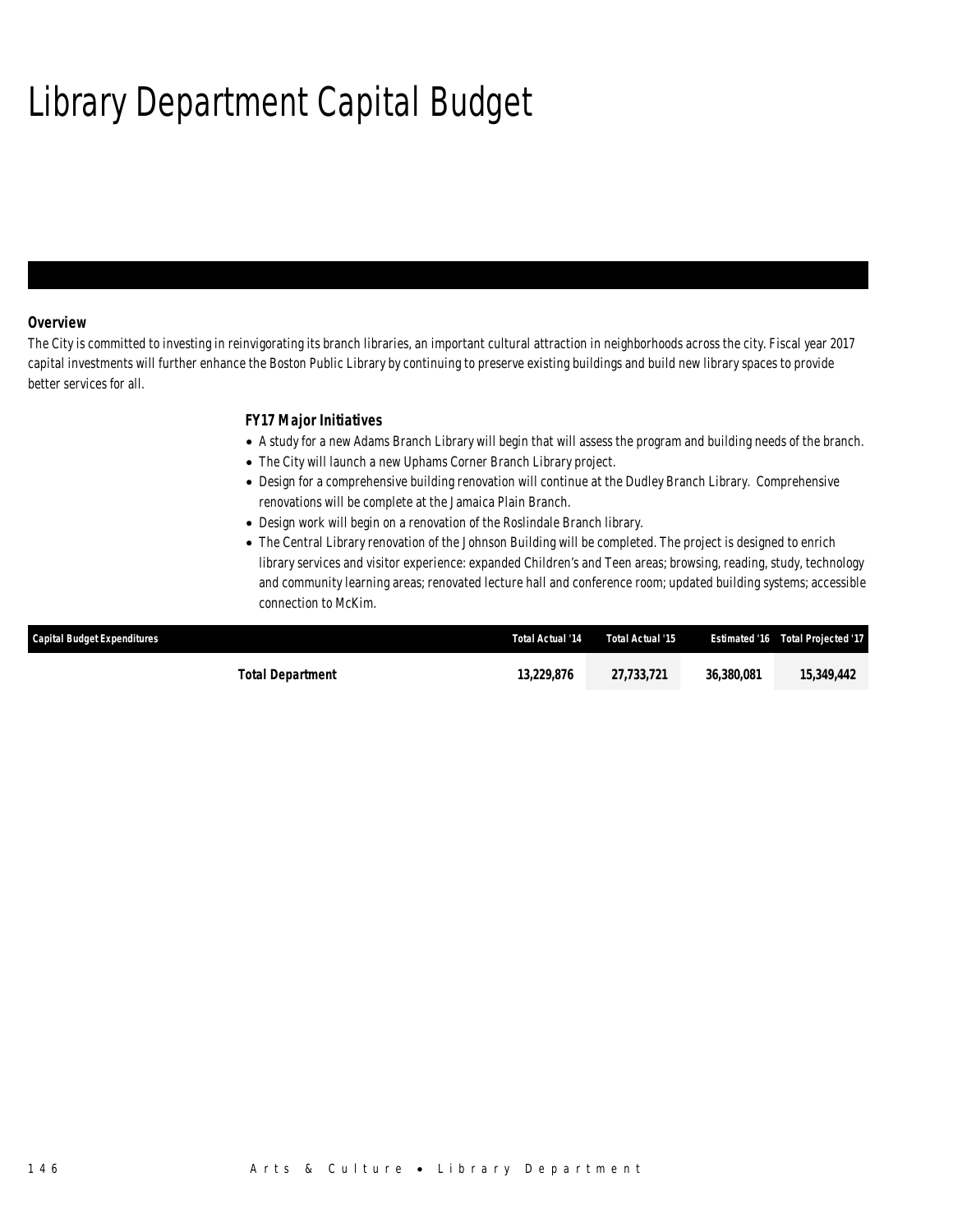#### *ADAMS STREET BRANCH LIBRARY*

### *Project Mission*

 Design and construct a new branch library. Develop a building program that reflects the Boston Public Library's Compass Principles and supports the needs of the neighborhood. *Managing Department,* Public Facilities Department *Status,* New Project*Location,* Dorchester *Operating Impact,* Yes

#### *Authorizations*

|                                          |          |             |                  | Non Capital |            |
|------------------------------------------|----------|-------------|------------------|-------------|------------|
| Source                                   | Existing | <b>FY17</b> | <b>Future</b>    | Fund        | Total      |
| City Capital                             | 100,000  | 1,500,000   | 11,000,000       | $\Omega$    | 12,600,000 |
| Grants/Other                             | 0        |             | $\left( \right)$ |             | 0          |
| Total                                    | 100,000  | 1,500,000   | 11,000,000       | $\Omega$    | 12,600,000 |
| <b>Expenditures (Actual and Planned)</b> |          |             |                  |             |            |
|                                          | Thru     |             |                  |             |            |
| Source                                   | 6/30/15  | <b>FY16</b> | <b>FY17</b>      | FY18-21     | Total      |
| City Capital                             | 0        | 50,000      | 100,000          | 12,450,000  | 12,600,000 |
| Grants/Other                             | 0        |             |                  |             | 0          |
| Total                                    | 0        | 50,000      | 100.000          | 12,450,000  | 12,600,000 |
|                                          |          |             |                  |             |            |

#### *CENTRAL LIBRARY ENERGY IMPROVEMENTS*

#### *Project Mission*

 Replacement of pumps, air handling units and cooling tower, building management system upgrade, lighting efficiencies/energy efficient lighting, and refurbishment of chiller.

*Managing Department,* Public Facilities Department *Status,* In Construction

*Location,* Back Bay *Operating Impact,* Yes

| <b>Authorizations</b> |                                          |           |             |             |             |           |
|-----------------------|------------------------------------------|-----------|-------------|-------------|-------------|-----------|
|                       |                                          |           |             |             | Non Capital |           |
|                       | Source                                   | Existing  | <b>FY17</b> | Future      | Fund        | Total     |
|                       | City Capital                             | 5,650,000 | 0           | 0           | 0           | 5,650,000 |
|                       | Grants/Other                             | 124,973   | 0           | 0           | 0           | 124,973   |
|                       | Total                                    | 5.774.973 | $\Omega$    | 0           | 0           | 5.774.973 |
|                       | <b>Expenditures (Actual and Planned)</b> |           |             |             |             |           |
|                       |                                          | Thru      |             |             |             |           |
|                       | Source                                   | 6/30/15   | <b>FY16</b> | <b>FY17</b> | FY18-21     | Total     |
|                       | City Capital                             | 4.143.191 | 200,000     | 300,000     | 1.006.809   | 5,650,000 |
|                       | Grants/Other                             | 72,224    | 18,192      | 34,557      | 0           | 124,973   |
|                       | Total                                    | 4.215.415 | 218.192     | 334.557     | 1.006.809   | 5.774.973 |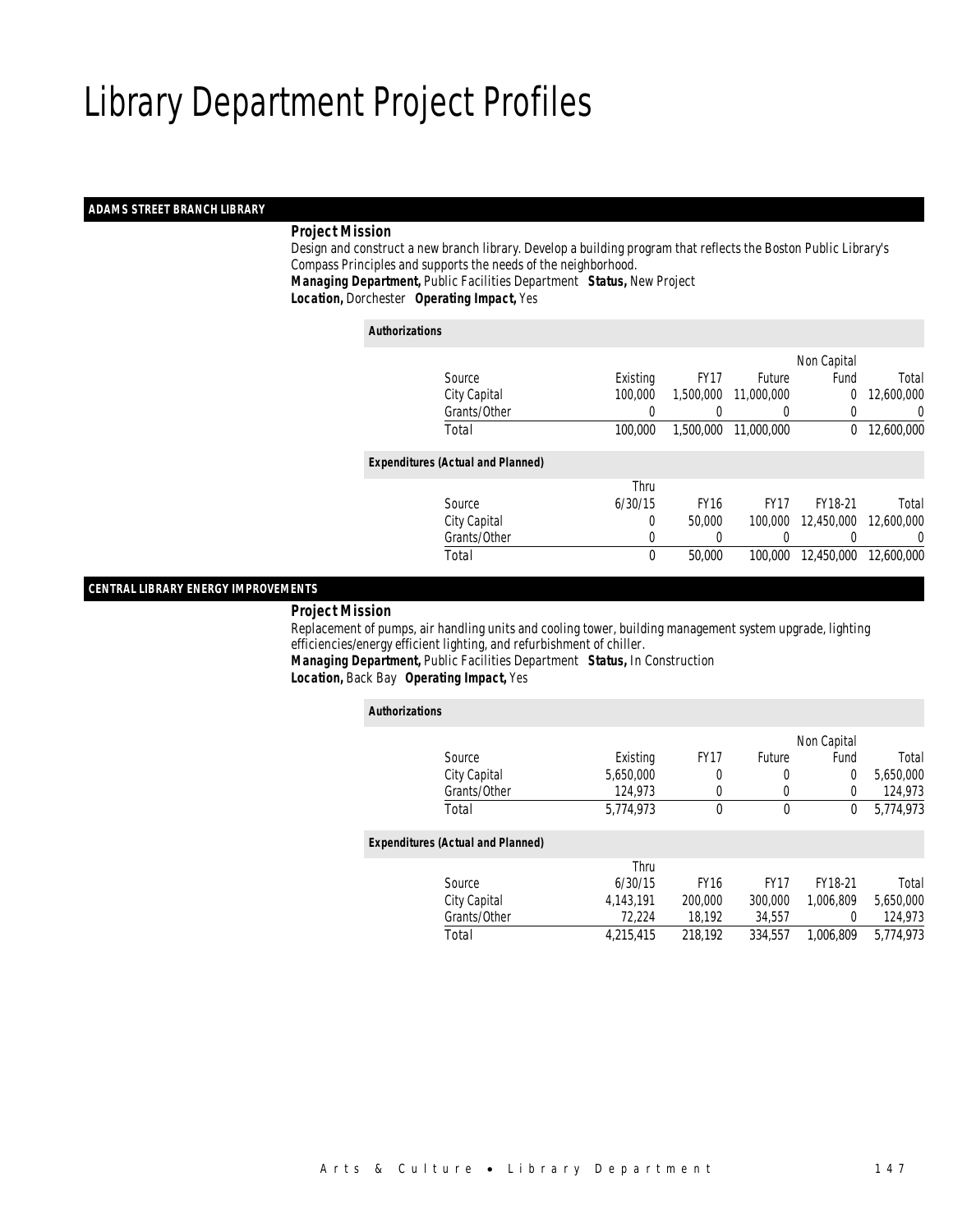#### *CENTRAL LIBRARY PIPING INFRASTRUCTURE*

#### *Project Mission*

Replace and update piping infrastructure including small diameter hot water piping, chilled water, steam and condensate return piping and related valves in the Johnson and McKim buildings. *Managing Department,* Public Facilities Department *Status,* To Be Scheduled*Location,* Back Bay *Operating Impact,* No

| <b>Authorizations</b>                    |           |             |             |             |           |
|------------------------------------------|-----------|-------------|-------------|-------------|-----------|
|                                          |           |             |             | Non Capital |           |
| Source                                   | Existing  | <b>FY17</b> | Future      | Fund        | Total     |
| City Capital                             | 1,950,000 | 0           | 0           | 0           | 1,950,000 |
| Grants/Other                             | 0         | 0           | 0           |             | 0         |
| Total                                    | 1,950,000 | 0           | 0           | 0           | 1,950,000 |
| <b>Expenditures (Actual and Planned)</b> |           |             |             |             |           |
|                                          | Thru      |             |             |             |           |
| Source                                   | 6/30/15   | <b>FY16</b> | <b>FY17</b> | FY18-21     | Total     |
| City Capital                             | 0         | 0           | 0           | 1.950.000   | 1,950,000 |
| Grants/Other                             | 0         | 0           | 0           |             | $\Omega$  |
| Total                                    | 0         | 0           | 0           | 1,950,000   | 1.950.000 |

#### *CENTRAL LIBRARY RENOVATION: JOHNSON BUILDING*

#### *Project Mission*

Improvements to enrich library services and visitor experience: expanded Children's and Teen areas; update building systems; enhance entry; reading, study, technology and community learning areas; renovated lecture hall; accessible connection to McKim.

*Managing Department,* Public Facilities Department *Status,* In Construction*Location,* Back Bay *Operating Impact,* Yes

| <b>Authorizations</b>                    |            |             |             |             |            |
|------------------------------------------|------------|-------------|-------------|-------------|------------|
|                                          |            |             |             | Non Capital |            |
| Source                                   | Existing   | <b>FY17</b> | Future      | Fund        | Total      |
| City Capital                             | 75.500.000 | 0           | 0           | 0           | 75,500,000 |
| Grants/Other                             | 245,818    | 11,772      | 0           | $\Omega$    | 257,590    |
| Total                                    | 75.745.818 | 11.772      | 0           | $^{0}$      | 75,757,590 |
| <b>Expenditures (Actual and Planned)</b> |            |             |             |             |            |
|                                          | Thru       |             |             |             |            |
| Source                                   | 6/30/15    | <b>FY16</b> | <b>FY17</b> | FY18-21     | Total      |
| City Capital                             | 28.170.884 | 38,000,000  | 6,544,569   | 2.784.547   | 75,500,000 |
| Grants/Other                             | 0          | 0           | 257.590     | 0           | 257,590    |
| Total                                    | 28.170.884 | 38,000,000  | 6.802.159   | 2.784.547   | 75,757,590 |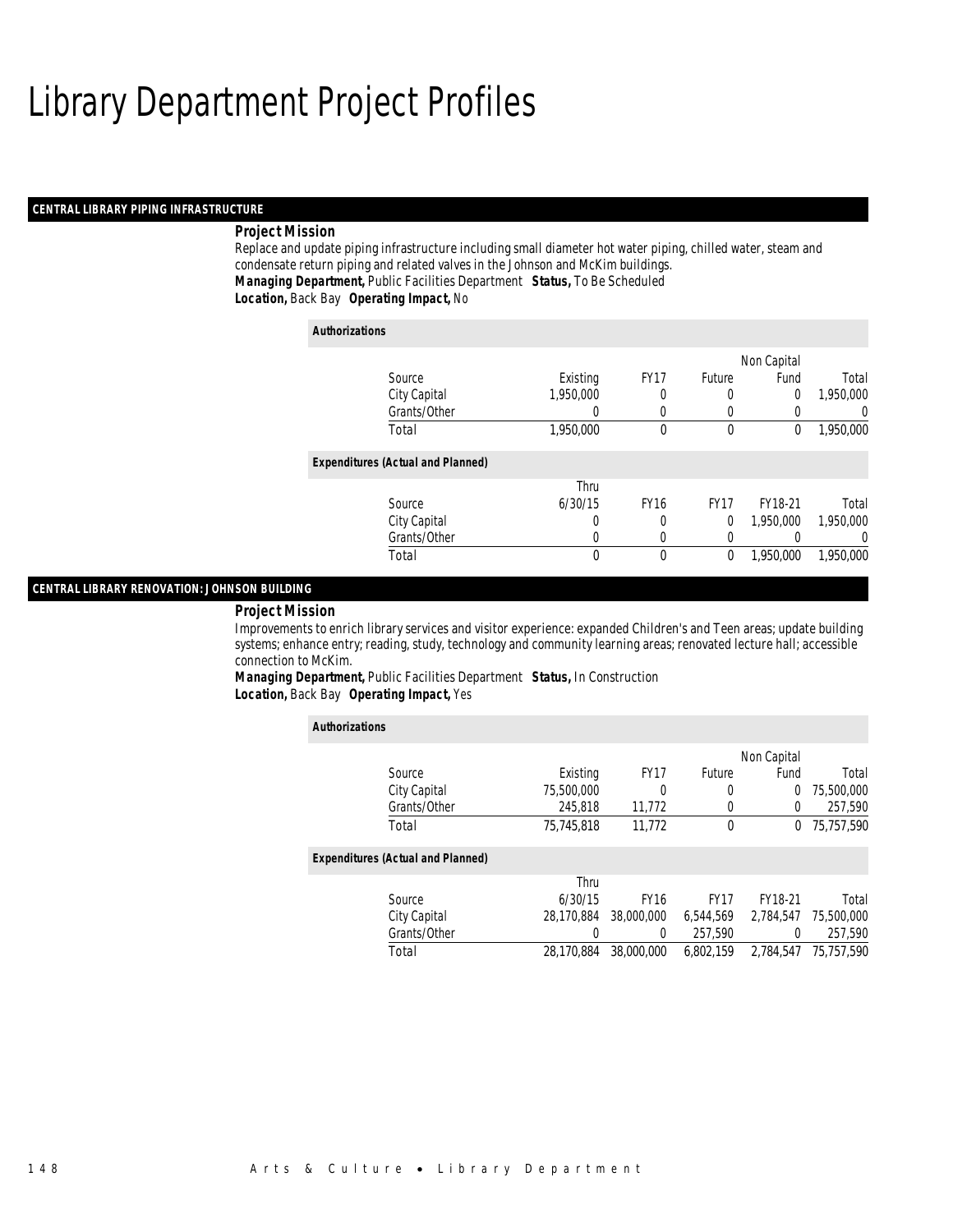#### *CENTRAL LIBRARY: JOHNSON ROOF REPLACEMENT*

#### *Project Mission*

 Replace all low sloped roofing and flashing, repair or replace existing slate roofing material, and replace pyramid style skylights.

*Managing Department,* Public Facilities Department *Status,* To Be Scheduled*Location,* Back Bay *Operating Impact,* No

#### *Authorizations*

|                                          |           |             |             | Non Capital |           |
|------------------------------------------|-----------|-------------|-------------|-------------|-----------|
| Source                                   | Existing  | <b>FY17</b> | Future      | Fund        | Total     |
| City Capital                             | 4,830,000 |             |             | 0           | 4,830,000 |
| Grants/Other                             |           |             |             |             | 0         |
| Total                                    | 4,830,000 | $\theta$    | $\mathbf 0$ | 0           | 4,830,000 |
| <b>Expenditures (Actual and Planned)</b> |           |             |             |             |           |
|                                          | Thru      |             |             |             |           |
| Source                                   | 6/30/15   | <b>FY16</b> | <b>FY17</b> | FY18-21     | Total     |
| City Capital                             | 0         | 0           | 0           | 4,830,000   | 4,830,000 |
| Grants/Other                             |           |             |             |             | 0         |
| Total                                    | 0         | $\theta$    | 0           | 4,830,000   | 4,830,000 |
|                                          |           |             |             |             |           |

### *CENTRAL LIBRARY: MCKIM LIBRARY PHASE II C SIGNAGE*

*Project Mission*

 Update directional and room signage in conjunction with the ongoing restoration project. *Managing Department,* Library Department *Status,* In Construction*Location,* Back Bay *Operating Impact,* No

| <b>Authorizations</b>                    |              |          |             |             |             |         |
|------------------------------------------|--------------|----------|-------------|-------------|-------------|---------|
|                                          |              |          |             |             | Non Capital |         |
| Source                                   |              | Existing | <b>FY17</b> | Future      | Fund        | Total   |
| City Capital                             |              | 384,445  | 0           | 0           | 0           | 384.445 |
|                                          | Grants/Other | 115,555  |             | 0           | 0           | 115,555 |
| Total                                    |              | 500,000  | $\theta$    | $\mathbf 0$ | $\theta$    | 500,000 |
| <b>Expenditures (Actual and Planned)</b> |              |          |             |             |             |         |
|                                          |              | Thru     |             |             |             |         |
| Source                                   |              | 6/30/15  | <b>FY16</b> | <b>FY17</b> | FY18-21     | Total   |
| City Capital                             |              | 183,803  | 75.279      | 125,363     | 0           | 384,445 |
|                                          | Grants/Other | 115,439  | 116         | 0           | 0           | 115,555 |
| Total                                    |              | 299.242  | 75,395      | 125,363     | 0           | 500,000 |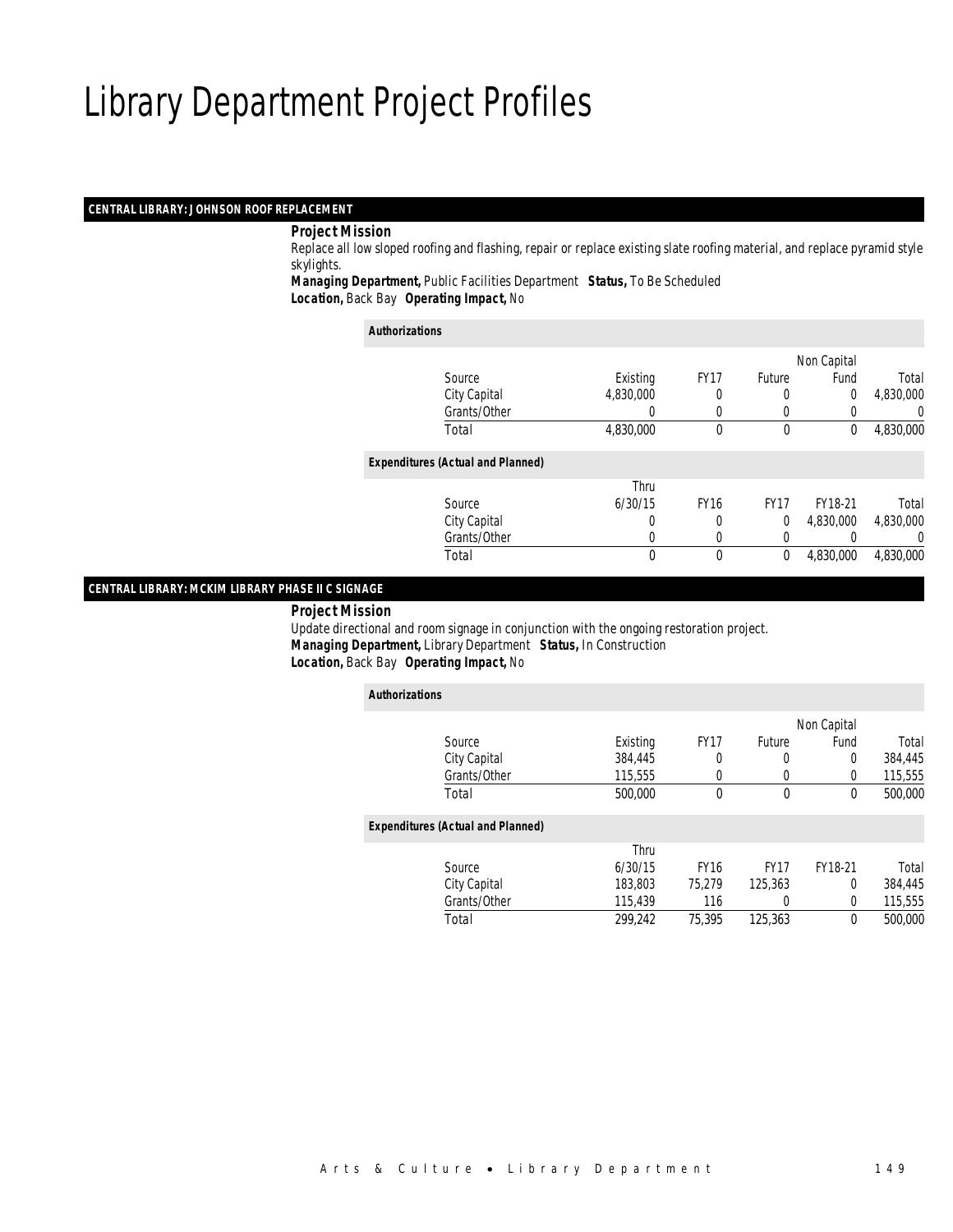#### *CENTRAL LIBRARY: MCKIM WATERPROOFING*

### *Project Mission*

Remediate water infiltration in the basement of the McKim Building and reconstruct the pedestrian plaza on Dartmouth Street.

*Managing Department,* Public Facilities Department *Status,* In Construction*Location,* Back Bay *Operating Impact,* No

| <b>Authorizations</b>                    |          |             |                  |             |         |
|------------------------------------------|----------|-------------|------------------|-------------|---------|
|                                          |          |             |                  | Non Capital |         |
| Source                                   | Existing | <b>FY17</b> | Future           | Fund        | Total   |
| City Capital                             | 480,000  | 0           | $\Omega$         | 0           | 480,000 |
| Grants/Other                             | 0        | 0           |                  | 0           | 0       |
| Total                                    | 480,000  | 0           | $\theta$         | 0           | 480,000 |
| <b>Expenditures (Actual and Planned)</b> |          |             |                  |             |         |
|                                          | Thru     |             |                  |             |         |
| Source                                   | 6/30/15  | <b>FY16</b> | FY <sub>17</sub> | FY18-21     | Total   |
| City Capital                             | 18.296   | 361,704     | 100,000          | $\Omega$    | 480,000 |
| Grants/Other                             | 0        | 0           |                  | 0           | 0       |
| Total                                    | 18.296   | 361.704     | 100,000          | 0           | 480,000 |

#### *CHINATOWN LIBRARY STUDY*

#### *Project Mission*

Develop a library services program and assess potential locations for the development and/or delivery of new branch library services.

*Managing Department,* Library Department *Status,* New Project*Location,* Chinatown *Operating Impact,* No

| <b>Authorizations</b>                    |          |             |                  |             |          |
|------------------------------------------|----------|-------------|------------------|-------------|----------|
|                                          |          |             |                  | Non Capital |          |
| Source                                   | Existing | <b>FY17</b> | Future           | Fund        | Total    |
| City Capital                             | 0        | 100,000     | 0                | 0           | 100,000  |
| Grants/Other                             | 0        |             | 0                |             | $\Omega$ |
| Total                                    | 0        | 100,000     | 0                | 0           | 100,000  |
| <b>Expenditures (Actual and Planned)</b> |          |             |                  |             |          |
|                                          | Thru     |             |                  |             |          |
| Source                                   | 6/30/15  | <b>FY16</b> | FY <sub>17</sub> | FY18-21     | Total    |
| City Capital                             | 0        | 0           | 70,000           | 30,000      | 100,000  |
| Grants/Other                             | 0        | 0           | 0                |             | $\Omega$ |
| Total                                    | 0        | 0           | 70,000           | 30,000      | 100,000  |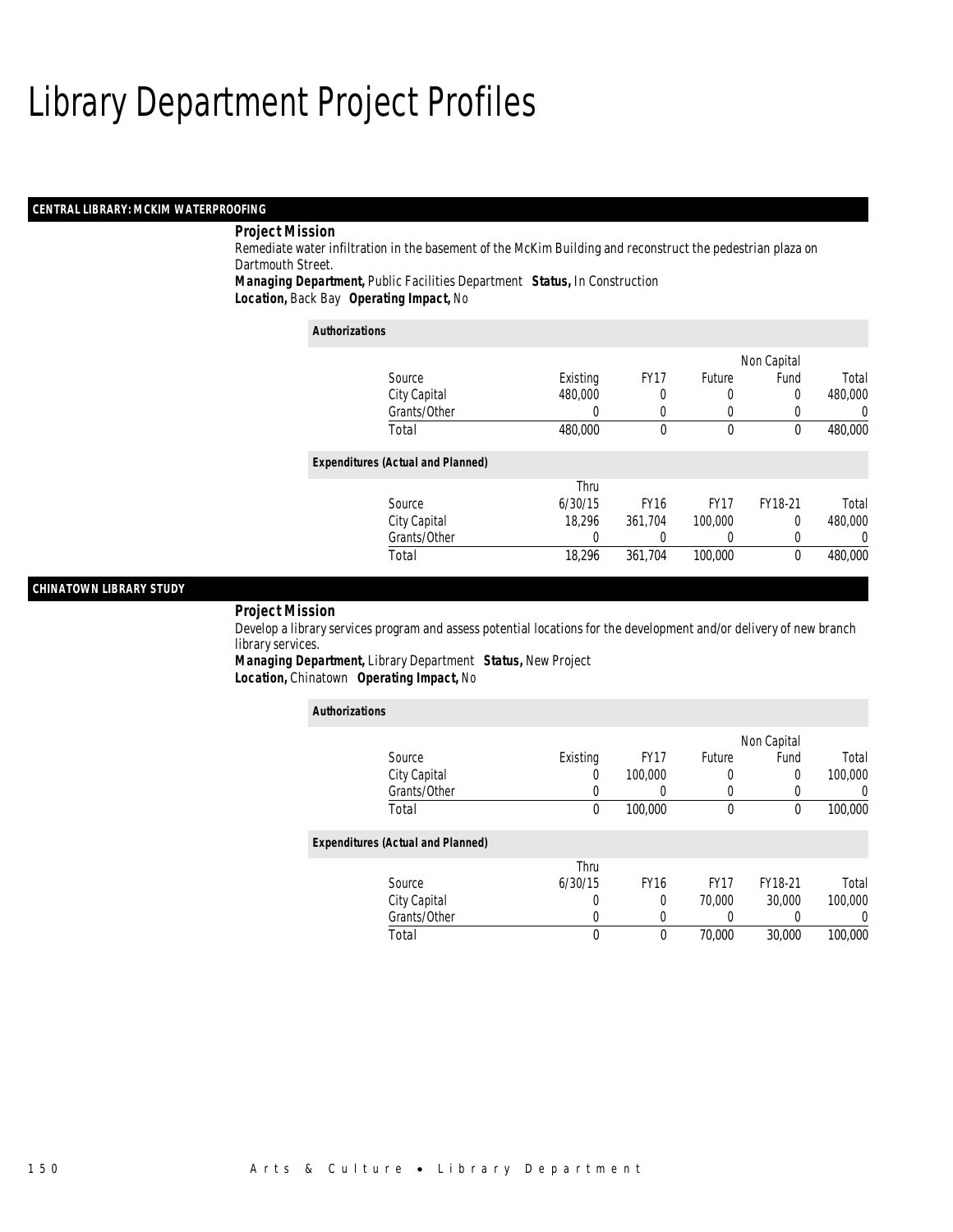### *CRITICAL FACILITY REPAIRS*

#### *Project Mission*

 A critical repair fund to be used for emergency repairs to library facilities including roofs, windows, masonry, and electrical and HVAC systems.

*Managing Department,* Library Department *Status,* Annual Program*Location,* Citywide *Operating Impact,* No

#### *Authorizations*

|                                          |           |             |               | Non Capital    |           |
|------------------------------------------|-----------|-------------|---------------|----------------|-----------|
| Source                                   | Existing  | <b>FY17</b> | <b>Future</b> | Fund           | Total     |
| City Capital                             | 1,959,251 | 195,000     | 860,124       | $\overline{0}$ | 3,014,375 |
| Grants/Other                             | 60,945    |             | $\left($      | $\Omega$       | 60.945    |
| Total                                    | 2,020,196 | 195,000     | 860,124       | 0              | 3,075,320 |
|                                          |           |             |               |                |           |
| <b>Expenditures (Actual and Planned)</b> |           |             |               |                |           |
|                                          | Thru      |             |               |                |           |
| Source                                   | 6/30/15   | <b>FY16</b> | <b>FY17</b>   | FY18-21        | Total     |
| City Capital                             | 1,312,835 | 200,000     | 300,000       | 1,201,540      | 3,014,375 |
| Grants/Other                             | 58,582    | 0           | 2,363         | $\Omega$       | 60,945    |
| Total                                    | 1,371,417 | 200,000     | 302.363       | 1,201,540      | 3,075,320 |
|                                          |           |             |               |                |           |

#### *DUDLEY BRANCH LIBRARY RENOVATION*

*Project Mission*

 A comprehensive building renovation will enrich library services and visitor experience through improved spatial definition, a fully accessible facility, improved signage and greater energy efficiency. *Managing Department,* Public Facilities Department *Status,* In Design*Location,* Roxbury *Operating Impact,* Yes

| <b>Authorizations</b>                    |           |                  |             |             |            |
|------------------------------------------|-----------|------------------|-------------|-------------|------------|
|                                          |           |                  |             | Non Capital |            |
| Source                                   | Existing  | <b>FY17</b>      | Future      | Fund        | Total      |
| City Capital                             | 1.400.000 | 13,318,000       | 0           | 0           | 14,718,000 |
| Grants/Other                             | 0         | $\left( \right)$ | $\left($    | 0           | 0          |
| Total                                    | 1,400,000 | 13,318,000       | $\mathbf 0$ | $\Omega$    | 14,718,000 |
| <b>Expenditures (Actual and Planned)</b> |           |                  |             |             |            |
|                                          | Thru      |                  |             |             |            |
| Source                                   | 6/30/15   | <b>FY16</b>      | <b>FY17</b> | FY18-21     | Total      |
| City Capital                             | 0         | 125,000          | 600,000     | 13,993,000  | 14,718,000 |
| Grants/Other                             | 0         |                  | 0           |             | 0          |
| Total                                    | 0         | 125,000          | 600.000     | 13,993,000  | 14,718,000 |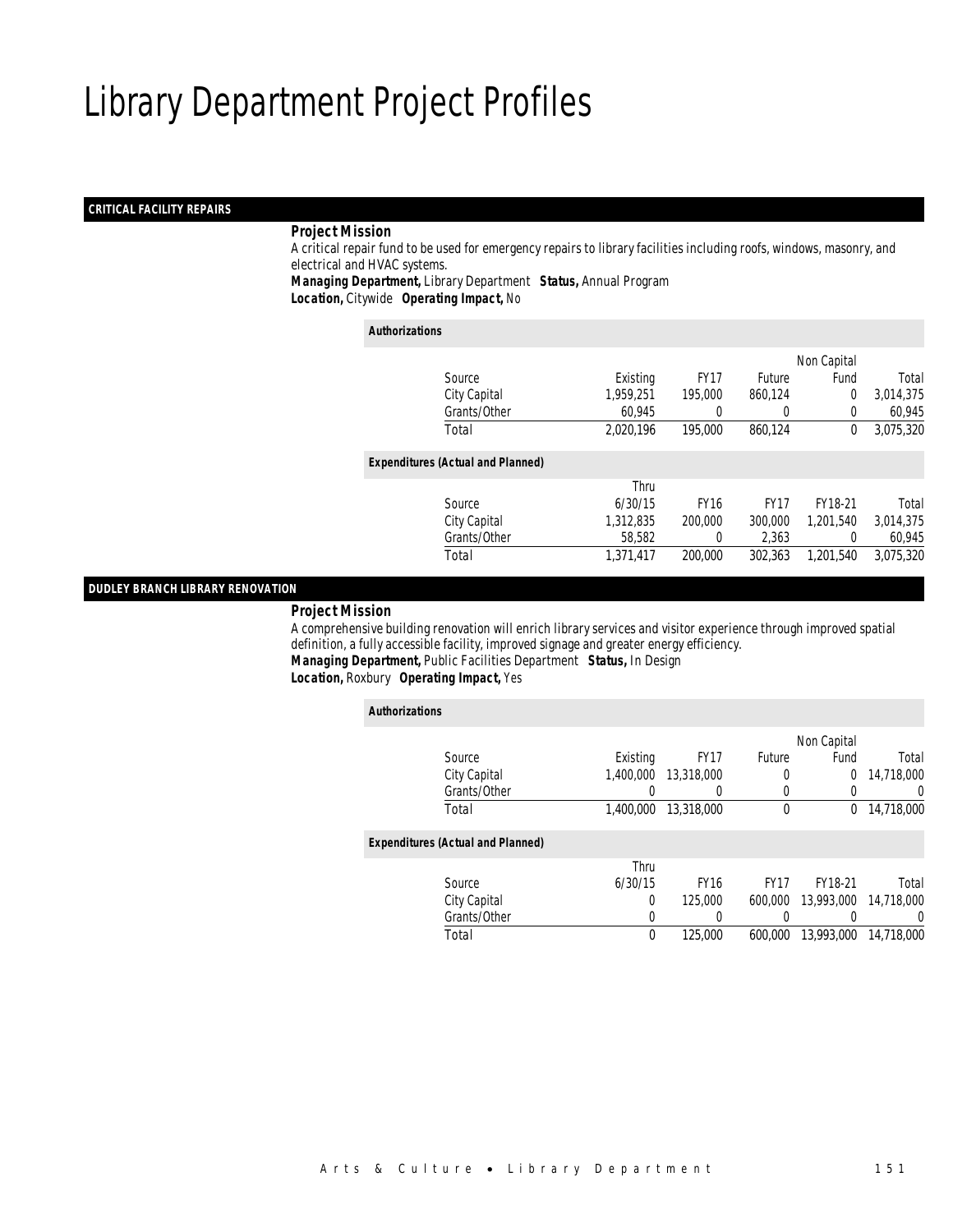#### *EGLESTON SQUARE BRANCH LIBRARY*

#### *Project Mission*

Assess the existing interior and exterior physical conditions and systems according to how ably the branch can accomplish the Compass principles; develop and implement an improvement plan. *Managing Department,* Public Facilities Department *Status,* To Be Scheduled*Location,* Roxbury *Operating Impact,* No

| <b>Authorizations</b>                    |          |             |                  |             |         |
|------------------------------------------|----------|-------------|------------------|-------------|---------|
|                                          |          |             |                  | Non Capital |         |
| Source                                   | Existing | <b>FY17</b> | Future           | Fund        | Total   |
| City Capital                             | 206.267  | 0           | 710,000          | $\Omega$    | 916,267 |
| Grants/Other                             | 0        | 0           | $\left( \right)$ |             | 0       |
| Total                                    | 206,267  | $\theta$    | 710,000          | $\Omega$    | 916,267 |
| <b>Expenditures (Actual and Planned)</b> |          |             |                  |             |         |
|                                          | Thru     |             |                  |             |         |
| Source                                   | 6/30/15  | <b>FY16</b> | <b>FY17</b>      | FY18-21     | Total   |
| City Capital                             | 2.145    | 0           | $\theta$         | 914.122     | 916.267 |
| Grants/Other                             | 0        | $\Omega$    | 0                |             |         |
| Total                                    | 2,145    | 0           | 0                | 914,122     | 916,267 |

#### *FACILITIES AUDIT*

#### *Project Mission*

Assess the existing physical conditions of the branches according to how ably the branches can accomplish the Compass Principles with the goal of informing future capital project planning. *Managing Department,* Public Facilities Department *Status,* Study Underway*Location,* Citywide *Operating Impact,* No

| <b>Authorizations</b>                    |          |             |             |             |                  |
|------------------------------------------|----------|-------------|-------------|-------------|------------------|
|                                          |          |             |             | Non Capital |                  |
| Source                                   | Existing | <b>FY17</b> | Future      | Fund        | Total            |
| City Capital                             | 440.500  | 0           | 0           | $\Omega$    | 440,500          |
| Grants/Other                             | 0        | 0           |             | $\Omega$    | $\left( \right)$ |
| Total                                    | 440.500  | 0           | $\mathbf 0$ | $\theta$    | 440,500          |
| <b>Expenditures (Actual and Planned)</b> |          |             |             |             |                  |
|                                          | Thru     |             |             |             |                  |
| Source                                   | 6/30/15  | <b>FY16</b> | <b>FY17</b> | FY18-21     | Total            |
| City Capital                             | 4.275    | 50,000      | 50,000      | 336.225     | 440,500          |
| Grants/Other                             | 0        |             |             |             | 0                |
| Total                                    | 4,275    | 50,000      | 50,000      | 336.225     | 440,500          |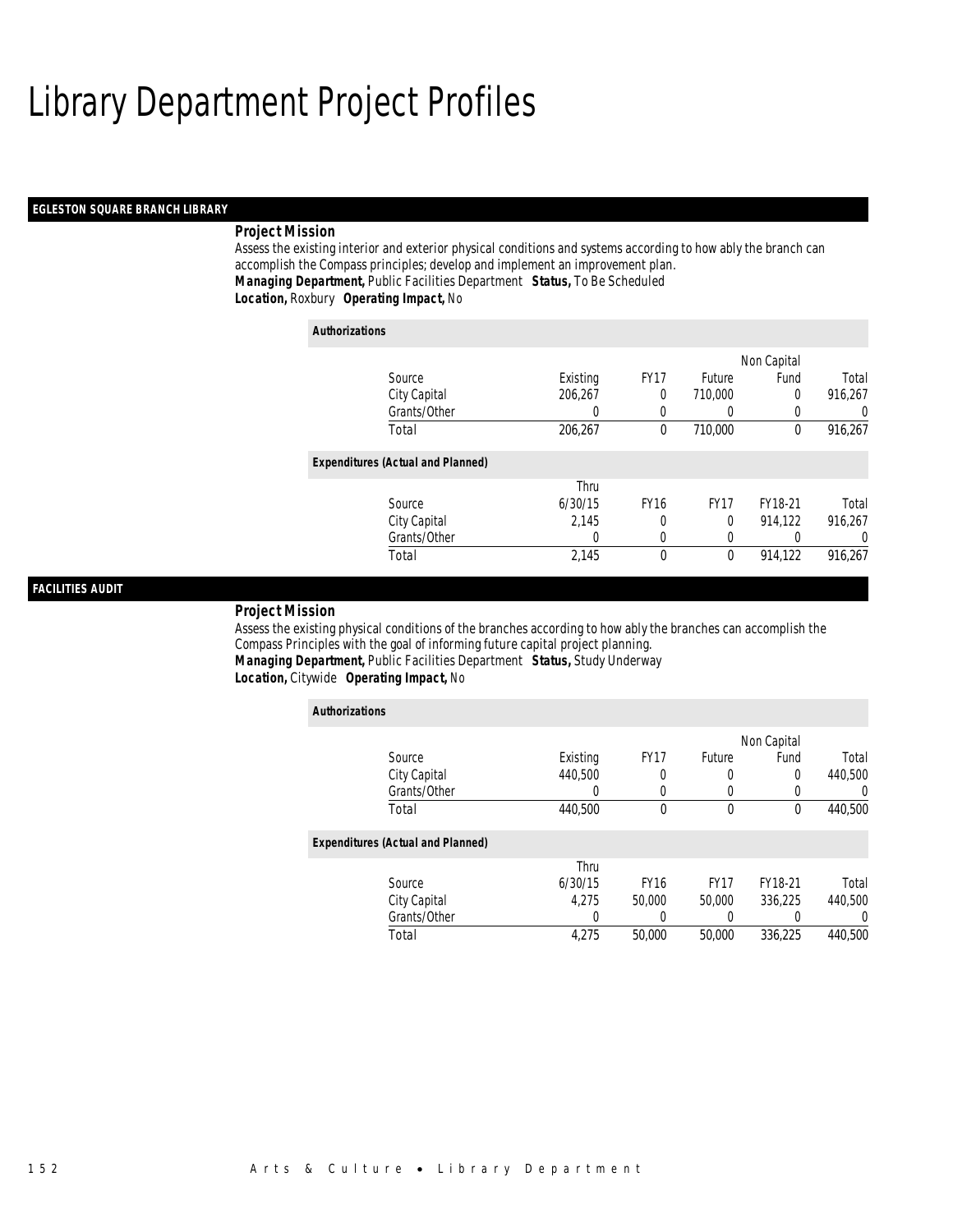#### *FANEUIL BRANCH LIBRARY*

#### *Project Mission*

 Library branch improvements consistent with the BPL's Compass Principles and based on the completed programming study which calls for improved accessibility, interior renovations and refurbishment as well as a building addition.

*Managing Department,* Public Facilities Department *Status,* To Be Scheduled*Location,* Allston/Brighton *Operating Impact,* No

| <b>Authorizations</b>                    |          |             |             |             |            |
|------------------------------------------|----------|-------------|-------------|-------------|------------|
|                                          |          |             |             | Non Capital |            |
| Source                                   | Existing | <b>FY17</b> | Future      | Fund        | Total      |
| City Capital                             | 358,650  | 0           | 12,266,350  | 0           | 12,625,000 |
| Grants/Other                             | 0        |             | 0           |             | $\Omega$   |
| Total                                    | 358,650  | 0           | 12,266,350  | $^{0}$      | 12,625,000 |
| <b>Expenditures (Actual and Planned)</b> |          |             |             |             |            |
|                                          | Thru     |             |             |             |            |
| Source                                   | 6/30/15  | <b>FY16</b> | <b>FY17</b> | FY18-21     | Total      |
| City Capital                             | 8.373    | 0           | $\Omega$    | 12,616,627  | 12.625.000 |
| Grants/Other                             | 0        | 0           | 0           |             | $\Omega$   |
| Total                                    | 8,373    | 0           | 0           | 12,616,627  | 12.625.000 |

#### *FIELDS CORNER BRANCH LIBRARY*

#### *Project Mission*

 Conduct a facility assessment and develop a building program that reflects the BPL's Compass Principles and supports the needs of the neighborhood. Design and construct a new branch library. *Managing Department,* Public Facilities Department *Status,* New Project

*Location,* Dorchester *Operating Impact,* No

| <b>Authorizations</b> |                                          |          |             |             |             |                  |
|-----------------------|------------------------------------------|----------|-------------|-------------|-------------|------------------|
|                       |                                          |          |             |             | Non Capital |                  |
|                       | Source                                   | Existing | <b>FY17</b> | Future      | Fund        | Total            |
|                       | City Capital                             | 0        | 100,000     | 12,000,000  | 0           | 12,100,000       |
|                       | Grants/Other                             | $\Omega$ | 0           | 0           | 0           | $\left( \right)$ |
|                       | Total                                    | 0        | 100,000     | 12,000,000  | $\Omega$    | 12,100,000       |
|                       | <b>Expenditures (Actual and Planned)</b> |          |             |             |             |                  |
|                       |                                          | Thru     |             |             |             |                  |
|                       | Source                                   | 6/30/15  | <b>FY16</b> | <b>FY17</b> | FY18-21     | Total            |
|                       | City Capital                             | 0        | 0           | 0           | 12,100,000  | 12,100,000       |
|                       | Grants/Other                             | 0        | 0           | 0           |             | 0                |
|                       | Total                                    | 0        | $\theta$    | $\Omega$    | 12,100,000  | 12,100,000       |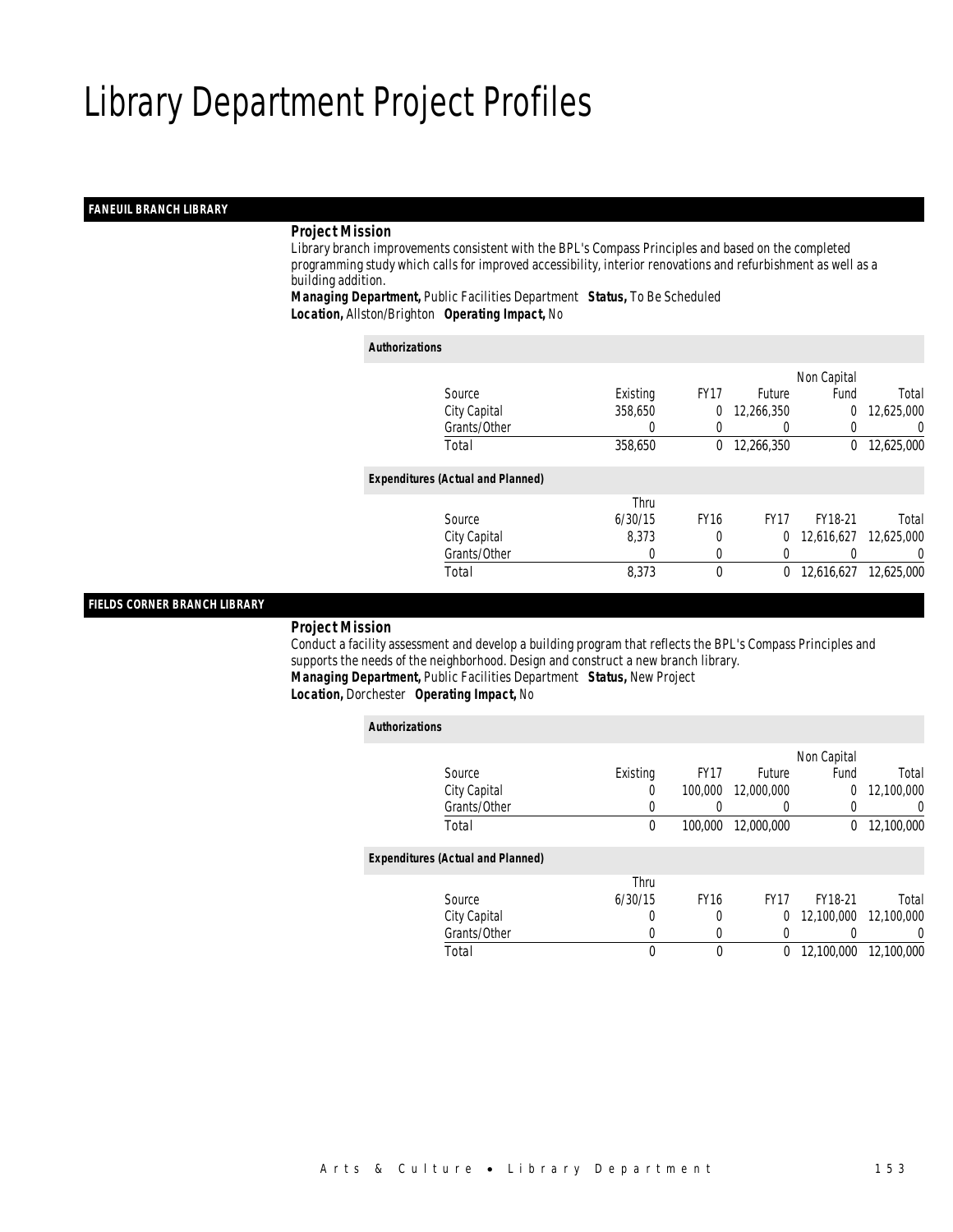#### *JAMAICA PLAIN BRANCH LIBRARY*

#### *Project Mission*

Renovate existing branch and build an addition to improve access and programming. Service improvements will include circulation and collection areas, shelving, electrical system updates, and other items. *Managing Department,* Public Facilities Department *Status,* In Construction*Location,* Jamaica Plain *Operating Impact,* Yes

| <b>Authorizations</b>                    |            |             |             |             |            |
|------------------------------------------|------------|-------------|-------------|-------------|------------|
|                                          |            |             |             | Non Capital |            |
| Source                                   | Existing   | <b>FY17</b> | Future      | Fund        | Total      |
| City Capital                             | 10,000,000 | 0           | 0           | 0           | 10,000,000 |
| Grants/Other                             |            | $\left($    | 0           |             | $\Omega$   |
| Total                                    | 10,000,000 | 0           | 0           | 0           | 10,000,000 |
| <b>Expenditures (Actual and Planned)</b> |            |             |             |             |            |
|                                          | Thru       |             |             |             |            |
| Source                                   | 6/30/15    | <b>FY16</b> | <b>FY17</b> | FY18-21     | Total      |
| City Capital                             | 497.098    | 3.099.500   | 5.600.000   | 803,402     | 10,000,000 |
| Grants/Other                             | 0          |             | 0           |             | $\Omega$   |
| Total                                    | 497.098    | 3.099.500   | 5.600.000   | 803.402     | 10,000,000 |

#### *NORTH END BRANCH LIBRARY*

#### *Project Mission*

Assess the existing interior and exterior physical conditions and systems according to how ably the branch can accomplish the Compass principles; develop and implement an improvement plan. *Managing Department,* Public Facilities Department *Status,* To Be Scheduled*Location,* North End *Operating Impact,* No

| <b>Authorizations</b>                    |          |             |             |             |                  |
|------------------------------------------|----------|-------------|-------------|-------------|------------------|
|                                          |          |             |             | Non Capital |                  |
| Source                                   | Existing | <b>FY17</b> | Future      | Fund        | Total            |
| City Capital                             | 865,000  | $\theta$    | 610,000     | 0           | 1,475,000        |
| Grants/Other                             | 0        | $\left($    |             | $\Omega$    | $\left( \right)$ |
| Total                                    | 865,000  | 0           | 610,000     | 0           | 1,475,000        |
| <b>Expenditures (Actual and Planned)</b> |          |             |             |             |                  |
|                                          | Thru     |             |             |             |                  |
| Source                                   | 6/30/15  | <b>FY16</b> | <b>FY17</b> | FY18-21     | Total            |
| City Capital                             | 4,183    | 0           | $\Omega$    | 1.470.817   | 1,475,000        |
| Grants/Other                             | 0        | 0           |             |             | 0                |
| Total                                    | 4,183    | $\theta$    | 0           | 1.470.817   | 1.475.000        |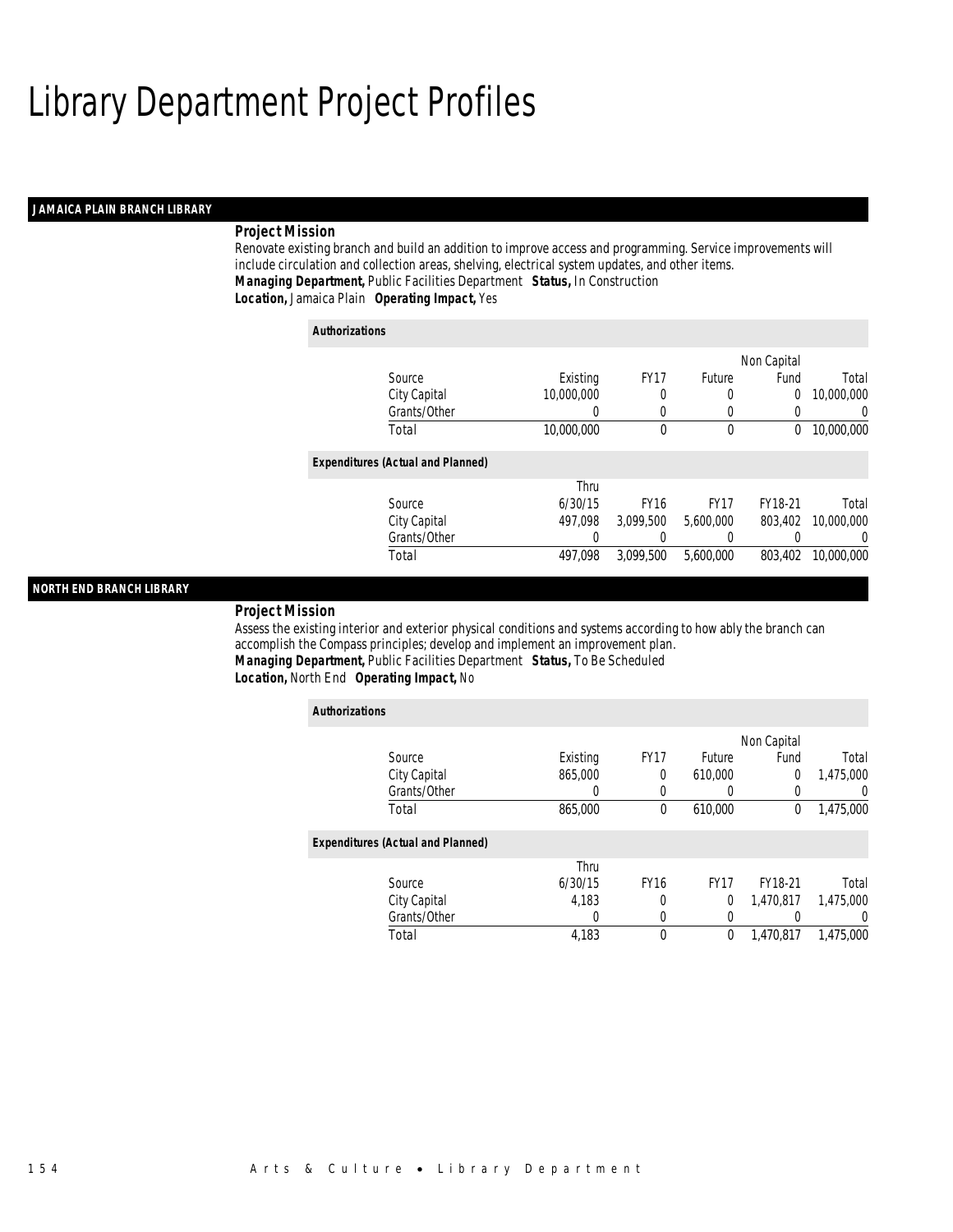#### *PARKER HILL LIBRARY*

#### *Project Mission*

 Exterior required maintenance to replace windows, repoint masonry walls, and repair stairs. Minor interior improvements are also planned. *Managing Department,* Public Facilities Department *Status,* In Design

*Location,* Mission Hill *Operating Impact,* No

#### *Authorizations*

|                                          |          |             |             | Non Capital |           |
|------------------------------------------|----------|-------------|-------------|-------------|-----------|
| Source                                   | Existing | <b>FY17</b> | Future      | Fund        | Total     |
| City Capital                             | 500,000  | 1,900,000   | 0           | $\Omega$    | 2,400,000 |
| Grants/Other                             |          |             | 0           |             | $\left($  |
| Total                                    | 500,000  | 1,900,000   | $\theta$    | 0           | 2,400,000 |
| <b>Expenditures (Actual and Planned)</b> |          |             |             |             |           |
|                                          | Thru     |             |             |             |           |
| Source                                   | 6/30/15  | <b>FY16</b> | <b>FY17</b> | FY18-21     | Total     |
| City Capital                             | 0        | 75,000      | 700,000     | 1,625,000   | 2,400,000 |
| Grants/Other                             | 0        |             |             |             | $\left($  |
| Total                                    | $\theta$ | 75,000      | 700,000     | 1,625,000   | 2,400,000 |

#### *PERMANENT COLLECTIONS STORAGE STUDY*

#### *Project Mission*

 Develop space requirements for the collections at 201 Rivermoor Street of the BPL and the City's Archives and Records Management Division. Examine available space and assess the feasibility and cost of expanding the storage facility.

*Managing Department,* Public Facilities Department *Status,* New Project*Location,* West Roxbury *Operating Impact,* No

| <b>Authorizations</b>                    |          |                  |                  |             |        |
|------------------------------------------|----------|------------------|------------------|-------------|--------|
|                                          |          |                  |                  | Non Capital |        |
| Source                                   | Existing | FY <sub>17</sub> | Future           | Fund        | Total  |
| City Capital                             | 0        | 75,000           | 0                | 0           | 75,000 |
| Grants/Other                             | 0        | 0                | 0                | 0           | 0      |
| Total                                    | 0        | 75,000           | $\mathbf 0$      | 0           | 75,000 |
| <b>Expenditures (Actual and Planned)</b> |          |                  |                  |             |        |
|                                          | Thru     |                  |                  |             |        |
| Source                                   | 6/30/15  | <b>FY16</b>      | FY <sub>17</sub> | FY18-21     | Total  |
| City Capital                             | 0        | 0                | 75,000           | 0           | 75,000 |
| Grants/Other                             | 0        | 0                | 0                | 0           | 0      |
| Total                                    | 0        | 0                | 75,000           | 0           | 75,000 |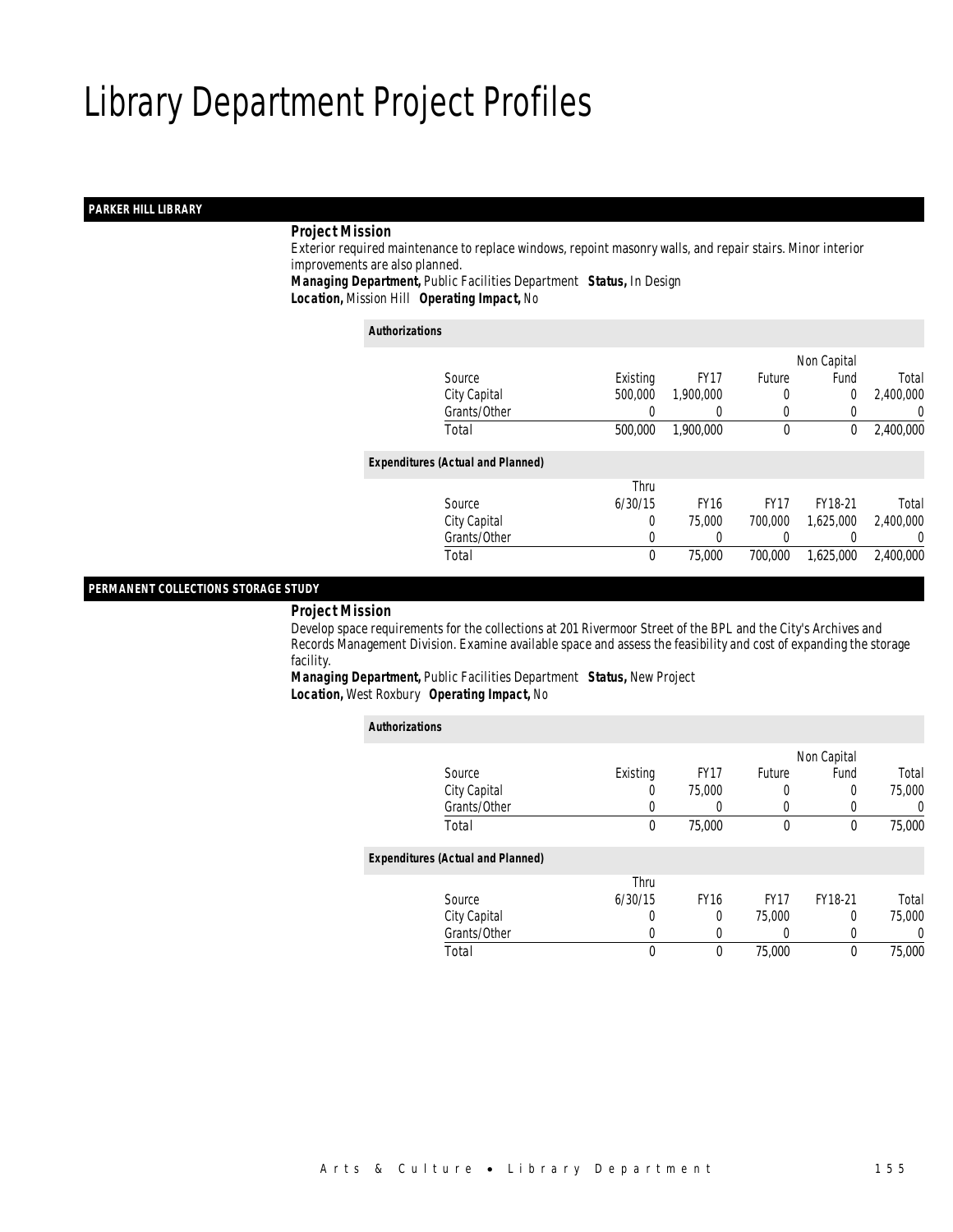#### *ROSLINDALE BRANCH LIBRARY RENOVATION*

#### *Project Mission*

A comprehensive building renovation will enrich library services and visitor experience through improved spatial definition, a fully accessible facility, improve signage and increase energy efficiency. *Managing Department,* Public Facilities Department *Status,* To Be Scheduled*Location,* Roslindale *Operating Impact,* Yes

| <b>Authorizations</b>                    |          |      |             |             |             |           |
|------------------------------------------|----------|------|-------------|-------------|-------------|-----------|
|                                          |          |      |             |             | Non Capital |           |
| Source                                   | Existing |      | <b>FY17</b> | Future      | Fund        | Total     |
| City Capital                             |          | 0    | 1,300,000   | 5.400.000   | $\Omega$    | 6,700,000 |
| Grants/Other                             |          | 0    |             | 0           |             | $\Omega$  |
| Total                                    |          | 0    | 1.300.000   | 5,400,000   | $\bf{0}$    | 6,700,000 |
| <b>Expenditures (Actual and Planned)</b> |          |      |             |             |             |           |
|                                          |          | Thru |             |             |             |           |
| Source                                   | 6/30/15  |      | <b>FY16</b> | <b>FY17</b> | FY18-21     | Total     |
| City Capital                             |          | 0    | 0           | 250,000     | 6.450.000   | 6.700.000 |
| Grants/Other                             |          | 0    | 0           | 0           |             | $\Omega$  |
| Total                                    |          | 0    | 0           | 250,000     | 6.450.000   | 6.700.000 |

#### *SECURITY AUDIT RECOMMENDATIONS IMPLEMENTATION*

#### *Project Mission*

Implement security upgrades at Central and all branch library locations. *Managing Department,* Library Department *Status,* Implementation Underway*Location,* Citywide *Operating Impact,* No

| <b>Authorizations</b>                    |          |             |             |             |                  |
|------------------------------------------|----------|-------------|-------------|-------------|------------------|
|                                          |          |             |             | Non Capital |                  |
| Source                                   | Existing | <b>FY17</b> | Future      | Fund        | Total            |
| City Capital                             | 500,000  | 0           |             | $\Omega$    | 500,000          |
| Grants/Other                             | 0        | 0           |             |             | 0                |
| Total                                    | 500,000  | 0           | 0           | 0           | 500,000          |
| <b>Expenditures (Actual and Planned)</b> |          |             |             |             |                  |
|                                          | Thru     |             |             |             |                  |
| Source                                   | 6/30/15  | <b>FY16</b> | <b>FY17</b> | FY18-21     | Total            |
| City Capital                             | 60.023   | 150,000     | 100,000     | 189.977     | 500,000          |
| Grants/Other                             | 0        |             |             |             | $\left( \right)$ |
| Total                                    | 60.023   | 150,000     | 100,000     | 189.977     | 500,000          |